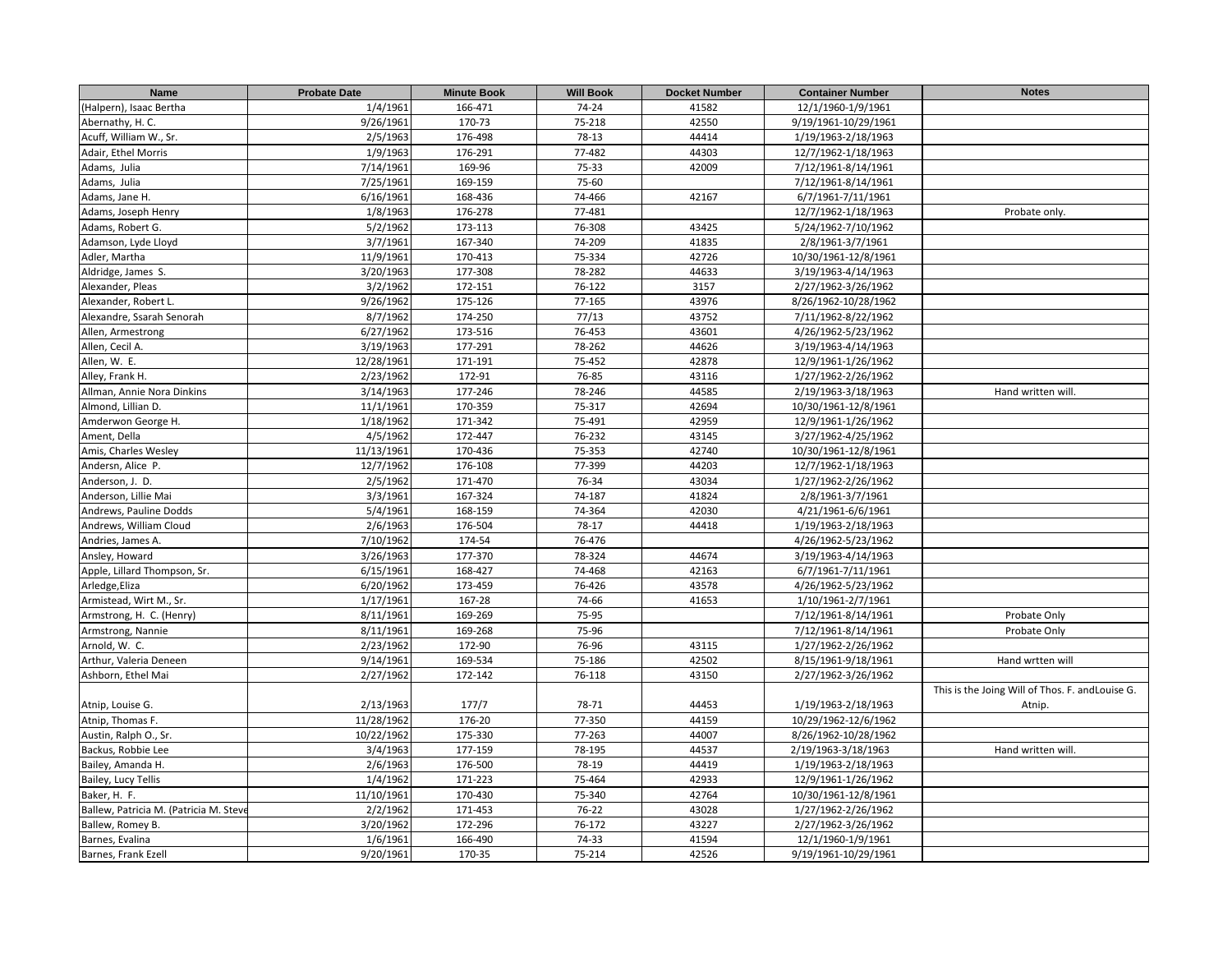| Barnes, Joe L.                       | 2/2/1961   | 167-123 | 74-101    | 41709 | 1/10/1961-2/7/1961   |                         |
|--------------------------------------|------------|---------|-----------|-------|----------------------|-------------------------|
| Barrett, Arhur                       | 8/22/1961  | 169-344 | 75-119    | 42403 | 8/15/1961-9/18/1961  |                         |
| Bashaw, Lillie Thompson              | 6/15/1963  | 168-428 | 74-467    | 42164 | 6/7/1961-7/11/1961   | Hand written will       |
| Bates, James Claude                  | 3/18/1961  | 167-424 | 74-235    |       | 3/8/1961-4/20/1961   |                         |
| Baugh, Sallie A. Elliott             | 7/6/1961   | 169-34  | 74-515    |       | 6/7/1961-7/11/1961   |                         |
| Baxter, Cleve                        | 3/27/1963  | 177-397 | 78-401    | 44683 | 3/19/1963-4/14/1963  |                         |
| Baxter, Robert Franklin              | 11/16/1961 | 170-472 | 75-371    | 42772 | 10/30/1961-12/8/1961 |                         |
| Bayer, Lillian S.                    | 10/18/1962 | 175-302 | 77-251    | 44036 | 8/26/1962-10/28/1962 |                         |
| Bayless, Alma                        | 11/27/1961 | 170-539 | 75-385    | 42789 | 10/30/1961-12/8/1961 |                         |
| Beaird, Pat                          | 3/21/1963  | 177-328 | 78-292    | 44648 | 3/19/1963-4/14/1963  |                         |
| Beard, James Buford                  | 4/27/1961  | 168-102 | 74-358    | 42015 | 4/21/1961-6/6/1961   |                         |
| Bearden, Zula P.                     | 10/3/1961  | 170-140 | 75-237    | 42580 | 9/19/1961-10/29/1961 | Hand written will       |
| Beasley, Jessie Davis                | 2/14/1961  | 167-203 | 74-154    | 41752 | 2/8/1961-3/7/1961    |                         |
| Beasley, Virginia Taylor             | 10/23/1961 | 175-335 | 77-263    | 44057 | 9/19/1961-10/29/1961 |                         |
| Beatty, Richmond Croom               | 11/7/1961  | 170-393 | 75-329    | 42718 | 10/30/1961-12/8/1961 |                         |
| Beaver, U.S.                         | 10/12/1961 | 170-202 | 75-276    | 42615 | 9/19/1961-10/29/1961 | Hand written will       |
| Beazley, Allie Lee                   | 3/18/1961  | 167-422 | 74-236    | 41866 | 3/8/1961-4/20/1961   |                         |
| Becton, W. M.                        | 6/23/1961  | 168-506 | 74-500    | 42203 | 6/7/1961-7/11/1961   |                         |
| Bedford, Elizabeth (Mrs. B.M.) Wrigl | 6/1/1961   | 168-328 | 74-421    | 42111 | 4/21/1961-6/6/1961   |                         |
| Bedingfield, Rose Banals             | 8/15/1961  | 169-305 | 75-104    | 42429 | 8/15/1961-9/18/1961  |                         |
| Beety, Eva G.                        | 7/14/1961  | 169-90  | 75-31     |       | 7/12/1961-8/14/1961  |                         |
| Behr, Rosetta                        | 3/29/1962  | 172-397 | 76-209    | 43290 | 3/27/1962-4/25/1962  |                         |
| Behr, Sophia                         | 11/16/1961 | 170-471 | 75-371    | 42752 | 10/30/1961-12/8/1961 | Hand written will notes |
| Bengelman, George Dury               | 11/13/1962 | 175-472 | 77-315    | 44088 | 10/29/1962-12/6/1962 |                         |
| Benkley, Ernestg M.                  | 1/5/1961   | 166-478 | 74-31     | 41586 | 12/1/1960-1/9/1961   |                         |
| Bennett, G. G.                       | 2/28/1962  | 172-144 | 76-117    | 43151 | 2/27/1962-3/26/1962  |                         |
| Bennett, Josie B.                    | 1/22/1963  | 176-385 | 77-500    | 44383 | 1/19/1963-2/18/1963  |                         |
| Bennett, R. Braly                    | 6/18/1962  | 173-435 | 76-421    | 43566 | 4/26/1962-5/23/1962  |                         |
| Bentsen, Sigurd T.                   | 6/21/1961  | 168-466 | 74-488    | 42182 | 6/7/1961-7/11/1961   |                         |
| Berkley, S. Paul                     | 5/15/1962  | 173-212 | 76-378    |       | 5/24/1962-7/10/1962  |                         |
| Bess, Sam B.                         | 1/10/1963  | 176-298 | 77-485    | 44308 | 12/7/1962-1/18/1963  |                         |
| Bethurum, George R.                  | 8/13/1962  | 174-286 | $77 - 25$ | 43771 | 7/11/1962-8/22/1962  |                         |
| Betty, Benjamin Rucker, Jr.          | 3/26/1963  | 177-378 | 78-343    | 44675 | 3/19/1963-4/14/1963  |                         |
| Betty, Jennie Allen                  | 12/20/1960 | 166-393 | $74-9$    | 41544 | 12/1/1960-1/9/1961   |                         |
| Billings, George                     | 4/6/1961   | 167-527 | 74-302    | 41946 | 3/8/1961-4/20/1961   | Hand written will       |
| Billis, Mansel J.                    | 3/22/1963  | 177-348 | 78-313    | 44660 | 3/19/1963-4/14/1963  |                         |
| Binford, Elizabeth                   | 2/13/1963  | 177-9   | 78-73     | 44495 | 1/19/1963-2/18/1963  |                         |
| Bing, L. O.                          | 9/15/1961  | 170-3   | 75-194    | 42522 | 8/15/1961-9/18/1961  |                         |
| Binkley, Carolyn                     | 1/10/1961  | 166-514 | 74-43     | 41614 | 1/10/1961-2/7/1961   |                         |
| Black, Lovella                       | 1/2/1962   | 171-204 | 75-474    | 42894 | 12/9/1961-1/26/1962  |                         |
| Blackmon, D. F.                      | 9/27/1961  | 170-80  | 75-221    | 42551 | 9/19/1961-10/29/1961 | Hand written will       |
| Blackwood, Josie B.                  | 4/14/1961  | 168-2   | 74-324    | 41967 | 3/8/1961-4/20/1961   |                         |
| Blair, Arthur Harold                 | 9/28/1962  | 175-144 | 77-167    | 43471 | 8/26/1962-10/28/1962 |                         |
| Bleier, William J.                   | 2/23/1961  | 167-266 | 74-169    | 41805 | 2/8/1961-3/7/1961    |                         |
| Block, George Frank                  | 12/8/1960  | 166-328 | 73-492    | 41522 | 12/1/1960-1/9/1961   |                         |
| Block, Samuel S.                     | 4/20/1961  | 168-66  | 74-345    | 42001 | 3/8/1961-4/20/1961   |                         |
| <b>Blom, Edward Charles</b>          | 3/28/1962  | 172-389 | 76-201    | 43218 | 3/27/1962-4/25/1962  |                         |
| Blue, Harry S.                       | 4/3/1963   | 178-18  | 78-379    | 44713 | 3/19/1963-4/14/1963  |                         |
| Bobd, Edwin Maury                    | 5/2/1962   | 173-109 | 76-304    | 43420 | 5/24/1962-7/10/1962  |                         |
| Bohnenstiel, Alma Laura              | 10/25/1962 | 175-369 | 77-273    | 44070 | 8/26/1962-10/28/1962 | Hand written will.      |
| Bond, Ed M.                          | 3/6/1962   | 172-176 | 76-129    | 43170 | 2/27/1962-3/26/1962  | Hand written will       |
| Boney, Sam M.                        | 9/6/1962   | 174-502 | 77-107    | 43881 | 8/23/1962-9/25/1962  | Hand written will.      |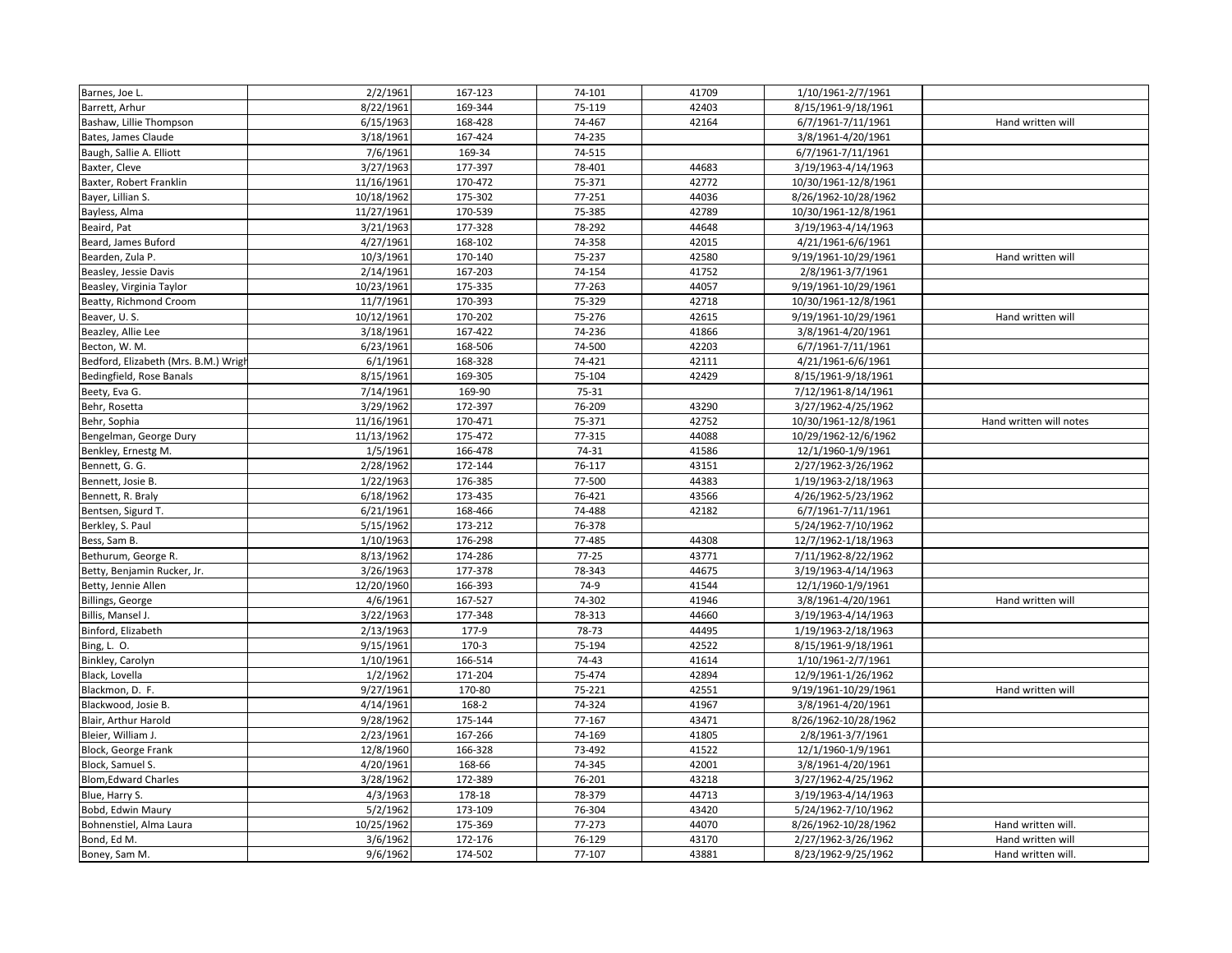| Bonner, Elisabeth Ruthven (Ruth)  | 8/20/1962  | 174-344 | 77-49     | 43801 | 7/11/1962-8/22/1962               | Hand written will. |
|-----------------------------------|------------|---------|-----------|-------|-----------------------------------|--------------------|
| Booker, Charles Anderson          | 2/1/1962   | 171-441 | 76/10     | 43015 | 1/27/1962-2/26/1962               |                    |
| Booker, Jesse Haley               | 3/8/1963   | 177-208 | 78-220    | 44560 | 2/19/1963-3/18/1963               |                    |
| Borders, Richard S.               | 3/5/1962   | 172-169 | 76-124    | 43168 | 2/27/1961-3/26-1962               |                    |
| Bowman, Rhoda Anna                | 6/7/1961   | 168-374 | 74-460    | 42130 | 6/7/1961-7/11/1961                |                    |
| Boyd, Horace D.                   | 4/11/1963  | 178-80  | 78-422    | 33753 | 3/19/1963-4/14/1963               |                    |
| Boylin, T. G.                     | 12/12/1961 | 171-87  | 75-425    | 42826 | 12/9/1961-1/26/1962               |                    |
| Boynton, John E.                  | 11/20/1962 | 175-514 | 77-333    | 44137 | 10/29/1962-12/6/1962              |                    |
| Bramble, Elizabeth                | 10/15/1962 | 175-269 | 77-280    | 43962 | 8/26/1962-10/28/1962              |                    |
| Brandon, Lillian                  | 8/30/1961  | 169-410 | 75-145    | 42452 | 8/15/1961-9/18/1961               |                    |
| Brandt, Louis S.                  | 11/21/1961 | 170-508 | 75-378    | 42770 | 10/30/1961-12/8/1961              |                    |
| Branham, Edith (Mrs. J.M. Covert) | 4/24/1962  | 173-64  | 76-326    | 43385 | 3/27-1962-4/25/1962               |                    |
| Breckenridge, J. M.               | 4/20/1961  | 168-66  | 74-343    | 41999 | 3/8/1961-4/20/1961                |                    |
| Breen. Philip George, Sr.         | 5/16/1962  | 173-227 | 76-360    | 43469 | 5/24/1962-7/10/1962               |                    |
| Brent, Harold L.                  | 6/20/1962  | 173-458 | 76-424    | 43581 | 4/26/1962-5/23/1962               |                    |
| <b>Brielmaire Anne Byrd</b>       | 3/15/1961  | 167-399 | 74-230    | 41867 | 3/8/1961-4/20/1961                |                    |
| Briggs, Nora L.                   | 6/28/1961  | 168-528 | 75-508    | 42212 | 7/12/1961-8/14/1961               |                    |
| Bright, Felix D.                  | 11/14/1961 | 170-455 | 75-356    | 42742 | 10/30/1961-12/8/1961              |                    |
| Bright, William Doxey             | 9/5/1962   | 174-493 | 77-99     | 43872 | 8/23/1962-9/25/1962               |                    |
| Briht, William Irby, Jr.          | 5/4/1962   | 173-147 | 76-339    | 43434 | 5/24/1962-7/10/1962               |                    |
| Britt, Lucy W.                    | 11/28/1962 | 176-19  | 77-352    | 44158 | 10/29/1962-12/6/1962              |                    |
| Brockett, Thomas W., Sr.          | 3/5/1962   | 172-170 | 76-123    | 43174 | 2/27/1962-3/26/1962               |                    |
| Brooks, Loula A.                  | 10/30/1962 | 175-395 | 77-290    | 44084 | 10/29/1962-12/6/1962              | Hand written will. |
| Broswell, Chales T.               | 9/18/1962  | 175-62  | 77/129    | 43934 | 8/23/1962-9/25/1962               |                    |
| Brown, Annabel Scott              | 5/29/1962  | 173-320 | 76-391    | 43510 | 4/26/1962-5/23/1962               | Hand written will. |
| Brown, C. F.                      | 12/22/1960 | 166-412 | $74 - 11$ | 41552 | 12/1/1960-1/9/1961                |                    |
| Brown, M. W. (Mosco)              | 8/10/1961  | 169-266 | 75-93     | 42359 | 7/12/1961-8/14/1961               | Hand writen will   |
| Brown, Minnie                     | 2/19/1962  | 172-49  | 76-76     | 43100 | 1/27/1962-2/26/1962               |                    |
| Brown, Mollie Travis              | 2/14/1963  | 177-19  | 78-79     | 44458 | 1/19/1963-2/18/1963               |                    |
| Brown, Pliney B.                  | 9/12/1961  | 169-518 | 75-181    | 42493 | 8/15/1961-9/18/1961               |                    |
| Bruer, Laura J.                   | 9/12/1961  | 169-509 | 75-177    | 42489 | $\overline{8/1}$ 5/1961-9/18/1961 |                    |
| Buchanan, Daisie Peal             | 3/5/1963   | 177-166 | 78-206    | 44557 | 2/19/1963-3/18/1963               |                    |
| Buchanan, J. P.                   | 3/21/1961  | 167-429 | 74-238    | 41887 | 3/8/1961-4/20/1961                |                    |
| Buckingham, Archir Allen          | 7/10/1962  | 174-51  | 76-477    | 43644 | 4/26/1962-5/23/1962               |                    |
| Bumpas, Fred A.                   | 3/21/1961  | 167-430 | 74-237    | 41888 | 3/8/1961-4/20/1961                |                    |
| Bumpas, Margaret C.               | 5/3/1962   | 173-122 | 76-331    | 43432 | 5/24/1962-7/10-1962               |                    |
| Bunch, Robert Clarence            | 3/2/1961   | 167-310 | 74-180    | 41813 | 2/8/1961-3/7/1961                 |                    |
| Buntin, Elizabeth Sinclair        | 2/7/1961   | 167-157 | 74-110    | 41724 | 1/10/1961-2/7/1961                |                    |
| Burkhalter, Nannie                | 11/21/1961 | 170-509 | 75-382    | 42771 | 10/30/1961-12/8/1961              | Hand written will  |
| Burkitt, Dollie T.                | 3/20/1963  | 177-309 | 78-290    | 44635 | 3/19/1963-4/14/1963               |                    |
| Bursey, David L.                  | 3/30/1961  | 167-480 | 74-282    | 41919 | 3/8/1961-4/20/1961                |                    |
| Burt, Martha I.                   | 1/23/1962  | 171-365 | 75-365    | 42974 | 12/9/1961-1/26/1962               |                    |
| Butts, Ida P.                     | 7/2/1962   | $174-1$ | 76-463    | 43613 | 4/26/1962-5/23/1962               |                    |
| Byrd, Irene                       | 5/11/1962  | 173-195 | 76-354    | 43455 | 5/24/1962-7/10/1962               |                    |
| Byrd, R.C.                        | 6/29/1961  | 168-535 | 74-509    | 42217 | 6/7/1961-7/11/1961                |                    |
| Byrne, James Poe                  | 11/7/1961  | 170-394 | 75-328    | 42719 | 10/30/1961-12/8/1961              |                    |
| Caillouette, Leo J.               | 12/1/1960  | 166-276 | 73-480    | 41490 | 12/1/1960-1/9/1961                |                    |
| Cain, Robert Emmett, Sr.          | 10/26/1961 | 170-310 | 75-307    | 12065 | 9/19/1961-10/29/1961              |                    |
| Caldwell, David P.                | 1/30/1963  | 176-442 | 77-533    | 44392 | 1/19/1963-2/18/1963               |                    |
| Caldwell, L. J.                   | 1/22/1963  | 176-386 | 77-501    | 44356 | 1/19/1963-2/18/1963               |                    |
| Caldwell, Meredith                | 10/12/1961 | 170-200 | 75-273    | 42607 | 9/19/1961-10/29/1961              |                    |
| Calhoun, James Bumpass            | 9/27/1962  | 175-134 | 77-166    | 43959 | 8/26/1962-10/28/1962              |                    |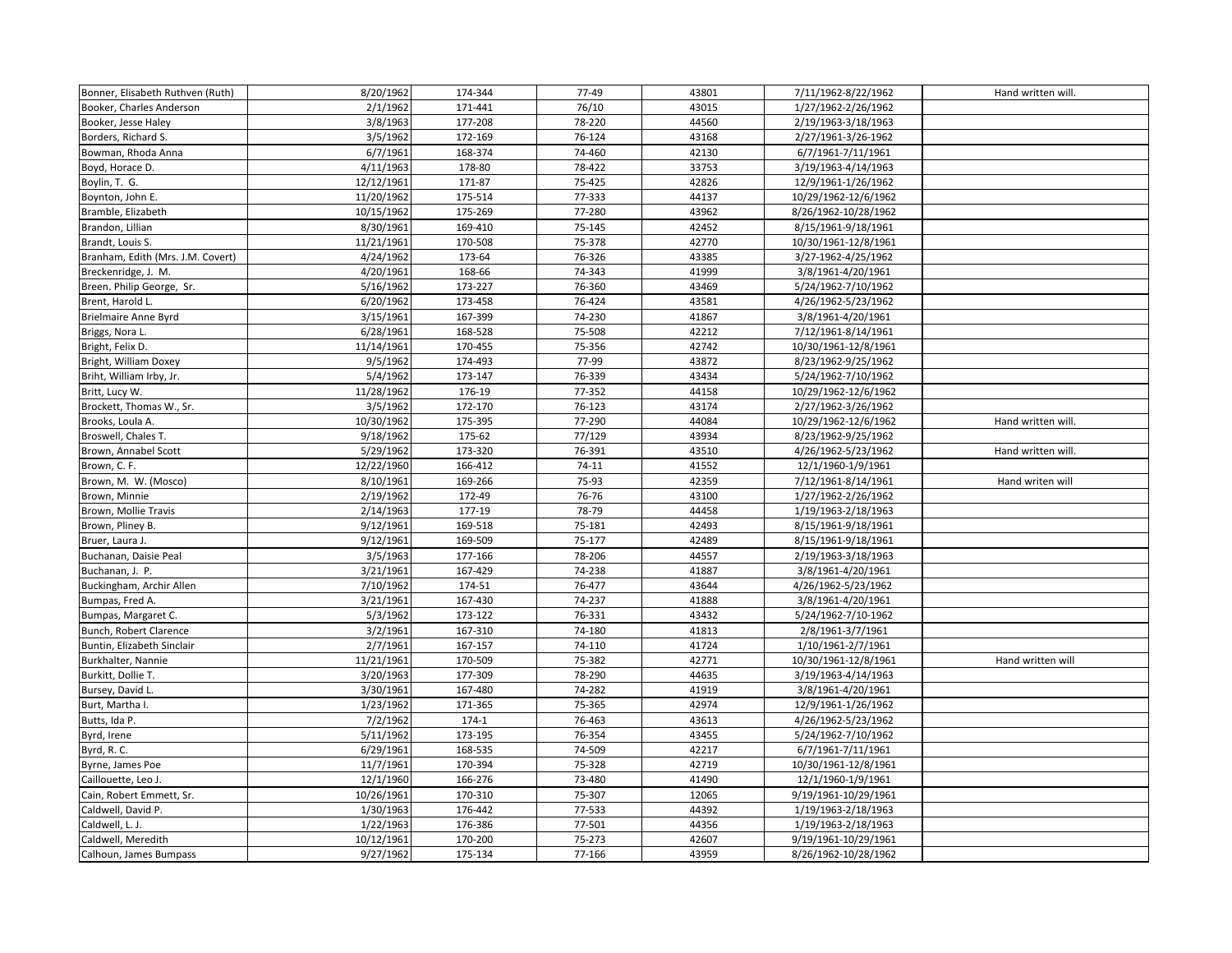| Callis, Susan L.                 | 7/17/1962  | 174-85  | 76-486  | 43667 | 7/11/1962-8/22/1962  |                                                   |
|----------------------------------|------------|---------|---------|-------|----------------------|---------------------------------------------------|
| Campbell, Fred D.                | 3/20/1962  | 172-301 | 76-176  | 43229 | 2/27/1962-3/26/1962  |                                                   |
| Campbell, Helen Knox             | 7/10/1962  | 172-484 | 76-242  | 43340 | 3/27/1962-4/25/1962  |                                                   |
| Campbell, Howell H.              | 11/28/1961 | $171-1$ | 75-386  | 42792 | 10/30/1961-12/8/1961 |                                                   |
| Campion, Owen F.                 | 8/30/1961  | 169-414 | 75-141  | 42445 | 8/15/1961-9/18/1961  |                                                   |
| Canaday, Gus                     | 1/5/1961   | 166-479 | 74-29   | 41588 | 12/1/1960-1/9/1961   | Hand written will                                 |
| Cantrell, Carrie Mae             | 7/26/1961  | 169-163 | 75-61   |       | 7/12/1961-8/14/1961  |                                                   |
| Card, George W.                  | 10/26/1961 | 170-309 | 75-307  | 42667 | 9/19/1961-10/29/1961 |                                                   |
| Carlton, Clemmie L.              | 9/4/1962   | 174-466 | 77-89   | 43857 | 8/23/1962-9/25/1962  |                                                   |
| Carney, George B.                | 8/28/1962  | 174/418 | 77-73   | 43834 | 8/23/1962-9/25/1962  |                                                   |
| Carney, Lewis G.                 | 9/1/1961   | 169-439 | 75-154  | 42457 | 8/15/1961-9/18/1961  |                                                   |
| Carothers, James                 | 2/6/1963   | 176-503 | 78-66   | 44416 | 1/19/1963-2/18/1963  |                                                   |
| Carper, W. W., Sr.               | 9/8/1961   | 169-489 | 75-163  |       | 8/15/1961-9/18/1961  | Probate Only                                      |
| Carper, William Washington       | 10/2/1962  | 175-163 | 77-187  | 43984 | 8/26/1962-10/28/1962 |                                                   |
| Carr, Ida B.                     | 10/29/1962 | 175-388 | 77-286  | 33059 | 10/29/1962-12/6/1962 |                                                   |
| Carroll, Sterling                | 4/25/1962  | 173-60  | 76-286  | 43383 | 3/27/1962-4/25/1962  |                                                   |
| Carroll, W. T.                   | 2/21/1961  | 167-250 | 74-160  | 41786 | 2/8/1961-3/7/1961    |                                                   |
| Cartwright, Lena N (Mrs. Will H) | 5/28/1962  | 173-285 | 76-376  | 43499 | 5/24/1962-7/10/1962  |                                                   |
| Cartwright, Mary Elizabeth       | 2/23/1961  | 167-265 | 74-168  | 41792 | 2/8/1961-3/7/1961    |                                                   |
| Cartwright, Robert Alexander     | 11/21/1962 | 175-524 | 77-334  | 44142 | 10/29/1962-12/6/1962 |                                                   |
| Cartwright, John T.              | 9/5/1961   | 169-456 | 75-159  | 42465 | 8/15/1961-9/18/1961  |                                                   |
| Castile, Sophia C.               | 3/5/1963   | 177-170 | 78-207  | 44546 | 2/19/1963-3/18/1963  |                                                   |
| Castleman, Gordon                | 3/13/1962  | 172-251 | 76-164  | 42430 | 2/27/1962-3/26/1962  |                                                   |
| Cata, John W.                    | 6/27/1962  | 173-519 | 76-452  | 43600 | 4/26/1962-5/23/1962  |                                                   |
| Cate, Randolph A.                | 4/5/1961   | 167-521 | 74-301  | 41908 | 3/8/1961-4/20/1961   |                                                   |
| Cato, Lottie Gertrude            | 10/31/1961 | 170-349 | 75-314  | 42685 | 10/30/1961-12/8/1961 |                                                   |
| Cavill, Ethel Wilson             | 10/31/1961 | 170-351 | 75-315  | 42716 | 10/30/1961-12/8/1961 |                                                   |
| Ceigler, Mirenie G.              | 4/27/1962  | 173-82  | 76-292  | 43407 | 5/24/1962-7/10/1962  |                                                   |
| Chadwell, John K.                | 4/18/1961  | 168-53  | 74-331  | 42000 | 3/8/1961-4/20/1961   |                                                   |
| Cheatham, Felix F. (lucy K.)     | 2/15/1962  | 172-34  | 76-76   | 43090 | 1/27/1962-2/26/1962  |                                                   |
| Cherry, Paul Dodson              | 9/13/1962  | 175-22  | 77/126  | 43918 | 8/23/1962-9/25/1962  |                                                   |
| Cherry, Robert Hughes            | 2/5/1962   | 171-469 | 76-35   | 43035 | 1/27/1962-2/26/1962  |                                                   |
| Chilcote, Thomas F., Sr.         | 2/20/1963  | 177-77  | 78-132  | 44501 | 2/19/1963-3/18/1963  |                                                   |
| Childress, Sarah E.              | 11/24/1961 | 170-525 | 75-383  | 42781 | 10/30/1961-12/8/1961 |                                                   |
| Choate, Cora                     | 1/18/1961  | 167-37  | 74-67   | 41652 | 1/10/1961-2/7/1961   |                                                   |
|                                  |            |         |         |       |                      |                                                   |
| Chrisman, R. F.                  | 2/27/1962  | 172-134 | 76-104  | 43158 | 2/27/1962-3/26/1962  | Joint wills of Rufus F. and Christina A. Chrisman |
| Christie, Coralie O.             | 3/19/1963  | 177-288 | 78-272  | 44621 | 3/19/1963-4/14/1963  |                                                   |
| Christie, William M.             | 3/19/1963  | 177-289 | 78-270  | 44620 | 3/19/1963-4/14/1963  |                                                   |
| Claiborne, Cora Phillips         | 12/21/1961 | 171-158 | 75-445  |       | 12/9/1961-1/26/1962  |                                                   |
| Clark, Bessie                    | 3/13/1963  | 177-234 | 78-240  | 44578 | 2/19/1963-3/18/1963  |                                                   |
| Clark, Donna Elizabeth Olive     | 1/10/1961  | 166-516 | 74-40   | 41613 | 1/10/1961-2/7/1961   |                                                   |
| Clark, Grant, Sr.                | 6/19/1962  | 173-451 | 76-422  | 43569 | 4/26/1962-5/23/1962  |                                                   |
| Clark, J. A.                     | 9/5/1962   | 174-492 | 77-100  | 43871 | 8/23/1962-9/25/1962  |                                                   |
| Clark, Malcolm                   | 7/5/1962   | 174-21  | 76-467  | 43626 | 4/26/1962-5/23/1962  |                                                   |
| Clark, Wallace W.                | 7/12/1961  | 169-75  | $75-17$ |       | 7/12/1961-8/14/1961  |                                                   |
| Claxton, William Howard          | 9/19/1962  | 175-72  | 77-141  |       | 8/23/1962-9/25/1962  | Probate only.                                     |
| Clayton, William M., Jr.         | 6/30/1961  | 168-552 | 74-516  | 42222 | 6/7/1961-7/11/1961   |                                                   |
| Cleghern, R. E.                  | 1/9/1961   | 166-505 | 74-36   | 41562 | 12/1/1960-1/9/1961   |                                                   |
| Cleveland, Sadie Paty            | 4/21/1961  | 168-95  | 74-347  | 42016 | 4/21/1961-6/6/1961   |                                                   |
| Cliff, Shirley                   | 1/4/1963   | 176-253 | 77-460  | 44302 | 12/7/1962-1/18/1963  |                                                   |
| Clifton, Nora                    | 4/12/1962  | 172-503 | 76-250  | 43341 | 3/27/1962-4/25/1962  |                                                   |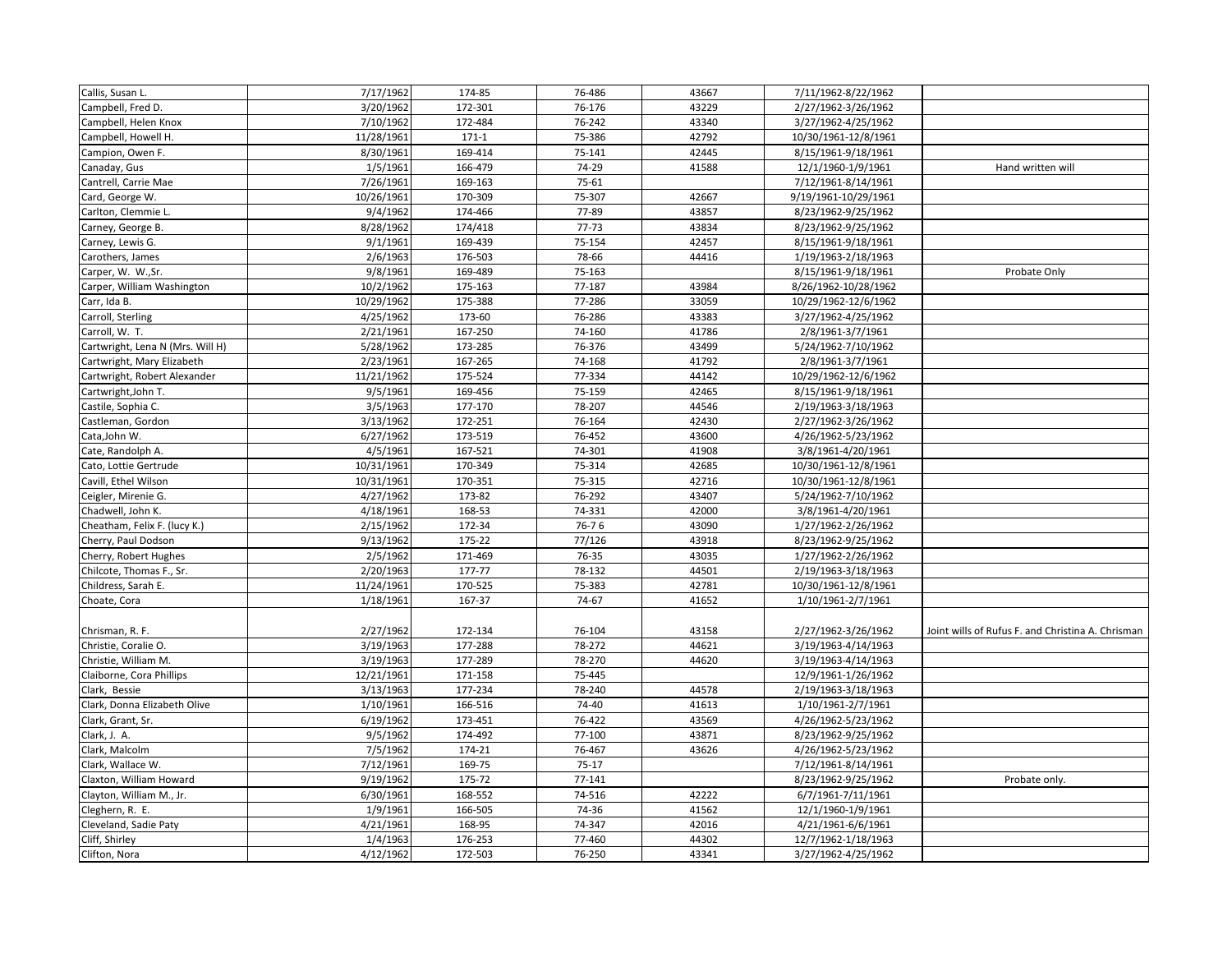| Cline, Oscar C.              | 7/7/1961   | 169-41    | 74-524    |       | 6/7/1961-7/11/1961   |                    |
|------------------------------|------------|-----------|-----------|-------|----------------------|--------------------|
| Cobb, Nancy Jane             | 10/16/1962 | 175-273   | 77-238    | 44028 | 8/26/1962-10/28/1962 |                    |
| Cocklel, Mary Elizabeth      | 12/5/1961  | 171-53    | 75-419    | 42810 | 10/30/1961-12/8/1961 |                    |
| Coles, J. E.                 | 2/23/1962  | 172-87    | 76-97     | 43112 | 1/27/1962-2/26/1962  |                    |
| Coles, Louise B.             | 4/9/1963   | 178-63    | 78-405    | 44741 | 3/19/1963-4/14/1963  | Hand written will. |
| Coles, Zack A.               | 12/29/1960 | 166-435   | $74 - 14$ | 41565 | 12/1/1960-1/9/1961   |                    |
| Collier, J. G.               | 12/6/1961  | 171-62    | 75-419    |       | 10/30/1961-12/8/1961 | Probate Only       |
| Collier, Juanita             | 3/9/1962   | 172-213   | 76-152    | 43206 | 2/27/1962-3/26/1962  |                    |
| Collins, Amanda              | 2/27/1962  | 172-135   | 76-109    | 43142 | 2/27/1962-3/26/1962  |                    |
| Collins, Margaret N.         | 6/25/1961  | 168-536   | 74-510    |       | 6/7/1961-7/11/1961   | ProbateOnly        |
| Comer, William Harold        | 3/2/1961   | 167-307   | 74-181    |       | 2/8/1961-3/7/1961    | Probate Only       |
| Cone, Frank                  | 3/14/1962  | 172-252   | 76-165    | 43207 | 2/27/1962-3/26/1962  |                    |
| Conn, Hardin H.              | 3/28/1963  | 177-404   | 78-341    | 44688 | 3/19/1963-4/14/1963  |                    |
| Connell, Allen P.            | 5/8/1961   | 168-183   | 74-377    | 42046 | 4/21/1961-6/6/1961   |                    |
| Coode, Margaret B.           | 3/25/1963  | 177-365   | 78-319    | 44670 | 3/19/1963-4/14/1963  | Hand written will. |
| Coode, Victor                | 2/27/1962  | 172-133   | 76-105    |       | 2/27/1962-3/26/1962  |                    |
| Coolidge, Warren A.          | 3/27/1961  | 172-359   | 76-192    | 43266 | 3/27/1962-4/25/1962  |                    |
| Cooney, Charles P.           | 2/27/1962  | 172-131   | 76-195    | 43141 | 2/27/1962-3/26/1962  |                    |
| Cooper, Annie                | 3/7/1961   | 167-343   | 74-210    | 41854 | 2/8/1961-3/7/1961    |                    |
| Cooper, Wilson L.            | 2/19/1963  | 177-68    | 78-124    | 44484 | 2/19/1963-3/18/1963  |                    |
| Cope, David C.               | 1/9/1961   | 166-505   | 74-35     | 41615 | 12/1/1960-1/9/1961   |                    |
| Cordell, Walter Clyde        | 1/11/1961  | $167 - 1$ | 74-46     | 41627 | 1/10/1961-2/7/1961   |                    |
| Corlew, Robert J.            | 1/24/1963  | 176-461   | 77-505    | 44321 | 1/19/1963-2/18/1963  |                    |
| Corley, Lynch Bennett        | 6/5/1961   | 168-348   | 74-442    | 42117 | 4/21/1961-6/6/1961   |                    |
| Cornehl, Rudolph F.          | 9/4/1962   | 174-470   | 77-90     | 43806 | 8/23/1962-9/25/1962  |                    |
| Cornelius, Sara R.           | 6/25/1962  | 173-495   | 76-446    | 43590 | 4/26/1962-5/23/1962  |                    |
| Cornwell, Joseph W. Allen    | 3/7/1961   | 167-344   | 74-211    | 41843 | 2/8/1961-3/7/1961    |                    |
| Coronado, Ellan Foster       | 10/2/1961  | 170-129   | 75-233    | 42579 | 9/19/1961-10/29/1961 |                    |
| Correll, Lila Irene Campbell | 4/11/1961  | 168-1     | 74-319    | 41964 | 3/8/1961-4/20/1961   |                    |
| Corson, Mary Phillips        | 12/20/1960 | 166-392   | $74-10$   | 41549 | 12/1/1960-1/9/1961   |                    |
| Covert, Marie Marshall       | 2/16/1963  | 177-112   | 78-149    | 44965 | 2/19/1963-3/18/1963  |                    |
| Covington, N. G.             | 2/26/1962  | 172-107   | 76-101    | 43129 | 1/27/1962-2/26/1962  |                    |
| Cowan, R. E.                 | 9/15/1961  | 170-1     | 75-193    | 42509 | 8/15/1961-9/18/1961  |                    |
| Cowan, Sam C., Sr.           | 3/6/1963   | 177-181   | 78-210    | 44548 | 2/19/1963-3/18/1963  |                    |
| Cox, Virginia Anne           | 3/23/1961  | 167-441   | 74-269    | 41896 | 3/8/1961-4/20/1961   |                    |
| Craig, Annie Brandon         | 9/11/1962  | 175-9     | 77-119    | 43911 | 8/23/1962-9/25/1962  |                    |
| Craig, Charles B.            | 10/12/1962 | 175-251   | 77-239    | 44020 | 8/26/1962-10/28/1962 |                    |
| Craig, George Darden, Jr.    | 9/6/1961   | 169-470   | 75-162    | 42464 | 8/15/1961-9/18/1961  | Hand wrtten will   |
| Craig, R. Percy              | 9/22/1961  | 170-53    | 75-216    | 42535 | 9/19/1961-10/29/1961 |                    |
| Cranch, Luna Belle Moore     | 7/14/1961  | 169-84    | 75-32     | 42453 | 7/12/1961-8/14/1961  |                    |
| Cranch, Luna Belle Moore     | 7/14/1961  | 169-84    | 75-32     |       | 7/12/1961-8/14/1961  |                    |
| Crawford, Lena Campbell      | 8/29/1962  | 174-428   | $77 - 73$ | 43844 | 8/23/1962-9/25/1962  |                    |
| Creekmur, Herschel           | 6/11/1962  | 173-399   | 76-409    |       | 4/26/1962-5/23/1962  |                    |
| Creel, Woodrow Wilson        | 11/9/1962  | 175-449   | 77-307    | 44113 | 10/29/1962-12/6/1962 |                    |
| Crenshaw, Susie              | 11/16/1961 | 170-473   | 75-372    | 42751 | 10/30/1961-12/8/1961 |                    |
| Cross, Robert                | 2/13/1962  | 172/10    | 76-62     | 43069 | 1/27/1962-2/26/1962  |                    |
| Crosslin, Lela Dickerson     | 8/31/1962  | 174-459   | 77-82     | 43852 | 8/23/1962-9/25/1962  |                    |
| Crow, Ed M.                  | 3/7/1961   | 167-343   | 74-219    | 41846 | 2/8/1961-3/7/1961    |                    |
| Crowley, Ellen Louise        | 11/15/1962 | 175-489   | 77-325    | 44129 | 10/29/1962-12/6/1962 |                    |
| Crutcher, Willie Claire      | 9/7/1962   | 174-516   | 77-112    | 43892 | 8/23/1962-9/25/1962  |                    |
| Cummings, C. P.              | 3/26/1963  | 177-376   | 78-339    | 44679 | 3/19/1963-4/14/1963  |                    |
| Cummings, Rosa Lee           | 6/27/1962  | 173-515   | 76-451    | 43599 | 4/26/1962-5/23/1962  |                    |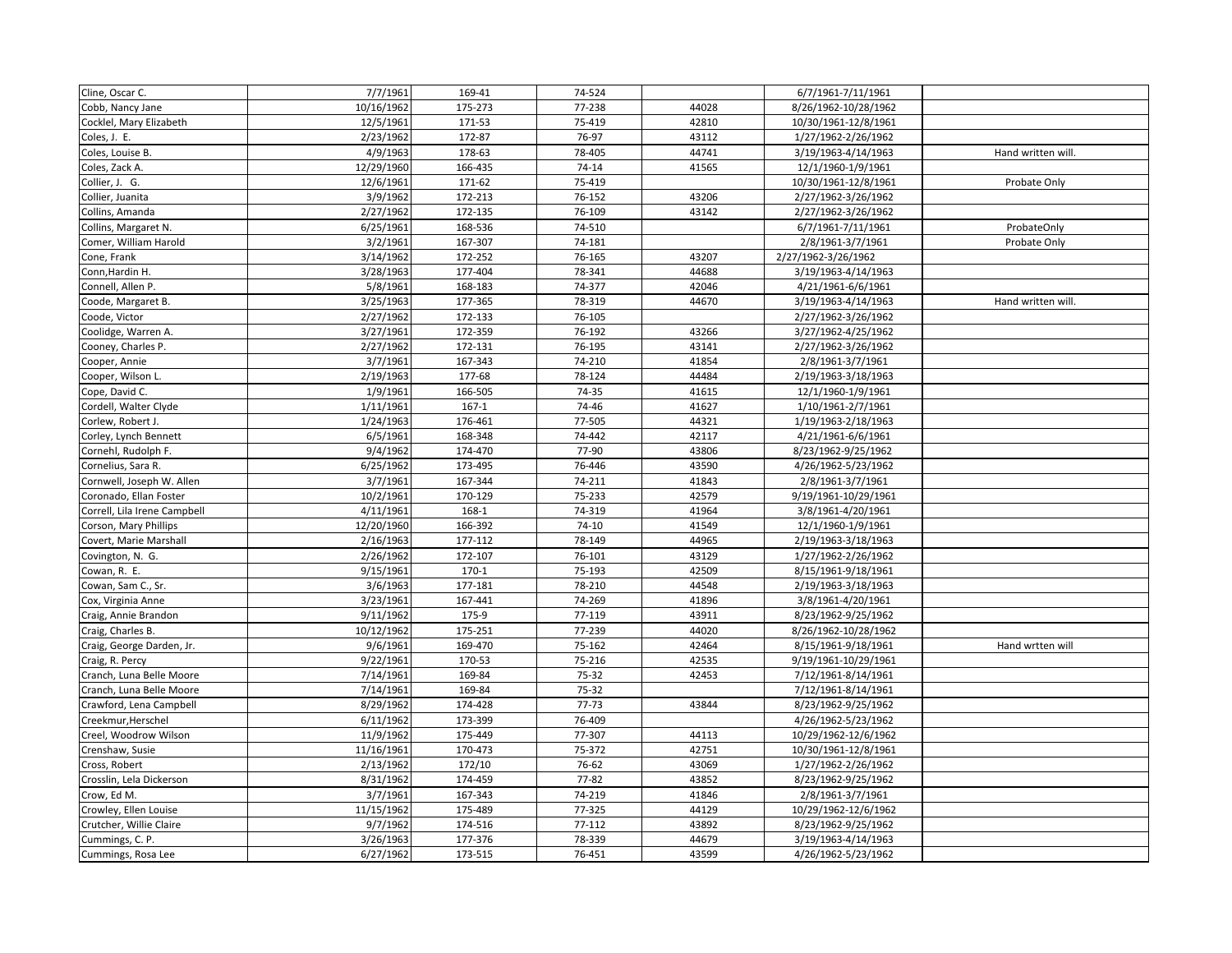| Cunningham, Lee Thompson         | 2/8/1962   | 171-504 | 76-54   | 43054 | 1/27/1962-2/26/1962  |                    |
|----------------------------------|------------|---------|---------|-------|----------------------|--------------------|
| Cunningham, Robert Cartwright    | 10/2/1962  | 175-164 | 77-195  | 43977 | 8/26/1962-10/28/1962 |                    |
| Cunningham, W. N.                | 9/14/1961  | 169-536 | 75-189  | 42500 | 8/15/1961-9/18/1961  |                    |
| Curley, Thomas G. W.             | 3/13/1963  | 177-244 | 78-245  | 44592 | 2/19/1963-3/18/1963  |                    |
| Currin, Thomas                   | 10/19/1962 | 175-316 | 77-254  | 44043 | 8/26/1962-10/28/1962 |                    |
| Darnall, Elzora                  | 5/10/1961  | 168-199 | 74-389  | 42054 | 4/21/1961-6/6/1961   |                    |
| Daugherty, C. Lloyd, Jr.         | 7/3/1961   | 169-3   | 74-512  |       | 6/7/1961-7/11/1961   |                    |
| Daugherty, Rufus E., Sr.         | 8/27/1962  | 174-401 | 77-79   | 43880 | 8/23/1962-9/25/1962  |                    |
| Daugherty, Anna McKay            | 1/11/1963  | 176-305 | 77-487  | 44313 | 12/7/1962-1/18/1963  |                    |
| Davidson, David A.               | 2/23/1962  | 172-85  | 76-89   | 43139 | 1/27/1962-2/26/1962  |                    |
| Davis, Augusta Shwab             | 7/14/1961  | 169-88  | 75-24   | 42269 | 7/12/1961-8/14/1961  |                    |
| Davis, Charles D.                | 2/9/1961   | 167-184 | 74-132  | 41746 | 2/8/1961-3/7/1961    |                    |
| Davis, Gladys McKee              | 5/19/1961  | 168-248 | 74-400  | 42076 | 4/21/1961-6/6/1961   |                    |
| Davis, J. .                      | 10/19/1961 | 170-263 | 75-284  | 42635 | 9/19/1961-10/29/1961 |                    |
| Davis, Jennie L.                 | 10/16/1962 | 175-274 | 77-244  | 44031 | 8/26/1962-10/28/1962 |                    |
| Davis, R. F.                     | 3/20/1963  | 177-311 | 78-285  | 44636 | 3/19/1963-4/14/1963  |                    |
| Dawry, Thomas                    | 3/14/1963  | 177-249 | 78-249  | 44277 | 2/19/1963-3/18/1963  |                    |
| Dawson, James Edward             | 3/19/1963  | 177-290 | 78-264  | 44618 | 3/19/1963-4/14/1963  |                    |
| Dawson, William Yancey           | 12/30/1960 | 166-397 | $74-10$ | 41548 | 12/1/1960-1/9/1961   |                    |
| Deakins, Kate                    | 1/3/1961   | 166-459 | 74-24   | 41598 | 12/1/1960-1/9/1961   | Hand written will  |
| Dean, Wilburn McKinney           | 12/19/1962 | 176-181 | 77-426  | 44241 | 12/7/1962-1/18/1963  |                    |
| Decker, George A.                | 2/5/1962   | 171-468 | 76-33   | 43045 | 1/27/1962-2/26/1962  |                    |
| Del Bianco, Rudolph              | 3/2/1961   | 167-309 | 74-178  |       | 2/8/1961-3/7/1961    | Probate Only       |
| Demonbreun, Clarence Arnold, Sr. | 9/18/1962  | 175-64  | 77-133  | 43933 | 8/23/1962-5/25/1962  |                    |
| Demonbreun, Samuel B.            | 4/4/1961   | 167-505 | 74-300  | 41932 | 3/8/1961-4/20/1961   |                    |
| Demonbreun, Vernon Washington    | 8/8/1961   | 168-246 | 75-90   | 42346 | 7/12/1961-8/14/1961  |                    |
| DeMoville, Annie A.              | 8/16/1962  | 174-314 | 77-34   | 43792 | 7/11/1962-8/22/1962  |                    |
| Denton, David Kline              | 7/6/1961   | 169-16  | 74-514  | 42227 | 6/7/1961-7/11/1961   |                    |
| DeWitt, Rebekah Ward             | 8/24/1961  | 169-371 | 75-129  | 42422 | 8/15/1961-9/18/1961  | Hand wrtten will   |
| Dews, Richard P.                 | 10/27/1961 | 170-318 | 75-310  | 42705 | 9/19/1961-10/29/1961 |                    |
| Dews, Samuel Alexander, Sr.      | 6/7/1962   | 173-385 | 76-406  | 43567 | 4/26/1962-5/23/1962  |                    |
| Dicks, Anna Reid                 | 2/9/1961   | 167-182 | 74-128  | 41740 | 2/8/1961-3/7/1961    |                    |
| Dillard, Annie                   | 10/25/1961 | 170-305 | 75-303  | 42662 | 9/19/1961-10/29/1961 |                    |
| Dixon, Buena Vista McCants       | 3/20/1963  | 177-313 | 78-275  | 44634 | 3/19/1963-4/14/1963  |                    |
| Dixon, Lela Dortch               | 6/20/1962  | 173-457 | 76-428  | 43573 | 4/26/1962-5/23/1962  | Hand written will. |
| Dixon, Mary                      | 7/7/1961   | 169-28  | 74-521  | 42260 | 6/7/1961-7/11/1961   |                    |
| Dmith, Charlie Curlee            | 8/3/1961   | 169-242 | 75-89   | 42345 | 7/12/1961-8/14/1961  |                    |
| Doah, Bess Thuss                 | 2/14/1961  | 167-201 | 74-141  | 41755 |                      | Hand written will  |
| Dobrin, Gustav                   | 2/8/1962   | 171-499 | 76-47   | 43052 | 1/27/1962-2/26/1962  |                    |
| Dodd, Etta Estes                 | 9/11/1961  | 169-498 | 75-174  | 42485 | 8/15/1961-9/18/1961  | Probate Only       |
| Dodson, John Timothy             | 3/30/1961  | 167-485 | 74-284  | 41924 | 3/8/1961-4/20/1961   |                    |
| Dodson, K. H.                    | 4/10/1961  | 167-544 | 74-308  | 41963 | 3/8/1961-4/20/1961   |                    |
| Dodson, Mayhew W.                | 3/15/1963  | 177-257 | 78-253  | 44591 | 2/19/1963-3/18/1963  |                    |
| Donelson, Bettie Hooper          | 1/28/1963  | 176-415 | 77-520  | 44327 | 1/19/1963-2/18/1963  |                    |
| Donnelly, Grace Edith            | 3/7/1962   | 172-190 | 76-134  | 43176 | 2/27/1962-3/26/1962  |                    |
| Donovan, Connor Mai              | 4/4/1962   | 172-443 | 76-443  | 43310 | 3/27/1962-4/25/1962  |                    |
| Doochin, Dora                    | 7/19/1962  | 169-124 | 75-51   | 42292 | 7/11/1962-8/22/1962  |                    |
| Doris, Lula Kerr                 | 1/31/1963  | 176-451 | 77-538  | 44398 | 1/19/1963-2/18/1963  |                    |
| Doss, Nelle                      | 6/22/1962  | 173-490 | 76-438  | 43588 | 4/26/1962-5/23/1962  |                    |
| Dowlen, Annie Lou                | 3/27/1962  | 172-361 | 76-200  | 43273 | 3/27/1962-4/25/1962  |                    |
| Dozier, Maxine Sybil Goodrich    | 2/1/1962   | 171-442 | $76-12$ | 43019 | 1/27/1962-2/26/1962  |                    |
| Drain, Edith Chilton             | 6/13/1962  | 173-409 | 76-413  | 43549 | 4/26/1962-5/23/1962  |                    |
|                                  |            |         |         |       |                      |                    |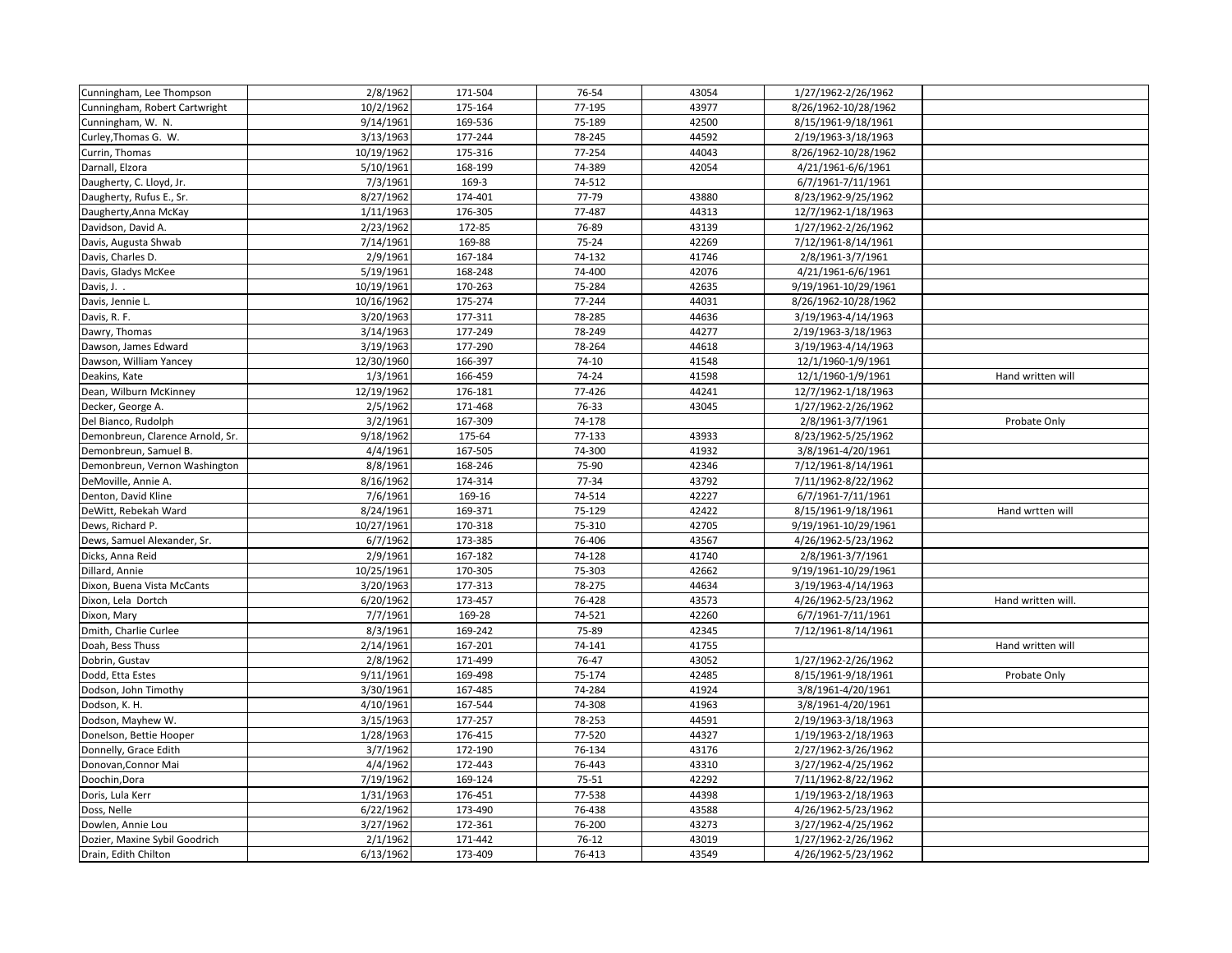| Drake, Mamie B.               | 3/20/1963  | 177-312   | 78-284    | 44640 | 3/19/1963-4/14/1963  |                    |
|-------------------------------|------------|-----------|-----------|-------|----------------------|--------------------|
| Drake, Marjorie Lois          | 2/9/1962   | $172 - 1$ | 76-55     | 43061 | 1/27/1962-2/26/1962  | Hand written will  |
| Drake, Willie Dexter          | 7/19/1962  | 174-122   | 76-492    | 43682 | 7/11/1962-8/22/1962  |                    |
| Draper, Mary C.               | 2/5/1963   | 176-477   | 78-11     | 44407 | 1/19/1963-2/18/1963  |                    |
| Draper, Walton                | 10/5/1961  | 170-149   | 75-248    | 42595 | 9/19/1961-10/29/1961 |                    |
| Drumright, Ezra, Sr.          | 9/13/1961  | 169-520   | 75-182    | 42495 | 8/15/1961-9/18/1961  |                    |
| Dudney, George Stowers        | 10/5/1961  | 170-147   | 75-253    | 42583 | 9/19/1961-10/29/1961 |                    |
| Duke, Ezma E.                 | 8/24/1963  | 174-394   | $77 - 70$ | 43823 | 8/23/1962-9/25/1962  |                    |
| Duncan, James                 | 1/31/1963  | 176-452   | 77-536    | 44399 | 1/19/1963-2/18/1963  | Hand written will. |
| Dunn, Sadie Alma              | 7/18/1962  | 174-106   | 76-489    | 43676 | 7/11/1962-8/22/1962  |                    |
| Durrett, Janie Debrell        | 6/27/1962  | 173-518   | 76-449    | 43598 | 4/26/1962-5/23/1962  |                    |
| Ealy, Willie                  | 2/3/1962   | 171-459   | 76-30     | 43029 | 1/27/1962-2/26/1962  |                    |
| Earls, Robert                 | 1/11/1962  | 171-283   | 75-482    | 41889 | 12/9/1961-1/26/1962  |                    |
| Easley, John T.               | 12/27/1962 | 176-222   | 77-442    | 44263 | 12/7/1962-1/18/1963  |                    |
| Eatherly, Dudley              | 3/28/1963  | 177-405   | 78-354    |       | 3/19/1963-4/14/1963  | Probate Only.      |
| Eatherly, Willie              | 3/28/1963  | 177-406   | 78-352    | 44686 | 3/19/1963-4/14/1963  |                    |
| Eckart, Anselm                | 1/16/1963  | 176-350   | 77-492    | 44337 | 12/7/1962-1/18/1963  |                    |
| Eddings, Alice D.             | 8/14/1962  | 174-301   | 77-29     | 43778 | 7/11/1962-8/22/1962  |                    |
| Eddings, J. F.                | 12/11/1962 | 176-123   | 77-412    |       | 12/7/1962-1/18/1963  |                    |
| Eddings, Jennie               | 12/20/1961 | 171-146   | 75-442    | 42857 | 12/9/1961-1/26/1962  | Hand written will  |
| Edmondson, C. S. (Fannie Lou) | 11/10/1961 | 170-431   | 75-341    | 42727 | 10/30/1961-12/8/1961 |                    |
| Edmonston, Maggie             | 10/4/1961  | 170-144   | 75-240    | 42614 | 9/19/1961-10/29/1961 |                    |
| Edward, Bessie C.             | 12/15/1961 | 171-111   |           | 42848 | 12/9/1962-1/26/1962  |                    |
| Eggstien, Charles             | 12/15/1961 | 171-110   | 75-435    | 42841 | 12/9/1961-1/26/1962  |                    |
| Eichbaum, Catherine           | 9/14/1961  | 169-535   | 75-188    | 42501 | 8/15/1961-9/18/1961  |                    |
| Eiler, Oscar                  | 1/17/1962  | 171-324   | 75-490    |       | 12/9/1961-1/26/1962  | Probate Only       |
| Elam, Roy O.                  | 12/8/1960  | 166-327   | 73-497    | 41511 | 12/1/1960-1/9/1961   |                    |
| Elders, Belle                 | 4/27/1962  | 173-80    | 76-291    | 43437 | 5/24/1962-7/10/1962  |                    |
| Elkins, Mary Elizabeth Sharp  | 1/10/1961  | 166-515   | 74-38     | 41612 | 1/10/1961-2/7/1961   |                    |
| Ellis, Carl Ellington         | 6/15/1961  | 168-426   | 74-469    | 42162 | 6/7/1961-7/11/1961   | Hand written will  |
| Ellis, Willie Bobbie Thorn    | 9/26/1962  | 175-125   | 77/161    | 43975 | 8/26/1962-10/28/1962 |                    |
| Emanuel, Eddie                | 2/27/1962  | 172-137   | 76-107    | 43143 | 2/27/1962-3/26/1962  |                    |
| Emery, James Henry            | 2/20/1963  | 177-79    | 78-132    | 44523 | 2/19/1963-3/18/1963  | Hand written will. |
| Enge;bert. Franklin H.        | 5/29/1962  | 173-319   | 76-388    | 43511 | 4/26/1962-5/23/1962  |                    |
| Epps, Luella Tallman          | 6/5/1962   | 173-365   | 76-397    | 43537 | 4/26/1962-5/23/1962  |                    |
| Erickson, H. W.               | 2/26/1962  | 172-104   | 76-99     | 43127 | 1/27/1962-2/26/1962  |                    |
| Eskew, William Henry          | 3/15/1962  | 172-262   | 76-167    | 43215 | 2/27/1962-3/26/1962  |                    |
| Eskind, Charles               | 1/9/1962   | 171-269   | 75-477    | 42917 | 12/9/1961-1/26/1962  | Hand witten will   |
| Eskind, Oscar                 | 12/9/1960  | 166-344   | 73-502    | 41516 | 12/1/1960-1/9/1961   |                    |
| Estes, Julius Earl            | 2/27/1962  | 172-132   | 76-111    | 43140 | 2/27/1962-3/26/1962  |                    |
| Evans, John T.                | 4/2/1962   | 172-423   | 76-213    | 43297 | 3/27/1962-4/25/1962  |                    |
| Evans, Luke C.                | 8/28/1962  | 174-417   | $77 - 77$ | 43835 | 8/23/1962-9/25/1962  |                    |
| Evans, Tony A.                | 3/2/1961   | 167-309   | 74-179    | 41812 | 2/8/1961-3/7/1961    |                    |
| Evetts, Annie E.              | 4/2/1963   | 178-4     | 78-378    | 44742 | 3/19/1963-4/14/1963  | Hand written will. |
| Ezell, Lillie O.              | 12/11/1961 | 171-83    | 75-422    |       | 12/9/1961-1/26/1962  |                    |
| Farmer, Charles Louis         | 6/29/1961  | 168-534   | 74-510    | 42218 | 6/7/1961-7/11/1961   |                    |
| Farrar, William Compton       | 12/28/1962 | 176-230   | 77-445    | 44268 | 12/7/1962-1/18/1963  |                    |
| Farris, John L.               | 4/17/1961  | 168-49    | 74-327    | 41988 | 3/8/1961-4/20/1961   |                    |
| Farris, Oscar L.              | 6/26/1961  | 168-508   | 74-503    | 42204 | 6/7/1961-7/11/1961   |                    |
| Fegua, J. L.                  | 3/29/1963  | 177-425   | 78-362    | 44693 | 3/19/1963-4/14/1963  |                    |
| Feigenbaum, Max               | 5/16/1962  | 173-229   | 76-380    | 43471 | 5/24/1962-7/10/1962  |                    |
| Felts, Icie L.                | 12/21/1962 | 176-202   | 77-436    | 44253 | 12/7/1962-1/18/1963  |                    |
|                               |            |           |           |       |                      |                    |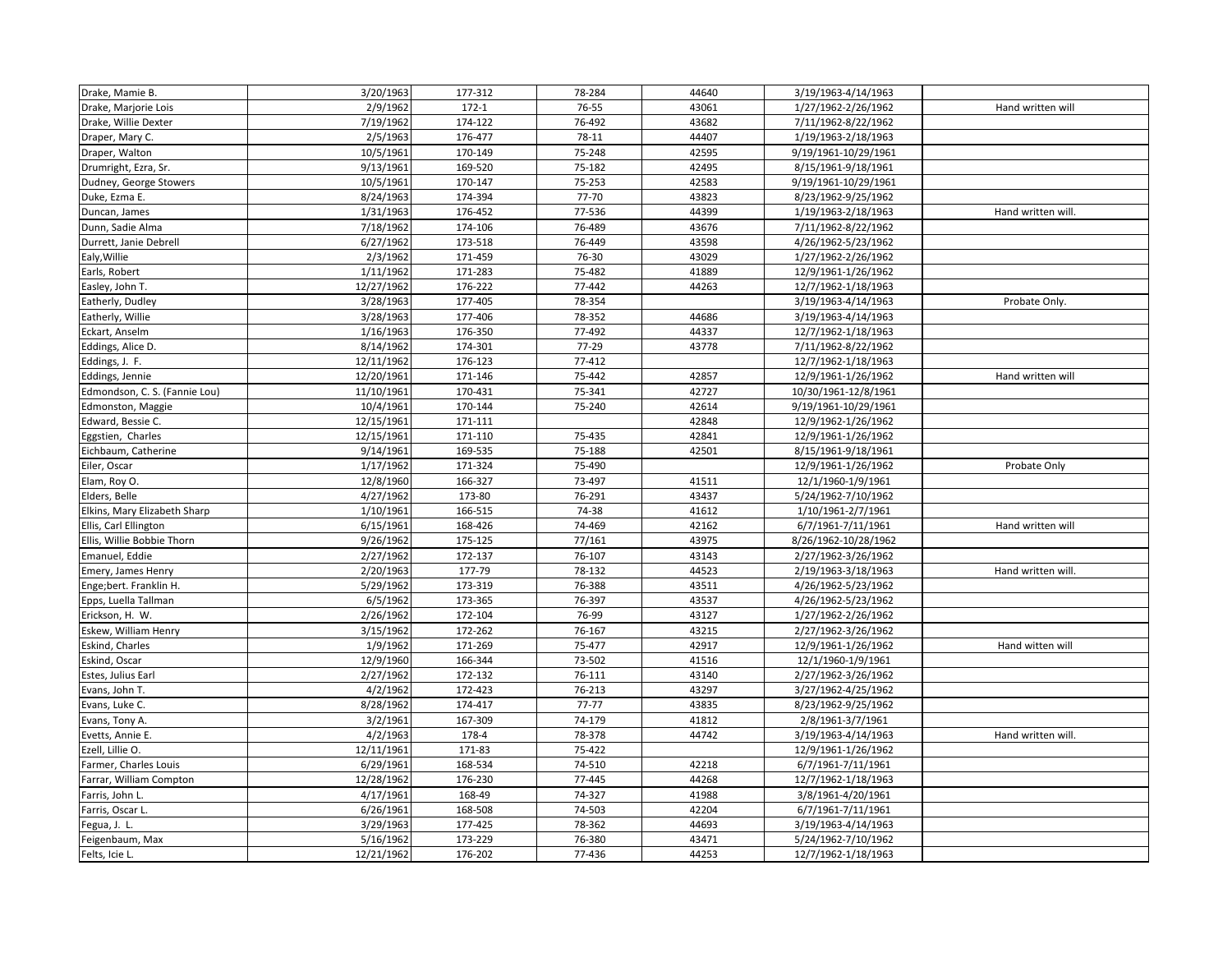| Fensterwald, Blanche L.            | 2/25/1963  | 177-100 | 78-173    | 44511 | 2/19/1963-3/18/1963  |                    |
|------------------------------------|------------|---------|-----------|-------|----------------------|--------------------|
| Field, C. (Cora) L.                | 2/15/1961  | 167-217 | 74-143    | 41763 | 2/8/1961-3/7/1961    |                    |
| Finley, H. T.                      | 8/20/1962  | 174-498 | 79-222    |       | 7/11/1962-8/22/1962  |                    |
| Fischer, Carrie                    | 11/9/1962  | 175-457 | 77-323    | 44112 | 10/29/1962-12/6/1962 | Hand written will. |
| Fisher, Leora Della                | 2/2/1962   | 171-451 | 76-23     | 43021 | 1/27/1962-2/26/1962  | Hand written will  |
| Fisher, William C.                 | 5/14/1962  | 173-203 | 76-355    | 43463 | 5/24/1962-7/10/1962  |                    |
| Fite, Joe                          | 5/2/1962   | 173-112 | 76-319    | 43447 | 5/24/1962-7/10/1962  |                    |
| Fitzgerald, James W.               | 1/12/1961  | 167-8   | 74-48     | 41630 | 1/10/1961-2/7/1961   | Hand written will  |
| Flautt, Ella Phillips              | 2/14/1963  | 177-18  | 78-79     | 44460 | 1/19/1963-2/18/1963  | Hand written will. |
| Fletcher, Lillie W.                | 3/13/1963  | 177-235 | 78-227    | 44579 | 2/19/1963-3/18/1963  |                    |
| Flippin, Louise Sutherland         | 12/6/1962  | 176-92  | 77-386    | 44196 | 10/29/1962-12/6/1962 |                    |
| Flowers, John Leonard              | 2/8/1962   | 171-500 | 76-46     | 43053 | 1/27/1962-2/26/1962  |                    |
| Fluty, Virgil L.                   | 7/14/1961  | 169-83  | 75-25     | 42272 | 7/12/1961-8/14/1961  |                    |
| Fly, W. P.                         | 8/20/1962  | 174-343 | 77-54     | 43800 | 7/11/1962-8/22/1962  |                    |
| Follis, Catherine Tolmie           | 7/7/1961   | 169-31  | 74-516    | 42232 | 6/7/1961-7/11/1961   |                    |
| Follis, Rosabel H.                 | 7/12/1961  | 169-73  | 75-22     | 42261 | 7/12/1961-8/14/1961  |                    |
| Foster, O. W.                      | 11/29/1961 | 171-11  | 75-411    | 42799 | 10/30/1961-12/8/1961 |                    |
| Fowler, David H.                   | 5/23/1962  | 173-284 | 76-284    | 43498 | 5/24/1962-7/10/1962  |                    |
| Fowler, Venie                      | 2/5/1963   | 176-478 | 78-8      | 44408 | 1/19/1963-2/18/1963  |                    |
| Foy, Oscar                         | 3/21/1961  | 167-429 | 74-239    | 41886 | 3/8/1961-4/20/1961   | Hand written will  |
| Francis, Herbert C.                | 6/16/1961  | 168-428 | 74-463    | 42169 | 6/7/1961-7/11/1961   |                    |
| Frasch, John Phillip, Jr.          | 9/26/1962  | 175-123 | 77-150    | 43948 | 8/26/1962-10/28/1962 | Propate Only       |
| Frazer, George A.                  | 11/19/1962 | 175-502 | 77-328    | 44134 | 10/29/1962-12/6/1962 | Hand written will. |
| Frey, William F., Sr.              | 12/1/1960  | 166-275 | 73-473    | 41489 | 12/1/1960-1/9/1961   |                    |
| Frierson, Tom Poole                | 2/19/1963  | 177-65  | 78-123    | 44485 | 2/19/1963-3/18/1963  |                    |
| Frost, Norman                      | 7/24/1962  | 174-161 | 76-495    | 43705 | 7/11/1962-8/22/1962  |                    |
| Frost, Sarah R.                    | 12/1/1960  | 166-277 | 73-485    | 41496 | 12/1/1960-1/9/1961   |                    |
| Fry, Lonnie Lee                    | 5/9/1962   | 173-176 | 76-344    | 43449 | 5/24/1962-7/10/1962  |                    |
| Fudge, Andrew Cyrus, Jr.           | 4/6/1962   | 172-455 | 76-234    | 43314 | 3/27/1962-4/25/1962  |                    |
| Fugitt, Lillard Houston            | 2/14/1963  | 177-16  | 78-81     | 44456 | 1/19/1963-2/18/1963  |                    |
| Fulcher, Nora Pegram               | 5/31/1961  | 168-318 | 74-423    | 42108 | 4/21/1961-6/6/1961   |                    |
| Fuller, Charlotte E.               | 1/25/1961  | 167-72  | 74-80     | 41670 | 1/10/1961-2/7/1961   |                    |
| Fuller, Johnnie Cunnngham          | 11/28/1961 | $171-2$ | 75-400    | 42793 | 10/30/1961-12/8/1961 |                    |
| Funk, Anrew Frederick              | 2/7/1962   | 171-494 | 76-44     | 43051 | 1/27/1962-2/26/1962  |                    |
| Gadsen, Viola P.                   | 5/16/1962  | 173-228 | 76-361    | 43477 | 5/24/1962-7/10/1962  |                    |
| Gaines                             | 9/4/1962   | 174-469 | 77-83     | 43859 | 8/23/1962-9/25/1962  |                    |
| Gaines, Owen                       | 9/13/1962  | 175-24  | 77-125    | 43916 | 8/23/1962-9/25/1962  |                    |
| Gale, William Dudly                | 2/18/1963  | 177-55  | 78-94     | 44492 | 1/19/1963-2/18/1963  |                    |
| Gann, Paulyne Gray                 | 1/15/1962  | 171-301 | 75-486    | 41948 | 12/9/1961-1/26/1962  |                    |
| Gann, Rufus                        | 7/18/1961  | 169-116 | 75-49     | 42219 | 7/12/1961-8/14/1961  |                    |
| Gardner, Leila Combs (Mrs. Wiley K | 7/14/1961  | 169-89  | 75-32     | 42270 | 7/12/1961-8/14/1961  | Hand writen will   |
| Gardner, William H.                | 8/23/1961  | 169-350 | 75-125    | 42409 | 8/15/1961-9/18/1961  |                    |
| Garland, Sarah D.                  | 6/6/1961   | 168-360 | 74-451    | 42123 | 4/21/1961-6/6/1961   |                    |
| Garrity, Francis L.                | 7/10/1962  | 174-52  | 76-469    | 43645 | 4/26/1962-5/23/1962  |                    |
| Gatlin, Lula Mai                   | 2/18/1961  | 167-291 | 74-177    | 41814 | 2/8/1961-3/7/1961    |                    |
| Geibel, Mollie Dewery              | 8/25/1961  | 169-385 | 75-137    | 42423 | 8/15/1961-9/18/1961  |                    |
| Gelberman, Regina                  | 10/27/1961 | 170-319 | 75-309    | 42673 | 9/19/1961-10/29/1961 |                    |
| Gentry, Lucille                    | 8/10/1962  | 174-275 | $77 - 24$ | 43882 | 7/11/1962-8/22/1962  |                    |
| George, Luther Arrington           | 8/22/1962  | 174-371 | 77-66     | 43808 | 7/11/1962-8/22/1962  |                    |
| Gerst, Albert G.                   | 3/28/1961  | 167-510 | 74-279    | 41940 | 3/8/1961-4/20/1961   |                    |
| Gertrude                           | 8/18/1962  | 174-341 | $77 - 46$ | 43814 | 7/11/1962-8/22/1962  |                    |
| Giannini, Meline P.                | 3/12/1962  | 172-223 | 76-153    | 43204 | 2/27/2962-3/26/1962  |                    |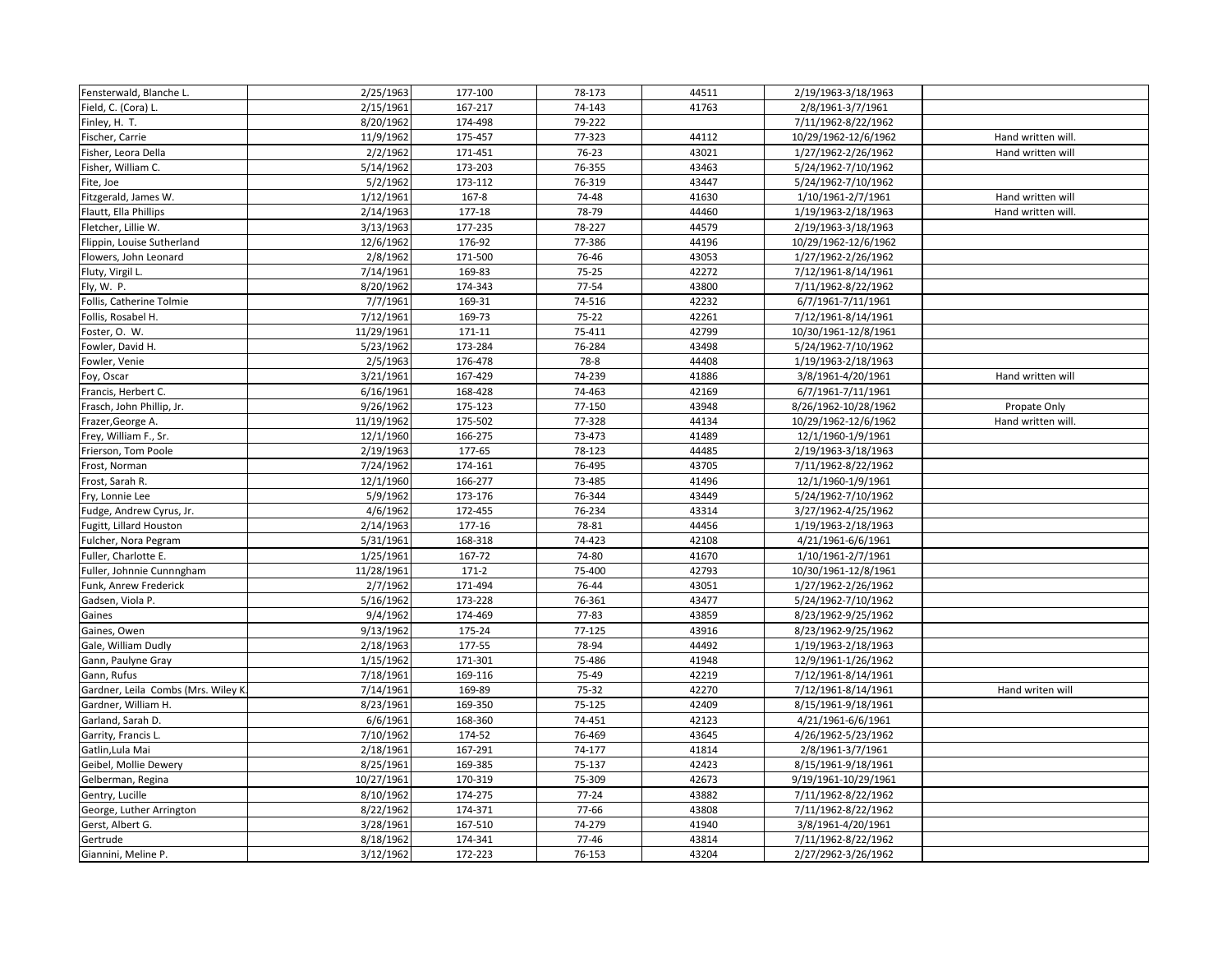| Gibhart, W. W.              | 8/30/1962  | 174-447 | $77 - 75$ | 43849 | 8/23/1962-9/25/1962  |                    |
|-----------------------------|------------|---------|-----------|-------|----------------------|--------------------|
| Gibson, Stve O.             | 1/21/1963  | 176-378 | 77-499    | 44351 | 1/19/1963-2/18/1963  |                    |
| Giel, I.Y.                  | 5/1/1962   | 173-91  | 76-297    | 43412 | 5/24/1962-7/10/1962  |                    |
| Gietzen, Peter Jacob        | 3/14/1961  | 167-389 | 74-225    | 41863 | 3/8/1961-4/20/1961   |                    |
| Gilbert, Joseph, Sr.        | 2/13/1963  | 177-10  | 78-50     | 44459 | 1/19/1963-2/18/1963  |                    |
| Gill, Lena Ballard          | 2/2/1962   | 171-448 | 76-29     | 43024 | 1/27/1962-2/26/1962  |                    |
| Gilliam, Matt Neely         | 10/25/1962 | 175-365 | 77-277    | 44068 | 8/26/1962-10/28/1962 | Hand written will. |
| Gilmore, Harry T.           | 1/30/1962  | 171-422 | $76-5$    | 43008 | 1/27/1962-2/26/1962  |                    |
| Gilmore, Martin E.          | 7/7/1961   | 169-3   | 74-523    | 42233 | 6/7/1961-7/11/1961   |                    |
| Gilmore, Mildred P.         | 1/30/1962  | 171-424 | $76-2$    | 43009 | 1/27/1962-2/26/1962  |                    |
| Givan, Charle W.            | 1/30/1962  | 171-423 | $76-3$    | 43007 | 1/27/1962-2/26/1962  |                    |
| Glymp, (Manice) Mary C.     | 12/25/1960 | 166-436 | $74-15$   | 41566 | 12/1/1960-1/9/1961   | Hand written will  |
| Goad, Howard Wilkes         | 1/29/1963  | 176-420 | 77-529    | 44382 | 1/19/1963-2/18/1963  |                    |
| Gobel, Ernest Louis         | 4/11/1962  | 172-491 | 76-248    | 43333 | 3/27/1962-4/25/1962  |                    |
| Goding, C. A.               | 3/8/1962   | 172-200 | 76-143    | 43191 | 2/27/1962-3/26/1962  |                    |
| Golden, Lula Blackwell      | 9/18/1962  | 175-65  | 77-136    | 43932 | 8/23/1962-5/25/1962  |                    |
| Gooch, Letha                | 3/16/1961  | 167-406 | 74-234    |       | 3/8/1961-4/20/1961   | Propate Only       |
| Goodloe, Emma               | 3/30/1961  | 167-484 | 74-287    | 41966 | 3/8/1961-4/20/1961   |                    |
| Goodloe, Harvel Marion, Sr. | 3/14/1961  | 167-391 | 74-224    | 41862 | 3/8/1961-4/20/1961   |                    |
| Goodman, Bonnie O.          | 7/12/1962  | 174-72  | 76-480    |       | 7/11/1962-8/22/1962  |                    |
| Goodrich, Amzie Orvel       | 7/10/1962  | 174-53  | 76-473    | 43656 | 4/26/1962-5/23/1962  |                    |
| Gordon, Aldis B.            | 6/29/1962  | 173-530 | 76-459    | 43609 | 4/26/1962-5/23/1962  |                    |
| Gordon, Ecce H.             | 7/19/1962  | 174-120 | 76-490    | 43684 | 7/11/1962-8/22/1962  |                    |
| Gordon, Louella             | 7/26/1961  | 169-162 | 75-62     |       | 7/12/1961-8/14/1961  |                    |
| Gordon, Ludlow Kennedy      | 10/9/1961  | 170-177 | 75-266    | 42596 | 9/19/1961-10/29/1961 |                    |
| Gordon, Neal                | 10/12/1961 | 170-199 | 75-272    | 42606 | 9/19/1961-10/29/1961 | Hand written will  |
| Gorham, Matt J.             | 3/5/1963   | 177-169 | 78-209    | 44541 | 2/19/1963-3/18/1963  |                    |
| Gorman, William A.          | 8/24/1961  | 169-370 | 75-130    | 42416 | 8/15/1961-9/18/1961  |                    |
| Gowens, Mabel M             | 6/21/1961  | 168-468 | 74 -- 491 | 42179 | 6/7/1961-7/11/1961   |                    |
| Grady, Silas Patrick        | 2/26/1962  | 172-105 | 76-100    | 43128 | 1/27/1962-2/26/1062  |                    |
| Grave, G. Tivis, Jr.        | 4/2/1963   | 178-2   | 78-372    | 44703 | 3/19/1963-4/14/1963  |                    |
| Graves, Elmer C.            | 4/19/1961  | 168-62  | 74-341    | 41972 | 3/8/1961-4/20/1961   |                    |
| Gray, Louise                | 12/6/1960  | 166-303 | 73-488    | 41509 | 12/1/1960-1/9/1961   |                    |
| Gray, Mattie Scott          | 12/14/1961 | 171-117 | 75-427    | 42846 | 12/9/1961-1/26/1962  |                    |
| Gray, W.O.                  | 6/12/1961  | 168-403 | 74-473    | 42142 | 6/7/1961-7/11/1961   |                    |
| Green, F.S.                 | 4/19/1962  | 173-25  | 76-262    | 43369 | 3/27/1962-4/25/1962  | Hand written will. |
| Green, A.L.P.               | 1/31/1961  | 167-96  | 74-88     | 41692 | 1/10/1961-2/7/1961   | Hand written will  |
| Green, Ada Emeline          | 3/20/1962  | 172-298 | 76-174    | 43228 | 2/17/1962-3/26/1962  |                    |
| Green, Hattie Louise        | 1/13/1961  | 167-18  | 74-54     | 41637 | 1/10/1961-2/7/1961   |                    |
| Green, Katherine K.         | 5/16/1962  | 173-225 | 76-379    | 43470 | 5/24/1962-7/10/1962  |                    |
| Green, M.O.                 | 3/22/1963  | 177-352 | 78-308    | 44658 | 3/19/1963-4/14/1963  |                    |
| Green, Martha Hutton        | 10/5/1962  | 175-209 | 77-200    | 43994 | 8/26/1962-10/28/1962 |                    |
| Greene, A. Roy, Sr.         | 2/1/1962   | 171-440 | $76 - 7$  | 32012 | 1/27/1962-2/26/1962  |                    |
| Greene, Ruth R.             | 4/11/1961  | 168-3   | 74-321    | 41965 | 3/8/1961-4/20/1961   |                    |
| Greenwalt, Bina F.          | 12/6/1962  | 176-93  | 77-390    | 44195 | 10/29/1962-12/6/1962 |                    |
| Greer, Thomas Lemuel        | 11/1/1961  | 170-368 | 75-320    | 42721 | 10/30/1961-12/8/1961 |                    |
| Griffin, George G.          | 12/12/1962 | 176-132 | 77-413    | 44224 | 12/7/1962-1/18/1963  |                    |
| Griffin, L. E.              | 12/5/1962  | 171-50  | 75-416    | 42812 | 10/30/1961-12/8/1961 |                    |
| Griffin, Oscar Chastine     | 2/9/1961   | 167-181 | 74-121    | 41734 | 2/8/1961-3/7/1961    |                    |
| Grills, Mary Ella Bassett   | 6/21/1961  | 168-464 | 74-489    | 42181 | 6/7/1961-7/11/1961   |                    |
| Grimes, Addie               | 4/12/1962  | 172-501 | 76-249    | 43339 | 3/27/1962-4/25/1962  |                    |
| Grimes, Carrie Belle Mason  | 8/15/1962  | 174-307 | 77-32     | 43816 | 7/11/1962-8/22/1962  |                    |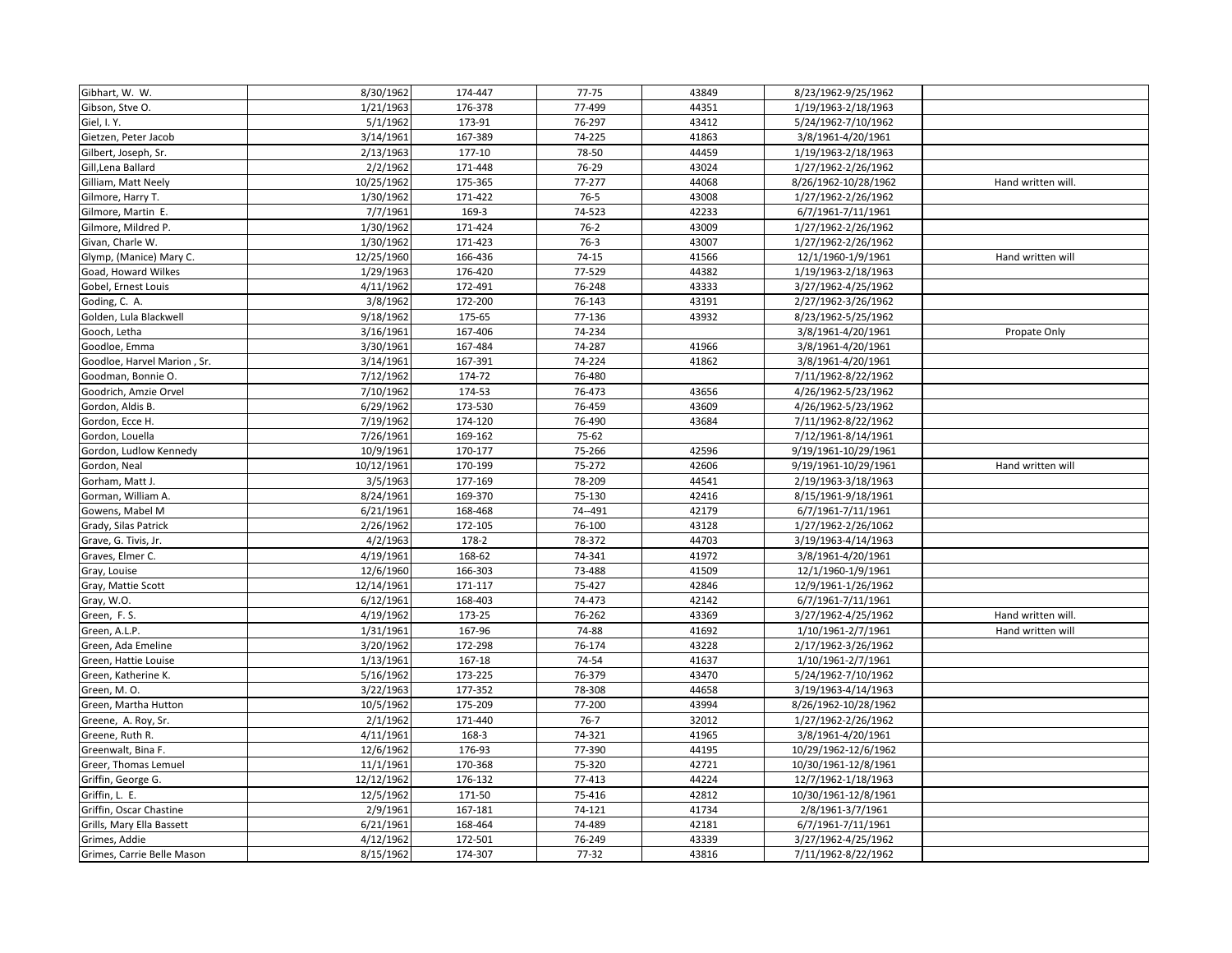| Griswold, Georgia W.        | 12/15/1960 | 166-370  | $74-2$    | 41567 | 12/1/1960-1/9/1961   | hand written will  |
|-----------------------------|------------|----------|-----------|-------|----------------------|--------------------|
| Grizzard, Leslie R.         | 6/21/1962  | 173-466  | 76-431    | 43580 | 4/26/1962-5/23/1962  |                    |
| Gropp, Max Ernst            | 11/7/1961  | 170-395  | 75-330    | 42717 | 10/30/1961-12/8/1961 |                    |
| Guild, John Henry           | 5/25/1962  | 173-310  | 76-386    | 43509 | 4/26/1962-5/23/1962  |                    |
| Gunter, Ollie Mai Reardon   | 1/31/1961  | 167-100  | 74-89     | 41697 | 1/10/1961-2/7/1961   |                    |
| Hackebeil, Emma Kraft       | 10/11/1962 | 175-244  | 77-235    | 44017 | 8/26/1962-10/28/1962 |                    |
| Hackney, Pentess J.         | 4/6/1961   | 167-528  | 74-305    | 41947 | 3/8/1961-4/20/1961   | Hand written will  |
| Hadley, Walter C.           | 4/2/1962   | 172-424  | 76-212    | 43261 | 3/27/1962-4/25/1962  | Hand written will. |
| Hager, Missouri Hurt        | 3/30/1961  | 167-494  | 74-291    | 41926 | 3/8/1961-4/20/1961   | Hand written will  |
| Hager, Morris               | 9/18/1962  | 175-63   | 77-128    | 43943 | 8/23/1962-5/25/1962  | Hand written will. |
| Hale, Frank Buford          | 3/23/1961  | 167-442  | 74-270    | 41901 | 3/8/1961-4/20/1961   |                    |
| Hale, John Stewart          | 5/16/1961  | 168-235  | 74-399    |       | 4/21/1961-6/6/1961   | Probate Only       |
| Hales, Thomas W., Sr.       | 3/22/1963  | 177-353  | 78-304    | 44655 | 3/19/1963-4/14/1963  |                    |
| Hall, Arthur A.             | 8/30/1961  | 169-411  | 75-148    | 42434 | 8/15/1961-9/18/1961  |                    |
| Hamblin, William H.         | 1/17/1961  | 167-27   | 74-65     | 41647 | 1/10/1961-2/7/1961   |                    |
| Hamilton, Charles Baker     | 1/3/1961   | 166-458  | 74-19     | 41576 | 12/1/1960-1/9/1961   |                    |
| Hamilton, Paul P.           | 2/7/1961   | 167-159  | 74-111    | 41725 | 1/10/1961-2/7/1961   |                    |
| Hansbrouge, Rober V.        | 12/13/1962 | 176-138  | 77-415    |       | 12/7/1962-1/18/1963  |                    |
| Hardcastle, Mason           | 5/15/1962  | 173-213  | 76-357    | 43472 | 5/24/1962-7/10/1962  |                    |
| Harding, Isom J.            | 8/22/1961  | 169-345  | 75-117    | 42408 | 8/15/1961-9/18/1961  |                    |
| Harding, Elizabeth Holt     | 3/23/1962  | 172-334  | 76-190    | 43254 | 2/27/1962-3/26/1962  |                    |
| Hardison, V. E.             | 5/23/1961  | 168-268  | 74-405    | 42081 | 4/21/1961-6/6/1961   |                    |
| Hardison, Clara W.          | 1/10/1963  | 176-303  | 77-486    | 44312 | 12/7/1962-1/18/1963  |                    |
| Harel, Lillie               | 10/24/1962 | 175-345  | 77-266    | 44061 | 8/26/1962-10/28/1962 |                    |
| Hargrove, Richard P.        | 3/30/1961  | 167-481  | 74-283    | 41920 | 3/8/1961-4/20/1961   |                    |
| Harison, Magdaline Thompson | 3/9/1963   | 177-221  | 78-222    | 44568 | 2/19/1963-3/18/1963  |                    |
| Harison, Tom C.             | 3/4/1963   | 177-158  | 78-197    | 44538 | 2/19/1963-3/18/1963  |                    |
| Harlon, Hanora W.           | 6/12/1962  | 173-401  | 76-410    | 43547 | 4/26/1962-5/23/1962  | Hand written will. |
| Harper, Low B.              | 1/29/1963  | 176-418  | 77-528    | 44381 | 1/19/1963-2/18/1963  |                    |
| Harriis, Tyree              | 3/14/1962  | 172-254  | 76-167    | 43208 | 2/27/1962-3/26/1962  |                    |
| Harris Eddie A.             | 3/21/1963  | 177-318  | 78-300    | 44645 | 3/19/1963-4/14/1963  | Hand written will. |
| Harris, Abe                 | 8/9/1962   | 174-268  | $77 - 15$ | 43773 | 7/11/1962-8/22/1962  |                    |
| Harris, Florence Blackwell  | 1/8/1962   | 171-258  | 75-454    | 42922 | 12/9/1961-1/26/1962  |                    |
| Harris, H. F.               | 10/5/1962  | 175-207  | 77-200    | 43993 | 8/26/1962-10/28/1962 |                    |
| Harris, Laurel Eugene       | 12/10/1962 | 176-114  | 77-408    | 44209 | 12/7/1962-1/18/1962  |                    |
| Harris, Mattie Lou          | 2/1/1961   | 171-438  | 76-21     | 43014 | 1/27/1962-2/26/1962  |                    |
| Harris, Robert T.           | 9/6/1962   | 174-501  | 77/108    | 43883 | 8/23/1962-9/25/1962  |                    |
| Harrison, Georgiana         | 6/6/1961   | 168-359  | 74-452    | 42125 | 4/21/1961-6/6/1961   |                    |
| Harrison, Robert L.         | 12/11/1962 | 176-124  | 77-409    | 44215 | 12/7/1962-1/18/1963  |                    |
| Hart, Joanna                | 1/30/1963  | 176-444  | 77-535    | 44391 | 1/19/1963-2/18/1963  | Hand written will. |
| Harvell, Virginia           | 2/10/1962  | 172-8    | 76-60     | 43068 | 1/27/1962-2/26/1962  |                    |
| Hassenfratz, William        | 11/14/1961 | 170-459  | 75-359    | 42744 | 10/30/1961-12/8/1961 |                    |
| hatch, Rufus J.             | 5/15/1962  | 173-208  | 76-377    | 43466 | 5/24/1962-7/10/1962  |                    |
| Hatcher, Alfred             | 12/4/1962  | 176-71   | 77-378    | 44188 | 10/29/1962-12/6/1962 |                    |
| Hatcher, Andrew Lawrence    | 1/30/1963  | 176-445  | 77-532    | 44397 | 1/19/1963-2/18/1963  | Hand written will. |
| Hatchett, Charles H.        | 3/2/1963   | 182-286  | 80-367    |       | 2/19/1963-3/18/1963  |                    |
| Haun, Cale P.               | 2/26/1963  | 177-111  | 78-150    | 44515 | 2/19/1963-3/18/1963  |                    |
| Hayes, Cecil Dudley         | 10/11/1962 | 175-272  | 77-243    | 44029 | 8/26/1962-10/28/1962 | Hand written will. |
| Hayes, Martin Robb          | 10/23/1961 | 170-276  | 75-296    | 42649 | 9/19/1961-10/29/1961 |                    |
| Hayes, Robert E.            | 1/4/1963   | 176-250  | 77-462    | 44280 | 12/7/1962-1/18/1963  |                    |
| Haynie, Andrew E.           | 11/30/1962 | 176-51   | 77-366    |       | 10/29/1962-12/6/1962 | Probate Only       |
| Heintzelman, Eliza Emiloy   | 2/9/1961   | 167-1861 | 74-125    | 41736 | 2/8/1961-3/7/1961    |                    |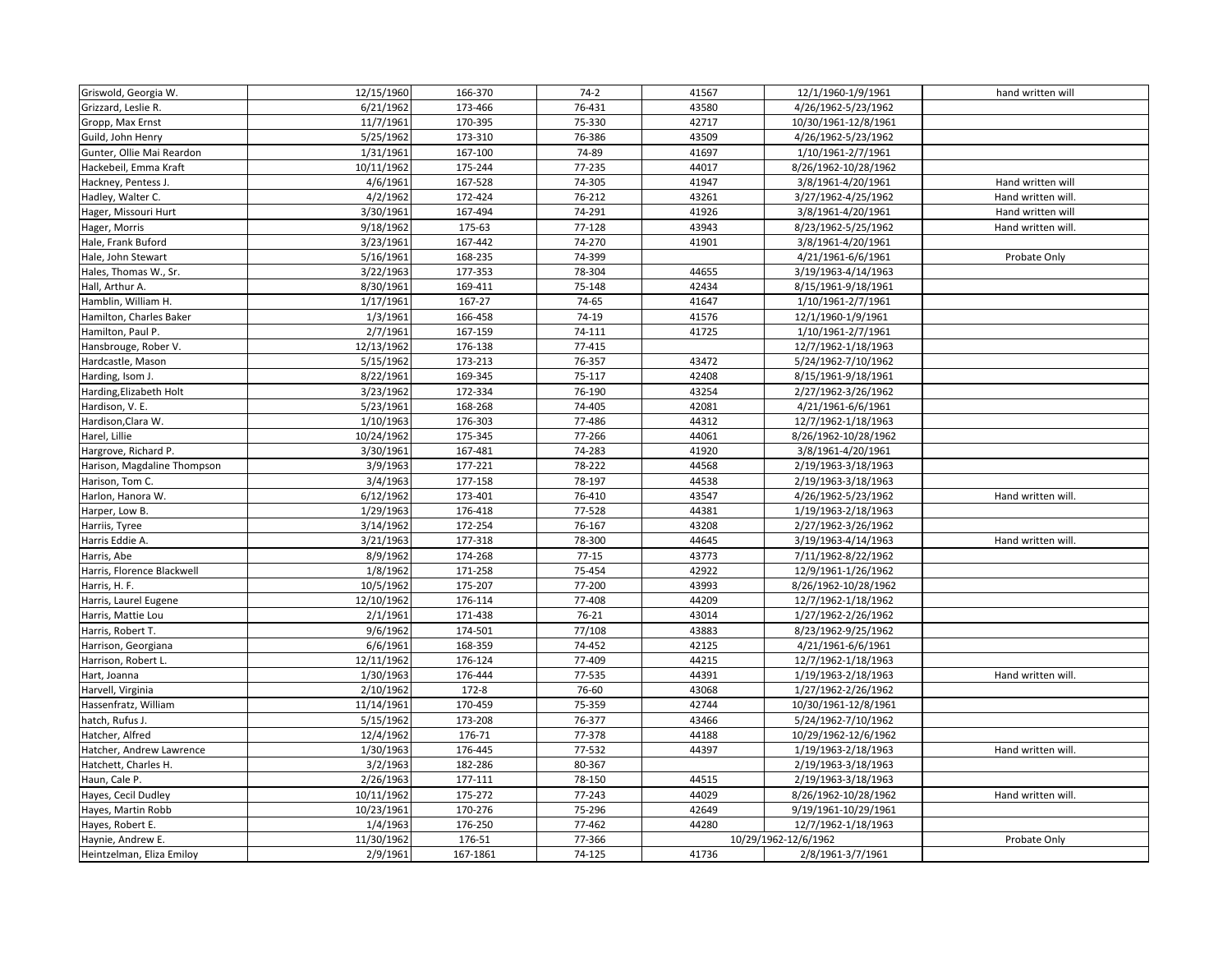| Hemmer, Eloise Heer                    | 5/21/1962  | 173-25272  | 76-373 | 43490 | 5/24/1962-7/10/1962  | Hand writte will.  |
|----------------------------------------|------------|------------|--------|-------|----------------------|--------------------|
| Henderson, Bertram R.                  | 12/8/1960  | 166-330    | 73-496 | 41512 | 12/1/1960-1/9/1961   |                    |
| Henley, James Snell, Sr.               | 10/17/1961 | 170-229    | 75-278 | 42622 | 9/19/1961-10/29/1961 |                    |
| Herbert, Alva Scudday                  | 1/30/1961  | 167-88     | 74-85  | 41687 | 1/10/1961-2/7/1961   |                    |
| Herbert, Anne Murphy                   | 9/22/1961  | 170-54     | 75-215 | 42546 | 9/19/1961-10/29/1961 |                    |
| Hessey, John W.                        | 6/26/1961  | 168-509    | 74-504 | 42205 | 6/7/1961-7/11/1961   |                    |
| Hester, Cora T.                        | 2/14/1961  | 167-199    | 74-142 | 41751 | 2/8/1961-3/7/1961    | 1/10/1961-2/7/1961 |
| Hewitt, Alexina Lasley                 | 12/26/1962 | 176-218    | 77-437 | 44259 | 12/7/1962-1/18/1963  |                    |
| Hicks, Buford G.                       | 4/3/1962   | 172-431    | 76-218 | 43303 | 3/27/1962-4/25/1962  | Hand written will. |
| Hicks, Daisy Eudora Dickson            | 1/26/1961  | 167-78     | 74-83  | 41677 | 1/10/1961-2/7/1961   |                    |
| Hicks, Edward Dickson IV, (E. D. Hicks | 3/14/1961  | 167-389    | 74-223 | 41861 | 3/8/1961-4/20/1961   |                    |
| Hill, Anderson                         | 12/21/1962 | 176-203    | 77-435 | 44252 | 12/7/1962-1/18/1963  |                    |
| Hill, George W.                        | 11/15/1961 | 170-464    | 75-364 | 42749 | 10/30/1961-12/8/1961 |                    |
| Hill, H. Earl                          | 2/23/1961  | 167-266    | 74-163 | 41796 | 2/8/1961-3/7/1961    |                    |
| Hill, Joseph E.                        | 10/20/1961 | 170-265    | 75-291 | 42640 | 9/19/1961-10/29/1961 |                    |
| Hill, Martha A.                        | 3/14/1963  | 177-247    | 78-247 | 44583 | 2/19/1963-3/18/1963  |                    |
| Hill, Paul H.                          | 1/24/1961  | 167-56     | 74-77  | 41667 | 1/10/1961-2/7/1961   |                    |
| Hill, Tom H.                           | 3/25/1961  | 167-458    | 74-277 | 41907 | 3/8/1961-4/20/1961   |                    |
| Hirsch, Sidney M.                      | 5/10/1962  | 173-181    | 76-346 | 43473 | 5/24/1962-7/10/1962  | Hand writte will.  |
| Hobach, Edwin Alexander, Jr.           | 2/5/1962   | 171-467    | 76-31  | 43033 | 1/27/1962-2/26/1962  |                    |
| Hobbs, Anna Weaver                     | 1/13/1961  | $167 - 18$ | 74-56  | 41616 | 1/10/1961-2/7/1961   |                    |
| Hobson, W. Campbell                    | 1/9/1963   | 176-290    | 77-485 | 44304 | 12/7/1962-1/18/1963  | Hand written wil.  |
| Hodges, William D.                     | 12/5/1961  | 171-52     | 75-417 | 42816 | 10/30/1961-12/8/1961 |                    |
| Hofstetter, Celia                      | 11/13/1961 | 170-437    | 75-355 | 42739 | 10/30/1961-12/8/1961 |                    |
| Hogar, Emmett Guill                    | 2/25/1963  | 177-106    | 78-142 | 44519 | 2/19/1963-8/18/1963  |                    |
| Hohnson, William A.                    | 4/13/1961  | 168-25     | 74-323 | 41981 | 3/8/1961-4/20/1961   |                    |
| Hoke, Christina                        | 6/1/1962   | 173-350    | 76-399 | 43495 | 4/26/1962-5/23/1962  |                    |
| Holloran, Nellie L.                    | 3/26/1963  | 177-371    | 78-320 | 44678 | 3/19/1963-4/14/1963  |                    |
| Holman, Eugene Thomas                  | 11/13/1961 | 170-438    | 75-350 | 42738 | 10/30/1961-12/8/1961 |                    |
| Holman, J. H.                          | 12/16/1960 | 166-382    | $74-2$ | 41537 | 12/1/1960-1/9/1961   |                    |
| Holman, William R.                     | 1/24/1963  | 176-404    | 77-515 | 44371 | 1/19/1963-2/18/1963  | Hand written will. |
| Holt, Allen                            | 10/12/1961 | 170-198    | 75-274 | 42608 | 9/19/1961-10/29/1961 | Hand written will  |
| Holtsford, Moss B.                     | 1/22/1963  | 176-387    | 77-504 | 44354 | 1/19/1963-2/18/1963  |                    |
| Hooberry, Jesse Jeffrey, Sr.           | 3/22/1963  | 177-350    | 78-309 | 44656 | 3/19/1963-4/14/1963  |                    |
| Hood, Nina Belle                       | 3/21/1962  | 172-318    | 76-181 | 43248 | 2/27/1962-3/26/1962  | Hand written will  |
| Hooper, Claude B                       | 9/7/1962   | 174-513    | 77/113 | 43891 | 8/23/1962-9/25/1962  |                    |
| Hooper, May Elizabeth                  | 9/4/1962   | 174-465    | 77-85  |       | 8/23/1962-9/25/1962  |                    |
| Hooper, Russess W.                     | 8/18/1961  | 169-320    | 75-107 | 42396 | 8/15/1961-9/18/1961  |                    |
| Hopkins, Hebert Brown                  | 1/15/1963  | 176-322    | 77-489 | 44325 | 12/7/1962-1/18/1963  |                    |
| Hopkins, Jay L.                        | 4/30/1962  | 173-86     | 76-297 | 43408 | 5/24/1962-7/10/1962  |                    |
| Horn, John Henry                       | 12/20/1961 | 171-147    | 75-443 | 42915 | 12/9/1961-1/26/1962  |                    |
| Horn, J. H.                            | 4/3/1962   | 173-114    | 76-237 | 42915 | 3/27/1962-4/25/1962  | Hand written will. |
| Houston, Jean                          | 4/27/1961  | 168-101    | 74-359 | 42013 | 4/21/1961-6/6/1961   |                    |
| Hovey, Ella F.                         | 3/3/1961   | 167-324    | 74-183 | 41819 | 2/8/1961-3/7/1961    |                    |
| Howse, Sam C.                          | 6/19/1962  | 173-450    | 76-421 | 43570 | 4/26/1962-5/23/1962  |                    |
| Huddleston, Ross H.                    | 6/22/1961  | 168-484    | 74-492 | 42191 | 6/7/1961-7/11/1961   |                    |
| Hudson, Emily E.                       | 11/8/1962  | 175-446    | 77-305 | 44116 | 10/29/1962-12/6/1962 |                    |
| Hudson, Milo R.                        | 1/22/1963  | 176-384    | 77-503 | 44355 | 1/19/1963-2/18/1963  |                    |
| Huffer, Hubert E.                      | 1/26/1961  | 167-83     | 74-82  | 41680 | 1/10/1961-2/7/1961   |                    |
| Huffine, benton Lloyd                  | 12/1/1961  | 171-38     | 75-415 | 42804 | 10/30/1961-12/8/1961 |                    |
| Hughes, Lon J.                         | 2/6/1963   | 176-501    | 78-25  | 44417 | 1/19/1963-2/18/1963  |                    |
| Hughes, Ramsey Davis                   | 3/27/1963  | 177-392    | 78-340 | 44681 | 3/19/1963-4/14/1963  | Hand written will. |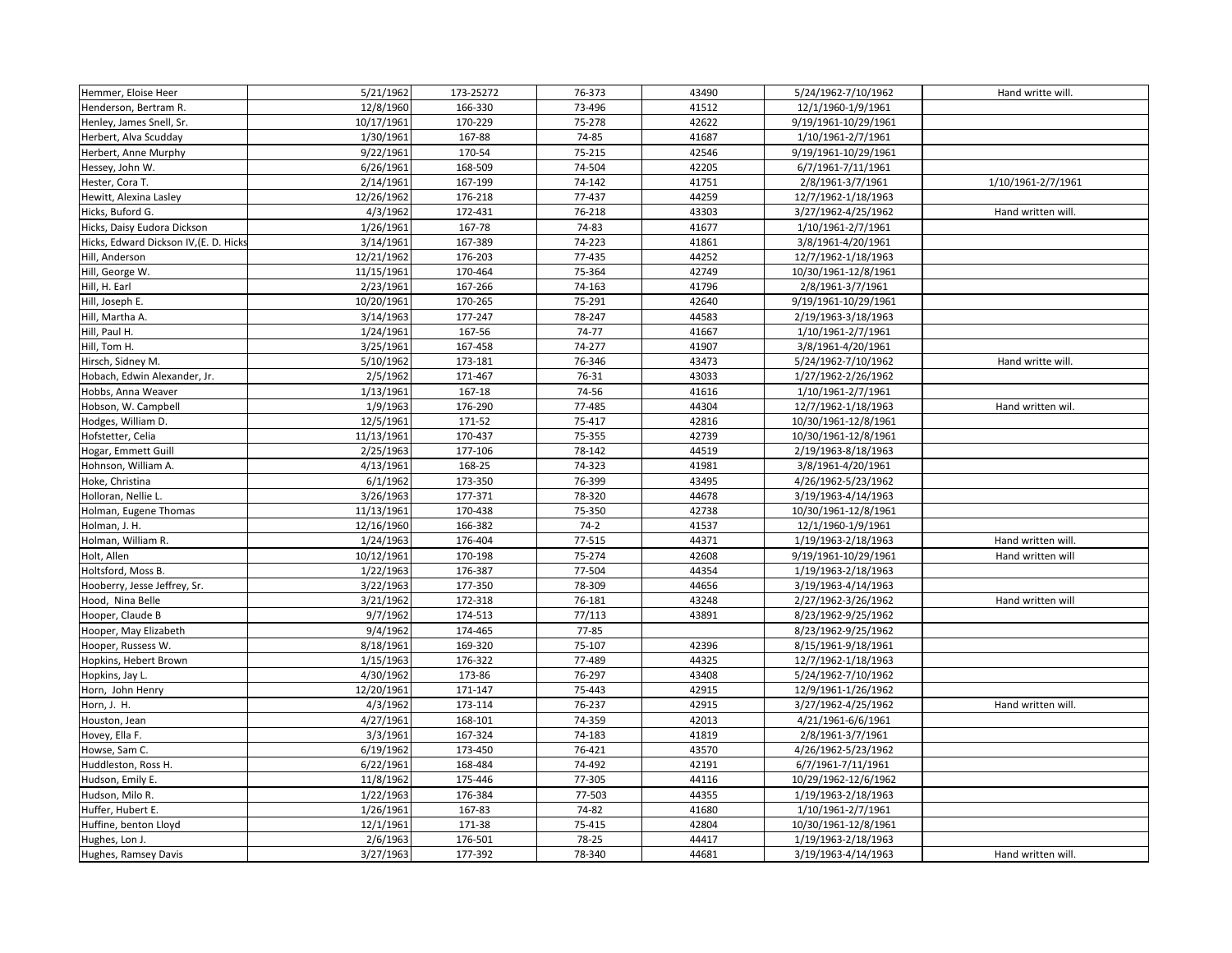| Hughes, William Owen Jr.    | 1/26/1961  | 167-79  | 74-83   | 41681 | 1/10/1961-2/7/1961                |                    |
|-----------------------------|------------|---------|---------|-------|-----------------------------------|--------------------|
| Hulme, Abbie S.             | 12/1/1962  | 176-61  | 77-367  | 44177 | 10/29/1962-12/6/1962              | Hand written will. |
| Hunt, Clarence M.           | 3/14/1961  | 167-390 | 74-226  | 41864 | 3/8/1961-4/20/1961                |                    |
| Hunt, Elizabeth Gill        | 8/17/1962  | 174-319 | 77-39   | 43794 | 7/11/1962-8/22/1962               |                    |
| Jackson, Charles Brown      | 4/6/1961   | 167-527 | 74-303  | 41945 | 3/8/1961-4/20/1961                |                    |
| Jackson, Walter Thomas      | 4/11/1963  | 178-77  | 78-423  | 44754 | 3/19/1963-4/14/1963               |                    |
| Jacobs, Annie               | 4/24/1962  | 173-46  | 76-282  | 43387 | 3/27/1962-4/25/1962               |                    |
| Jacobs, Christine           | 4/30/1962  | 173-92  | 76-298  | 43416 | 5/24/1962-7/10/1962               |                    |
| Jacobsohn, Peter            | 3/21/1962  | 172-398 | 76-331  | 43298 | 2/27/1962-3/26/1962               |                    |
| Jakes, Claude B.            | 2/17/1961  | 167-238 | 74-157  | 41779 | 2/8/1961-3/7/1961                 |                    |
| Jakes, Kathleen Bell        | 2/13/1962  | 172-11  | 76-65   | 43071 | 1/27/1962-2/26/1962               |                    |
| Jameson, Georgia Sparkman   | 2/8/1962   | 171-503 | 76-49   | 43057 | 1/27/1962-2/26/1962               |                    |
| Jarkey, Anna B.             | 12/29/1960 | 166-437 | $74-17$ | 41572 | 12/1/1960-1/9/1961                |                    |
| Jarrett, M. L.              | 9/28/1961  | 170-92  | 75-228  |       | 9/19/1961-10/29/1961              |                    |
| Jennings, Annie Ruth Butler | 2/26/1962  | 172-106 | 76-102  | 43130 | 1/27/1962-2/26/1962               |                    |
| Jernigan, Hettie Lucille    | 4/11/1963  | 178-79  | 78-423  |       | $\overline{3/19/1963}$ -4/14/1963 | Probate Only       |
| Johannes, Karl Frederich    | 7/3/1962   | 174-9   | 76-465  | 43620 | 4/26/1962-5/23/1962               |                    |
| John, Frank Brown           | 11/30/1961 | 171-19  | 75-414  | 42809 | 10/30/1961-12/8/1961              |                    |
| Johnson, Berenice           | 2/6/1961   | 167-148 | 74-109  | 41619 | 1/10/1961-2/7/1961                |                    |
| Johnson, George W.          | 2/1/1962   | 171-439 | 76-25   | 42011 | 1/27/1962-2/26/1962               |                    |
| Johnson, Leorge Lemuel      | 1/2/1962   | 171-201 | 75-477  |       | 12/9/1961-1/26/1962               |                    |
| Johnson, Lillian J.         | 12/19/1961 | 171-128 | 75-437  | 42852 | 12/9/1961-1/26/1962               |                    |
| Johnson, Lucelia            | 2/25/1963  | 177-105 | 78-147  | 44511 | 2/19/1963-3/18/1963               | Hand written will. |
| Johnson, Mabel Boyd         | 7/28/1961  | 169-198 | 75-84   | 42319 | 7/12/1961-8/14/1961               |                    |
| Johnson, Mary Estella       | 1/2/1962   | 171-202 | 75-477  | 42892 | 12/9/1961-1/26/1962               |                    |
| Johnson, Ophelia            | 8/16/1962  | 175-1   | 77-81   | 43901 | 7/11/1962-8/22/1962               |                    |
| Johnson, Owen (Laura H.)    | 3/6/1961   | 167-333 | 74-191  | 41828 | 2/8/1961-3/7/1961                 |                    |
| Johnson, Rosa Allen         | 11/13/1962 | 175-470 | 77-319  | 44118 | 10/29/1962-12/6/1962              |                    |
| Johnson, Rosie W.           | 3/25/1961  | 167-459 | 74-278  | 42010 | 3/8/1961-4/20/1961                |                    |
| Johnston, Frances O.        | 2/8/1963   | 176-535 | 78-46   | 44435 | 1/19/1963-2/18/1962               |                    |
| Jones, E. C.                | 6/22/1961  | 168-482 | 74-497  | 42190 | 6/7/1961-7/11/1961                |                    |
| Jones, Georgie Lee          | 5/4/1961   | 168-158 | 74-365  | 42031 | 4/21/1961-6/6/1961                |                    |
| Jones, Jack Prie            | 4/10/1961  | 167-545 | 74-307  | 41962 | 3/8/3961-4/20/1961                |                    |
| Jones, Philip Trent         | 5/29/1961  | 168-302 | 74-421  | 42101 | 4/21/1961-6/6/1961                |                    |
| Jordan, Herbert N.          | 10/2/1962  | 175-165 | 77-175  | 43982 | 8/26/1962-10/28/1962              |                    |
| Jordan, Mary Elizabeth      | 10/15/1962 | 175-267 | 77-238  | 43972 | 8/26/1962-10/28/1962              |                    |
| Jordan, Roy A.              | 11/23/1962 | 175-530 | 77-342  | 44248 | 10/29/1962-12/6/1962              |                    |
| Joslin, Bessie Smith        | 9/19/1962  | 175-71  | 77-138  | 43936 | 8/23/1962-9/25/1962               |                    |
| Judkins, Elizabeth Pearl    | 10/18/1962 | 175-306 | 77-248  | 44037 | 8/26/1962-10/28/1962              |                    |
| Kane, R. E.                 | 5/31/1961  | 168-320 | 74-425  | 42148 | 4/21/1961-6/6/1961                |                    |
| Kay, John E.                | 10/3/1961  | 170-128 | 75-232  | 42553 | 9/19/1961-10/29/1961              |                    |
| Keen, James W., Sr.         | 1/20/1962  | 171-350 | 75-493  | 42964 | 12/9/1961-1/26/1962               |                    |
| Keith, E. Ewing             | 7/7/1961   | 169-26  | 74-520  | 42199 | 6/7/1961-7/11/1961                |                    |
| Kelley, Charles Brower      | 12/6/1962  | 176-91  | 77-392  | 44194 | 10/29/1962-12/6/1962              |                    |
| Kempf, Helen Elizabeth      | 1/5/1961   | 166-477 | 74-30   | 41587 | 12/1/1960-1/9/1961                |                    |
| Kennedy, Arminda            | 2/14/1961  | 167-236 | 74-145  | 41787 | 2/8/1961-3/7/1961                 |                    |
| Kent, Maude A.              | 12/18/1962 | 176-167 | 77-425  | 44237 | 12/7/1962-1/18/1963               |                    |
| Ketterman, Amanda Ellen     | 7/11/1961  | 169-53  | $75-13$ | 42258 | 6/7/1961-7/11/1961                |                    |
| Kilgo, Lanas                | 6/22/1961  | 168-483 | 74-495  |       | 6/7/1961-7/11/1961                |                    |
| Kimbrough, Caroline         | 7/5/1962   | 174-22  | 76-466  | 43625 | 4/26/1962-5/23/1962               |                    |
| Kimbrough, William L        | 2/28/1963  | 177-131 | 78-169  | 44526 | 2/19/1963-3/18/1963               |                    |
| King, Cornelia Battle       | 3/30/1961  | 167-482 | 74-289  | 41921 | 3/8/1961-4/20/1961                |                    |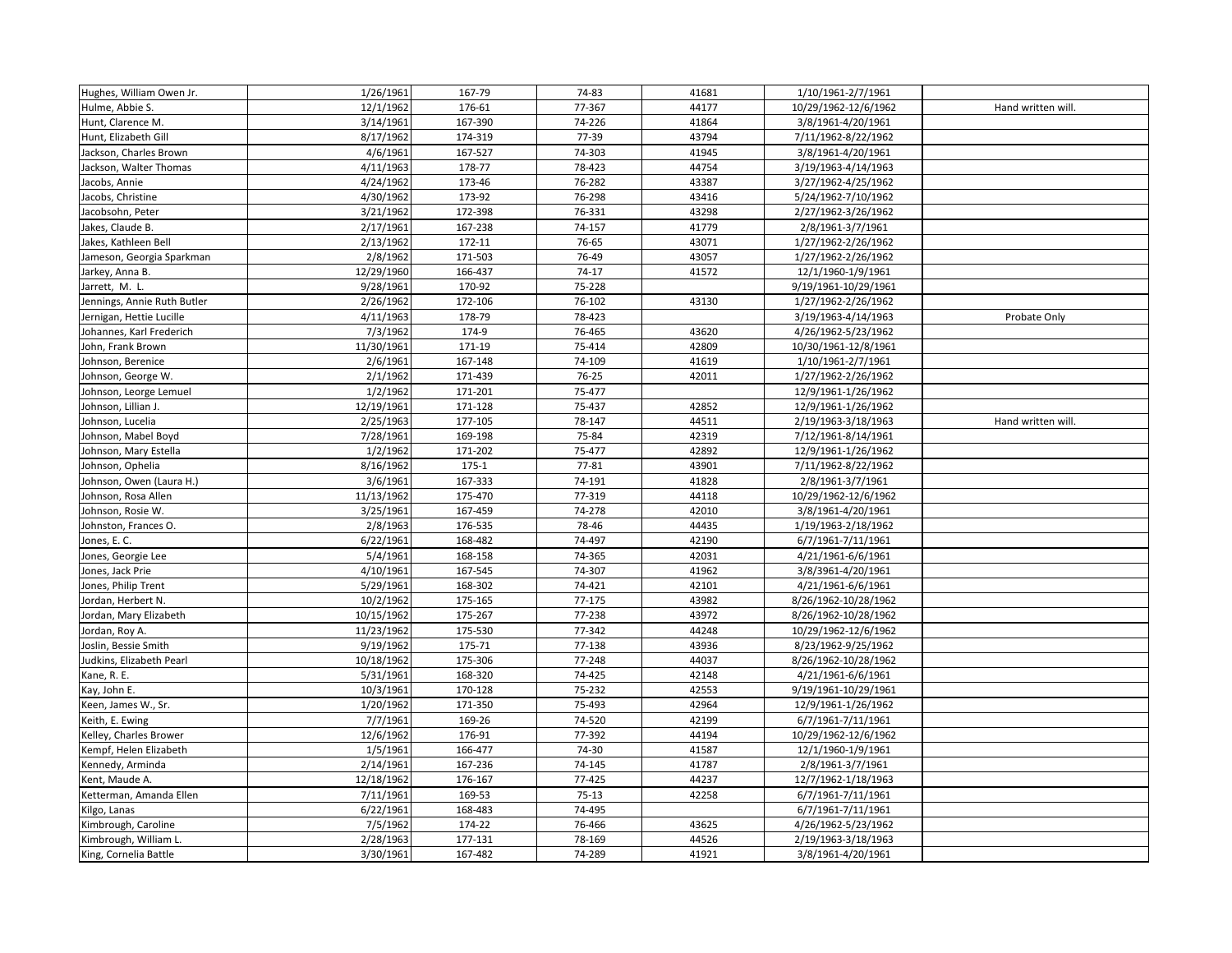| King, Howard                         | 12/4/1962  | 176-68  | 77-373    | 44182 | 10/29/1962-12/6/1962 |                    |
|--------------------------------------|------------|---------|-----------|-------|----------------------|--------------------|
| King, Marvin F., Sr.                 | 7/7/1961   | 169-30  | $75-5$    | 42231 | 6/7/1961-7/11/1961   |                    |
| King, Mary                           | 11/23/1962 | 175-532 | 77-343    | 44150 | 10/29/1962-12/6/1962 |                    |
| King, Vera Wilson                    | 2/11/1963  | $177-3$ | 78-59     | 44446 | 1/19/1963-2/18/1963  | Hand written will. |
| kinnie, Philip K.                    | 3/23/1962  | 172-336 | 76-187    | 43255 | 2/27/1962-3/26/1962  |                    |
| Kinsly, Nettie F.                    | 11/6/1961  | 170-384 | 75-322    | 42710 | 12/9/1961-1/26/1962  |                    |
| Kirchner, Frank                      | 10/26/1961 | 170-311 | 75-308    | 42613 | 9/19/1961-10/29/1961 |                    |
| Kirkpatrick, Fanny Graham Fakes      | 3/7/1961   | 167-337 | 74-206    | 41844 | 2/8/1961-3/7/1961    | Hand written will  |
| Kiser, Fannie B.                     | 6/29/1962  | 173/532 | 76-453    | 43618 | 4/26/1962-5/23/1962  |                    |
| Kissling, John S.                    | 4/4/1961   | 167-507 | 74-299    | 41935 | 3/8/1961-4/20/1961   |                    |
| Knight, Edna G.                      | 3/29/1961  | 167-475 | 74-281    | 41913 | 3/8/1961-4/20/1961   | Hand written will  |
| Knight, Minnie Turner                | 12/27/1962 | 176-221 | 77-443    | 44262 | 12/7/1962-1/18/1963  | Hand written will. |
| Kraft, Boris                         | 6/27/1961  | 168-521 | 74-507    | 42211 | 6/7/1961-7/11/1961   |                    |
| Krebs, Louis A.                      | 1/20/1961  | 167-46  | 74-72     | 41658 | 1/10/1961-2/7/1961   |                    |
| Krieg, Lyda Jones                    | 1/24/1961  | 167-57  | 74-76     | 41668 | 1/10/1961-2/7/1961   |                    |
| Lackey, Mrs. Willie B.               | 9/26/1962  | 175-124 | 77-164    |       |                      | Probate Only       |
| Ladd, Erma Rosson                    | 6/6/1962   | 178-491 | 76-42     | 44949 | 4/26/1962-5/23/1962  |                    |
| Lampkin, Marston Fitch               | 10/2/1962  | 175-159 | 77/183    | 43998 | 8/26/1962-10/28/1962 |                    |
| Lamson, Paul Dudley                  | 1/8/1963   | 176-279 | 77-480    | 44294 | 12/7/1962-1/18/1963  |                    |
| Langham, Frank Green, Jr.            | 10/19/1962 | 175-317 | 77-261    | 44044 | 8/26/1962-10/28/1962 |                    |
| Lansden, John K. S., Sr.             | 8/2/1971   | 169-225 | 75-88     | 42334 | 7/12/1961-8/14/1961  | Hand writen will   |
| Lauderale, Annie L.                  | 8/2/1961   | 169-226 | 75-86     | 42333 | 7/12/1961-8/14/1961  |                    |
| Lawrence, Elmer                      | 4/10/1962  | 172-483 | 76-240    | 43325 | 3/27/1962-4/25/1962  |                    |
| Lawson, James Earl                   | 11/1/1961  | 170-361 | 75-335    | 42704 | 10/30/1961-12/8/1961 |                    |
| Ledbetter, Joseph B.                 | 8/13/1962  | 174-287 | $77 - 26$ | 43772 | 7/11/1962-8/22/1962  |                    |
| Lee, Abraham, Sr.                    | 10/6/1962  | 175-213 | 77-202    | 43999 | 8/26/1962-10/28/1962 |                    |
| Lee, Isaac Edward                    | 6/14/1962  | 173-420 | 76-419    | 43558 | 4/26/1962-5/23/1962  |                    |
| Lee, Lester                          | 4/2/1972   | 172-425 | 76-215    | 43296 | 3/27/1962-4/25/1962  |                    |
| Lee, Maude Swift (Mrs. Isaac E. Lee) | 12/20/1961 | 171-150 | 75-444    | 42863 | 12/9/1961-1/26/1962  |                    |
| Leech, Beulah McLean                 | 2/6/1961   | 167-150 | 74-103    | 41679 | 1/10/1961-2/7/1961   |                    |
| Lefkovits, Sylvan                    | 4/10/1962  | 172-485 | 76-244    | 43323 | 3/27/1962-4/25/1962  |                    |
| Legler, J. C.                        | 7/24/1961  | 169-147 | 75-57     | 42300 | 7/12/1961-8/14/1961  | Hand writen will   |
| Lemley, James L.                     | 8/22/1961  | 169-343 | 75-123    |       | 8/15/1961-9/18/1961  |                    |
| Lesner, Myer                         | 6/22/1961  | 168-485 | 74-493    | 42202 | 6/7/1961-7/11/1961   |                    |
| LeSueur, Thomas R.                   | 3/15/1962  | 172-267 | 76-166    | 43154 | 2/27/1962-3/26/1962  |                    |
| Levinson, Paula G.                   | 12/21/1961 | 171-157 | 75-446    | 42862 | 12/9/1961-1/26/1962  |                    |
| Lewis, Ernest R.                     | 12/6/1960  | 166-308 | 73-488    | 41506 | 12/1/1960-1/9/1961   |                    |
| Lewis, Lucian Tupper                 | 12/12/1961 | 171-86  | 75-425    | 42827 | 12/9/1961-1/26/1962  |                    |
| Liggett, Susie                       | 5/29/1961  | 168-303 | 74-422    | 42103 | 4/21/1961-6/6/1961   |                    |
| Lightman, Hary                       | 12/17/1963 | 176-164 | 77-420    | 44256 | 12/7/1962-1/18/1963  |                    |
| Lindsay, Alma Y.                     | 6/27/1961  | 168-522 | $75-1$    | 42241 | 6/7/1961-7/11/1961   | Hand written will  |
| Llewellyn, Lettie F.                 | 7/19/1962  | 174-121 | 76-492    | 43683 | 7/11/1962-8/22/1962  |                    |
| Long, Ethel                          | 12/13/1960 | 166-355 | $74-1$    | 41558 | 12/1/1960-1/9/1961   |                    |
| Longley, Minnie                      | 2/2/1961   | 167-125 | 74-102    | 41718 | 1/10/1961-2/7/1961   |                    |
| Longworth, J. H.                     | 11/30/1962 | 176-49  | 77-364    | 44170 | 10/29/1962-12/6/1962 |                    |
| Looney, I. J.                        | 4/4/1963   | 178-27  | 78-378    | 44715 | 3/19/1963-4/14/1963  | Hand written will. |
| Loretta, Barton G.                   | 8/14/1961  | 169-319 | 75-101    | 42327 | 7/12/1961-8/14/1961  |                    |
| Loventhal, Charles B. H.             | 2/25/1963  | 177-104 | 78-144    | 44513 | 2/19/1963-3/18/1963  |                    |
| Lowrance, J. M.                      | 6/27/1961  | 168-520 | 74-504    |       | 6/7/1961-7/11/1961   | Hand written will  |
| Lowry, Wade                          | 8/21/1962  | 174-349 | 77-60     | 43809 | 7/11/1962-8/22/1962  | Hand written will. |
| Luke, John F.                        | 12/19/1960 | 166-387 | $74 - 4$  | 41527 | 12/1/1960-1/9/1961   |                    |
| Lunsford, Rebecca Jackson            | 12/15/1961 | 171-112 | 75-436    | 42842 | 12/9/1961-1/26/1962  |                    |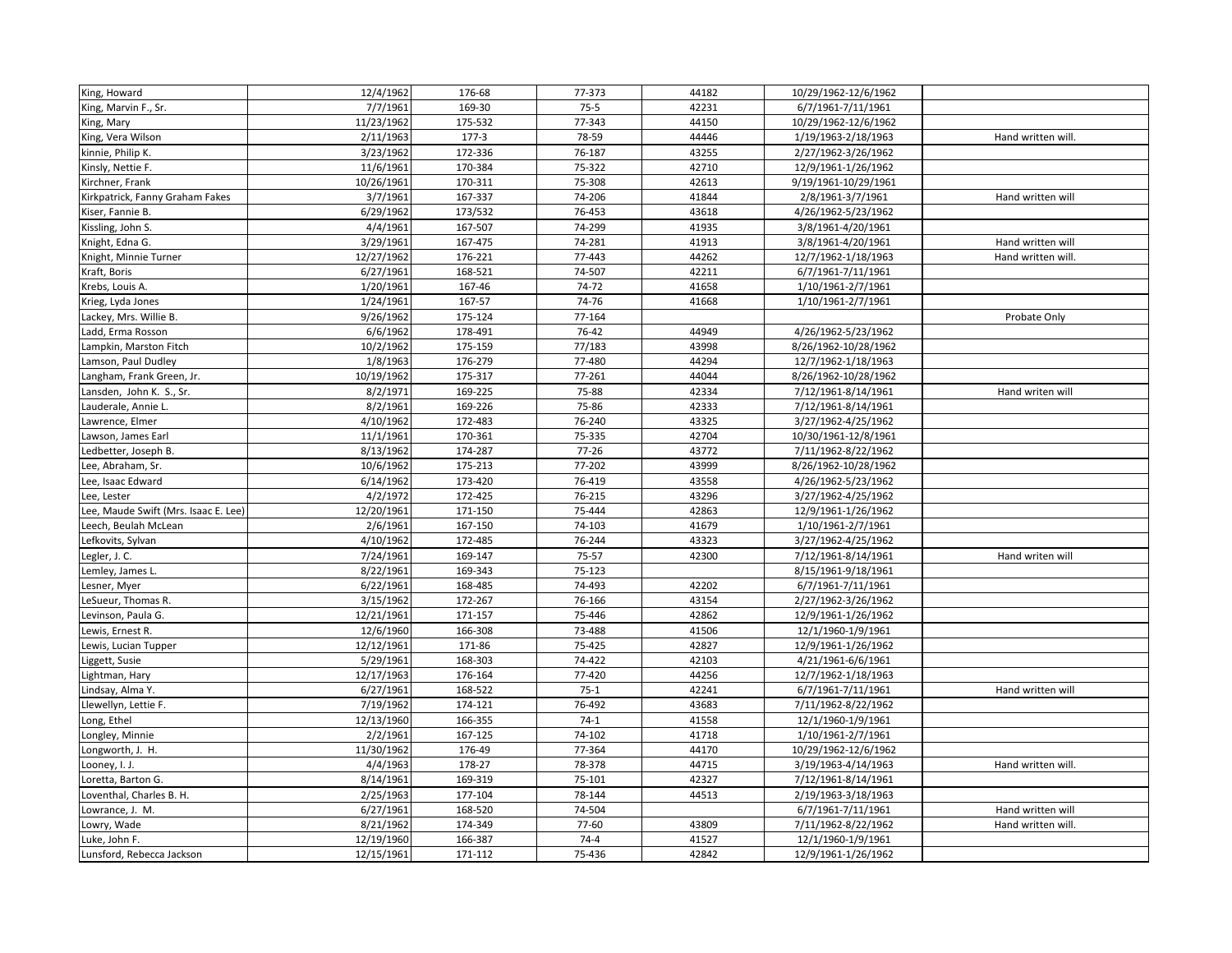| Luovanow, Louis             | 6/21/1961  | 168-467   | 84-487  | 42180 | 6/7/1961-7/11/1961   |                    |
|-----------------------------|------------|-----------|---------|-------|----------------------|--------------------|
| Lusk, Clara Belle Brown     | 11/29/1961 | 171-12    | 75-407  | 42811 | 10/30/1961-12/8/1961 |                    |
| Lyell, Alfred Wesley        | 12/18/1961 | 171-122   | 75-439  | 42847 | 12/9/1961-1/26/1962  | Hand written will  |
| Lynch, G. C.                | 10/5/1961  | 170-153   | 75-242  | 42582 | 9/19/1961-10/29/1961 |                    |
| Lynch, Ora Carroll          | 1/16/1963  | 176-329   | 77-492  | 44329 | 12/7/1962-1/18/1963  |                    |
| Lynch, Thomas J.            | 6/12/1961  | 168-401   | 74-486  | 42143 | 6/7/1961-7/11/1961   |                    |
| Lyons, Ida Kate Hart        | 7/12/1961  | 169-74    | $75-17$ |       | 7/12/1961-8/14/1961  |                    |
| Mabry, James L.             | 1/3/1963   | 176-241   | 77-451  | 44276 | 12/7/1962-1/18/1963  |                    |
| Mack, Frank                 | 8/15/1961  | 169-285   | 75-97   | 42369 | 8/15/1961-9/18/1961  |                    |
| Mackey, Harold              | 3/20/1962  | 172-304   | 76-173  | 43231 | 2/27/1962-3/26/1962  | Hand written will  |
| Madddux, H. L.              | 1/3/1961   | 166-460   | 74-21   | 41577 | 12/1/1960-1/9/1961   |                    |
| Maddox, Lollie Baxter       | 10/8/1962  | 175-216   | 77-204  | 43997 | 8/26/1962-10/28/1962 |                    |
| Maddux, onnie M.            | 1/10/1961  | 166-514   | 74-43   | 41626 | 1/10/1961-2/7/1961   | Hand written will  |
| Manley, Thurman             | 2/14/1963  | 177-22    | 78-76   | 44524 | 1/19/1963-2/18/1963  | Hand written will. |
| Mann, William Havard        | 5/22/1961  | 168-267   | 74-401  | 42087 | 4/21/1961-6/6/1961   |                    |
| Marbury, Carrie S.          | 11/15/1962 | 175-491   | 77-324  | 44130 | 10/29/1962-12/6/1962 | Hand written will. |
| Marks, Charlotte            | 2/10/1962  | $172 - 7$ | 76-61   | 43067 | 1/27/1962-2/26/1962  |                    |
| Marshall, Jack H.           | 12/27/1961 | 171-185   | 75-453  | 42873 | 12/9/1961-1/26/1962  | Hand written will  |
| Marshall, Lennie B.         | 2/13/1963  | $177 - 8$ | 78-74   | 44445 | 1/19/1963-2/18/1963  | Hand written will. |
| Martin, Minnie E.           | 6/29/1962  | 173-529   | 76-455  | 43614 | 4/26/1962-5/23/1962  |                    |
| Martin, Nathan Bedford      | 11/7/1961  | 170-392   | 75-327  | 42728 | 10/30/1961-12/8/1961 |                    |
| Mason, Carl E.              | 3/30/1961  | 167-483   | 74-285  |       | 3/8/1961-4/20/1961   |                    |
| Mason, Dora                 | 8/10/1961  | 169-259   | 75-92   | 42341 | 7/12/1961-8/14/1961  |                    |
| Mason, Dora                 | 8/10/1961  | 169-259   | 75-925  | 42341 | 7/12/1961-8/14/1961  |                    |
| Mason, Lucy E.              | 6/27/1962  | 173-531   | 76-449  | 43619 | 4/26/1962-5/23/1962  |                    |
| Mathes, Allen               | 2/2/1962   | 171-452   | 76-26   | 43023 | 1/27/1962-2/26/1962  |                    |
| Mathews, Mary Olive Culbert | 3/7/1962   | 172-192   | 76-137  | 43195 | 2/27/1962-3/26/1962  | Hand written will  |
| Matthews, Armstrong R.      | 7/26/1961  | 169-191   |         | 42321 | 7/12/1961-8/14/1961  |                    |
| Matthews, Newt H.           | 6/1/1962   | 173-350   | 76-394  | 43564 | 4/26/1962-5/23/1962  | Probate Only.      |
| Maurine, Hamblin H.         | 1/17/1961  | 167-26    | 74-63   | 41644 | 1/10/1961-2/7/1961   |                    |
| Maxey, Fred                 | 10/6/1961  | 170-172   | 75-254  | 42593 | 9/19/1961-10/29/1961 |                    |
| Mayo, George Washington     | 4/16/1962  | 173-21    | 76-255  | 43364 | 3/27/1962-4/25/1962  |                    |
| Mays, John                  | 4/6/1962   | 172-454   | 76-236  | 43351 | 3/27/1962-4/25/1962  |                    |
| McAlexander, Alexander      | 5/25/1961  | 168-285   | 74-407  | 42089 | 4/21/1961-6/6/1961   |                    |
| McAlister, Clara            | 10/2/1961  | 170-127   | 75-231  | 42568 | 9/19/1961-10/29/1961 | Hand written will  |
| McCabe, Robert A.           | 7/19/1962  | 174-119   | 76-490  | 43685 | 7/11/1962-8/22/1962  |                    |
| McCaleip                    | 10/27/1961 | 170-322   | 75-313  | 42674 | 9/19/1961-10/29/1961 |                    |
| McCampbell, Frank           | 2/9/1961   | 167-185   | 74-122  | 41738 | 2/8/1961-3/7/1961    | Hand written will  |
| McCary, Lewis W.            | 5/25/1961  | 168-284   | 74-410  | 42090 | 4/21/1961-6/6/1961   |                    |
| McCauley, Della R.          | 6/16/1961  | 168-437   | 74-465  | 42168 | 6/7/1961-7/11/1961   |                    |
| McClain, Rosalia M.         | 3/16/1961  | 167-404   | 74-232  | 41870 | 3/8/1961-4/20/1961   |                    |
| McCord, Tommie Pickens      | 10/30/1961 | 170-342   | 75-313  | 42681 | 10/30/1961-12/8/1961 |                    |
| McCue, Mary L.              | 1/14/1961  | 167-58    | 74-81   | 41672 | 1/10/1961-2/7/1961   | Hand written will  |
| McCue, William Thomas       | 2/14/1961  | 167-203   | 74-134  | 41756 | 2/8/1961-3/7/1961    |                    |
| McDaniel, Josie D.          | 5/22/1961  | 168-264   | 74-404  | 42079 | 4/21/1961-6/6/1961   |                    |
| McDonald, H. E.             | 12/13/1960 | 166-355   | 73-507  | 41523 | 12/1/1960-1/9/1961   |                    |
| McElhiney, Ranson           | 1/12/1961  | 167-7     | 74-48   | 41631 | 1/10/1961-2/7/1961   |                    |
| McEwen, Thomas Carathers    | 11/2/1962  | 175-418   | 77-298  | 44097 | 10/29/1962-12/6/1962 |                    |
| McFarlin, Carl              | 4/17/1962  | 173-17    | 76-258  | 43359 | 3/27/1962-4/25/1962  |                    |
| McGaughey, Marina C.        | 3/23/1961  | 167-447   | 74-273  | 41903 | 3/8/1961-4/20/1961   |                    |
| McGee, Bessie Hooper        | 4/10/1963  | 178-66    | 78-421  | 44747 | 3/19/1963-4/14/1963  |                    |
| McGee, May Hicks            | 10/30/1962 | 175-397   | 77-290  | 44083 | 10/29/1962-12/6/1962 |                    |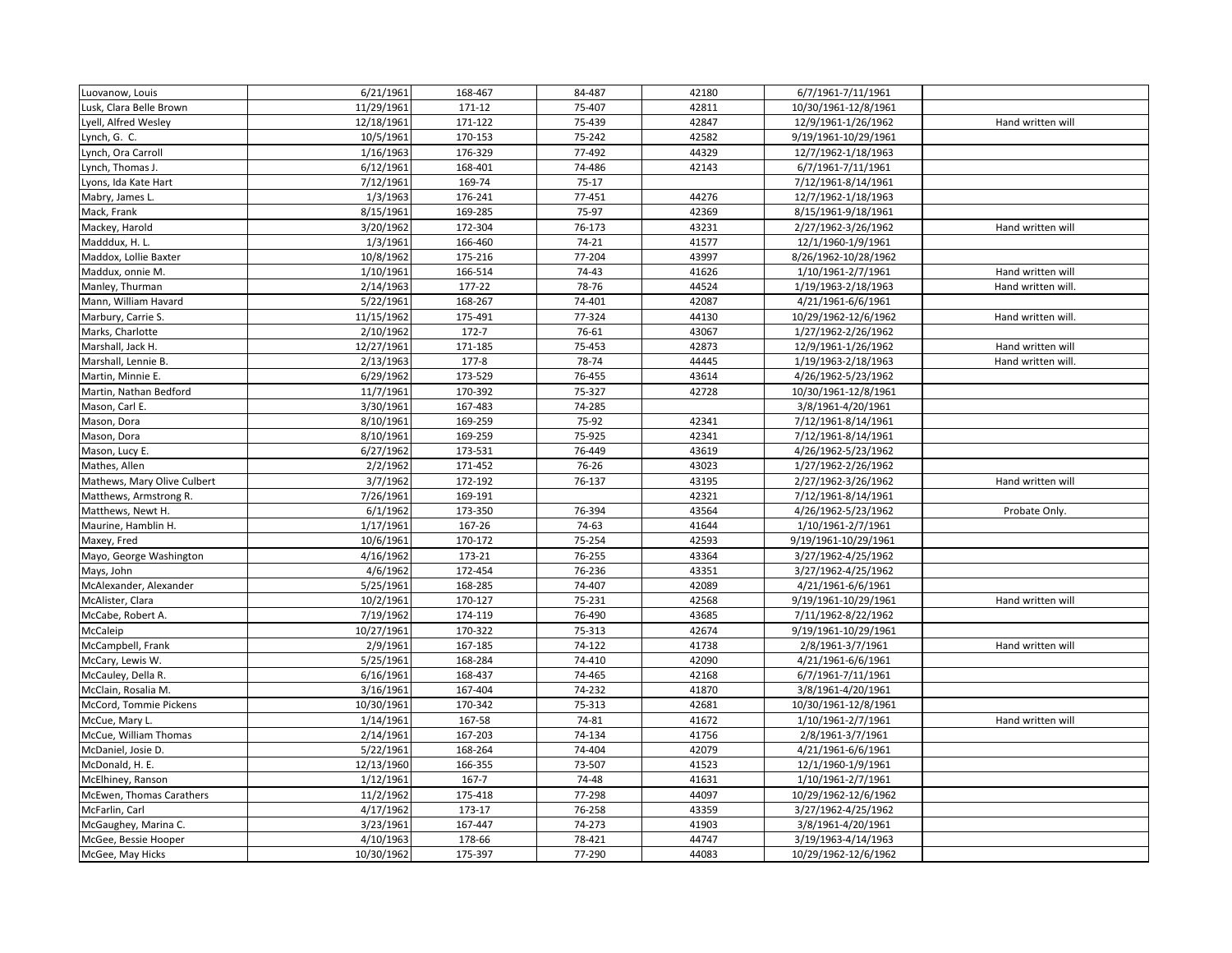| McIntosh, Lucille W.           | 6/23/1961  | 168-495  | 74-501 | 42198 | 6/7/1961-7/11/1961   |                    |
|--------------------------------|------------|----------|--------|-------|----------------------|--------------------|
| McKeand, Mary                  | 1/23/1962  | 171-367  | 75-498 |       | 12/9/1961-1/26/1962  |                    |
| McKee, Lura Oakley             | 4/12/1962  | 172-508  | 76-252 | 43345 | 3/27/1962-4/25/1962  |                    |
| McKee, Myrtle Bowling          | 2/7/1961   | 167-160  | 74-105 | 41723 | 1/10/1961-2/7/1961   |                    |
| McLaughlin, W. P.              | 3/7/1961   | 167-339  | 74-200 | 41833 | 2/8/1961-3/7/1961    |                    |
| McLaughlin, William Hart       | 11/26/1962 | 176-3    | 77-347 | 44153 | 10/29/1962-12/6/1962 |                    |
| McMillion, Nannie A.           | 2/1/1961   | 167-115  | 74-98  | 41762 | 1/10/1961-2/7/1961   |                    |
| McMurrey, Agnes Clare McDonald | 5/4/1961   | 168-163  | 74-370 | 42035 | 4/21/1961-6/6/1961   | Hand written will  |
| McNeil, Ada                    | 11/1/1962  | 175-407  | 77-297 |       | 10/29/1962-12/6/1962 | Probate Only       |
| McNeilly, William Warner       | 4/11/1961  | 168-1    | 74-322 | 41968 | 3/8/1961-4/20/1961   |                    |
| Meacham, Lucy Ellen            | 1/30/1962  | 171-4225 | 76-6   | 43003 | 1/27/1962-2/26/1962  |                    |
| Meadown, George McMurray       | 4/30/1962  | 173-88   | 76-296 | 43409 | 5/24/1962-7/10/1962  |                    |
| Means, Nancy L.                | 3/2/1961   | 167-308  | 74-182 | 41822 | 2/8/1961-3/7/1961    |                    |
| Melton, Charles S.             | 1/31/1961  | 167-98   | 74-86  | 41689 | 1/10/1961-2/7/1961   |                    |
| Melton, Cora E.                | 6/13/1962  | 173-410  | 76-412 | 43550 | 4/26/1962-5/23/1962  |                    |
| Mercer, V. E.                  | 6/13/1961  | 168-411  | 74-470 | 42147 | 6/7/1961-7/11/1961   |                    |
| Merritt, Lawrence T.           | 9/5/1961   | 169-455  | 75-160 | 42463 | 8/15/1961-9/18/1961  |                    |
| Miles Alfred B.                | 3/22/1962  | 172-330  | 76-186 | 43250 | 2/27/1962-3/26/1962  |                    |
| Miller, Elizabeth Bond         | 3/8/1962   | 172-202  | 76-146 | 43185 | 2/27/1962-3/26/1962  |                    |
| Miller, Katheryne Blair        | 10/10/1961 | 170-187  | 75-270 | 42602 | 9/19/1961-10/29/1961 |                    |
| Miller, Ollie Mae              | 2/7/1962   |          |        | 43004 | 1/27/1962-2/26/1962  | Hand written will  |
| Miller, Tom                    | 3/14/1963  | 177-255  | 78-248 | 44590 | 2/19/1963-3/18/1963  |                    |
| Miller, Wesley Corprew         | 3/9/1961   | 167-364  | 74-216 | 41848 | 3/8/1961-4/20/1961   |                    |
| Milliron, Ruth Z.              | 6/12/1961  | 168-402  | 74-485 | 42144 | 6/7/1961-7/11/1961   | Hand written will  |
| Mincy, Mattie Elizabeth        | 12/8/1961  | 171/76   | 75-421 |       | 10/30/1961-12/8/1961 | Probate Only       |
| Minor, Philip Evans            | 5/9/1961   | 168-193  | 74-379 | 42049 | 4/21/1961-6/6/1961   |                    |
| Minton, Audrey B.              | 4/4/1961   | 167-506  | 74-297 | 41934 | 3/8/1961-4/20/1961   |                    |
| Mitchell, Clifton              | 6/5/1962   | 173-368  | 76-401 | 43528 | 4/26/1962-5/23/1962  |                    |
| Mitchell, Hettie               | 1/12/1961  | 167-6    | 74-46  | 41629 | 1/10/1961-2/7/1961   |                    |
| Mitchell, Jerry Lester         | 1/23/1962  | 171-363  | 75-500 |       | 12/9/1961-1/26/1962  |                    |
| Mitchell, Lawrence Joseph      | 9/7/1962   | 174-514  | 77-114 | 43900 | 8/23/1962-9/25/1962  | Hand written will. |
| Mixon, Naomi Randals           | 7/17/1961  | 169-109  | 75-46  | 42287 | 7/12/1961-8/14/1961  |                    |
| Moncreitt, Jessie R.           | 3/4/1963   | 177-228  | 78-193 | 44533 | 2/19/1963-3/18/1963  |                    |
| Montgomery, Jervey M.          | 1/10/1961  | 166-513  | 74-44  | 41616 | 1/10/1961-2/7/1961   |                    |
| Montgomery, Minnie Bell        | 1/4/1963   | 176-249  | 77-461 | 44288 | 12/7/1962-1/18/1963  |                    |
| Moody, Walter B.               | 3/22/1963  | 177-346  | 78-311 | 44657 | 3/19/1963-4/14/1963  |                    |
| Moore, Anna Reeves             | 5/2/1962   | 173-111  | 76-306 |       | 5/24/1962-7/10/1962  | Hand writte will.  |
| Moore, Francis Carlyle         | 10/18/1961 | 170-275  | 75-279 |       | 9/19/1961-10/29/1961 | Probate Only       |
| Moore, G. T.                   | 7/20/1962  | 174-130  | 76-494 | 43692 | 7/11/1962-8/22/1962  |                    |
| Moore, Lois Idella             | 10/9/1962  | 175-224  | 77-227 | 44052 | 8/26/1962-10/28/1962 |                    |
| Moore, Susie Belle             | 3/12/1963  | 177-225  | 78-225 | 44584 | 2/19/1963-3/18/1963  | Hand written will. |
| Morgan, Avo                    | 2/7/1963   | 176-519  | 78-32  |       | 1/19/1963-2/18/1963  | Prpbate only.      |
| Morgan, Effie                  | 12/26/1962 | 176-216  | 77-440 | 44257 | 12/7/1962-1/18/1963  |                    |
| Morgan, Hugh J.                | 1/3/1962   | 171-205  | 75-466 | 42893 | 12/9/1961-1/26/1962  |                    |
| Morgan, Katherine Lee          | 5/3/1962   | 173-121  | 76-338 |       | 5/24/1962-7/10/1962  |                    |
| Morris, James Allen            | 12/13/1960 | 166-354  | 73-505 | 41525 | 12/1/1960-1/9/1961   |                    |
| Morris, Louis B.               | 11/7/1962  | 175-432  | 77-303 | 44107 | 10/29/1962-12/6/1962 |                    |
| Morris, Margaret               | 4/18/1961  | 168-51   | 74-329 | 41990 | 3/8/1961-4/20/1961   | Hand written will  |
| Morton, W. D. (Nettie Cox)     | 12/2/1960  | 166-294  | 73-486 | 41494 | 12/1/1960-1/9/1961   |                    |
| Moskovitz, Ben                 | 7/3/1961   | 169-2    | 74-513 |       | 6/7/1961-7/11/1961   |                    |
| Mulligan, M'liss               | 1/17/1961  | 167-29   | 74-67  | 41671 | 1/10/1961-2/7/1961   | Hand written will  |
| Mulloy, Clair                  | 11/17/1961 | 170-495  | 75-375 | 42766 | 10/30/1961-12/8/1961 |                    |
|                                |            |          |        |       |                      |                    |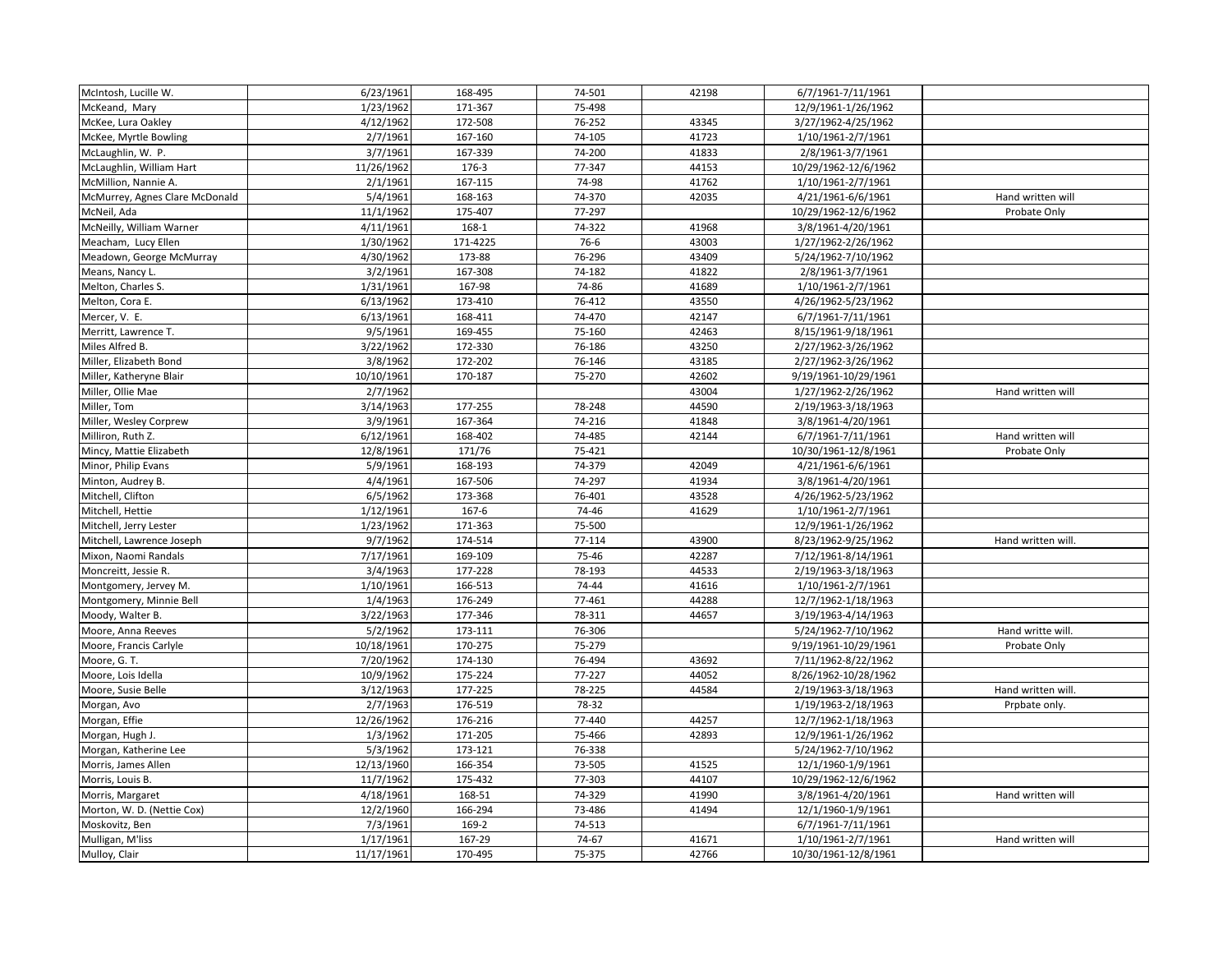| Mulvchill, Peter E.                | 10/4/1962  | 175-191   | 77-199 | 43990 | 8/26/1962-10/28/1962 |                    |
|------------------------------------|------------|-----------|--------|-------|----------------------|--------------------|
| Murpbey, E. Gordon, Sr.            | 3/16/1961  | 167-403   | 74-233 | 41871 | 3/8/1961-4/20/1961   |                    |
| Murphy, Pat J.                     | 1/11/1962  | 171-288   | 75-484 | 42936 | 12/9/1961-1/26/1962  | Hand written will  |
| Murphy, William A.                 | 1/11/1961  | $167 - 2$ | 74-45  | 41625 | 1/10/1961-2/7/1961   |                    |
| Myhr, Minnie Bolton                | 3/13/1962  | 172-230   | 76-162 | 43205 | 2/27/1962-3/26/1962  |                    |
| Naairn, Elizabeth W.               | 2/14/1961  | 167-202   | 74-136 | 41748 | 2/8/1961-3/7/1961    |                    |
| Nabors, Carroll Grigsby            | 12/5/1961  | 171-60    | 75-418 | 42768 | 10/30/1961-12/8/1961 |                    |
| Neely, Everann                     | 2/7/1962   | 171-493   | 76-43  | 43047 | 1/27/1962-2/26/1962  |                    |
| Neilon, David Frank                | 2/15/1963  | 177-44    | 78-89  | 44470 | 1/19/1963-2/18/1963  | Hand written will. |
| Neilson, David Frank               | 3/6/1963   | 177-185   | 78-212 | 44547 | 2/19/1963-3/18/1963  |                    |
| Nelson, Louise                     | 3/15/1962  | 172-261   | 76-168 | 43214 | 2/27/1962-3/26/1962  |                    |
| Nenon, Tim                         | 2/9/1961   | 167-181   | 74-126 | 41739 | 2/8/1961-3/7/1961    |                    |
| Nesbit, Selma H.                   | 5/25/1961  | 168-283   | 74-411 | 42088 | 4/21/1961-6/6/1961   |                    |
| Newton, Osma                       | 2/16/1961  | 167-222   | 74-146 |       | 2/8/1961-3/7/1961    |                    |
| Nichols, Ella V.                   | 12/12/1960 | 166-347   | 73-497 | 41519 | 12/1/1960-1/9/1961   |                    |
| Nichols, L. C.                     | 8/29/1961  | 169-405   | 75-139 |       | 8/15/1961-9/18/1961  | Probate Only       |
| Nichols, Vergel Alene (Mrs. F. A.) | 8/18/1961  | 169-322   | 75-115 | 42387 | 8/15/1961-9/18/1961  |                    |
| Nickens, Charles A., Sr.           | 9/5/1962   | 174-496   | 77-93  | 43878 | 8/23/1962-9/25/1962  |                    |
| Nicks, Robert Martin               | 8/30/1961  | 169-413   | 75-150 | 42433 | 8/15/1961-9/18/1961  |                    |
| Niederhauser, Edward               | 10/2/1962  | 175-162   | 77-189 | 43981 | 8/26/1962-10/28/1962 |                    |
| Nimmerfall, B.                     | 4/4/1963   | 178-27    | 78-383 | 44761 | 3/19/1963-4/14/1963  | Hand written will. |
| Nixon, H. C.                       | 9/7/1962   | 174-515   | 77-115 | 43890 | 8/23/1962-9/25/1962  |                    |
| Nixon, H. C.                       | 9/7/1962   | 174-515   | 77-115 | 43890 | 8/23/1962-9/25/1962  |                    |
| Nixon, Irene                       | 2/14/1962  | 172-24    | 76-68  | 43089 | 1/27/1962-2/26/1962  |                    |
| Noblin, Goldie Hyde                | 2/16/1961  | 167-224   | 74-149 | 41761 | 2/8/1961-3/7/1961    |                    |
| Noe, William Vernon                | 6/30/1962  | $174-2$   | 76-462 | 43612 | 4/26/1962-5/23/1962  |                    |
| Nolan, J. T. (Ann Mcgrath)         | 1/31/1961  | 167-99    | 74-87  | 41690 | 1/10/1961-2/7/1961   | Hand written will  |
| Nolan, John Thomas                 | 10/25/1962 | 175-366   | 77-277 | 44067 | 8/26/1962-10/28/1962 |                    |
| Noland, Christine H.               | 6/9/1961   | 168-396   | 74-484 | 42141 | 6/7/1961-7/11/1961   | Hand written will  |
| Norris, Allen                      | 2/7/1962   | 171-491   | 76-42  | 42395 | 1/27/1962-2/26/1962  |                    |
| North, Martha J.                   | 11/10/1962 | 175-468   | 77-318 | 44117 | 10/29/1962-12/6/1962 |                    |
| Northern, Wilkins                  | 2/9/1961   | 167-183   | 74-132 | 41741 | 2/8/1961-3/7/1961    | Hand written will  |
| O'Brien, Matthew Tolbett           | 3/29/1963  | 177-423   | 78-364 | 44700 | 3/19/1963-4/14/1963  |                    |
| Oeser, Mamie Ward                  | 1/16/1961  | 171-309   | 75-487 | 42950 | 12/9/1961-1/26/1962  |                    |
| Ogden, Mabel Burba                 | 2/18/1963  | 177-59    | 78-92  | 44479 | 1/19/1963-2/18/1963  |                    |
| Ogilvie, Alice P.                  | 2/15/1963  | 177-45    | 78-89  | 44469 | 1/19/1963-2/18/1963  |                    |
| Ogilvie, Mamie Balee               | 8/22/1962  | 174-369   | 77-60  | 44193 | 7/11/1962-8/22/1962  |                    |
| Oglesby, Florence                  | 12/6/1962  | 176-94    | 77-389 | 44197 | 10/29/1962-12/6/1962 |                    |
| Olson, Vivienne Breroster          | 4/28/1961  | 168-119   | 74-359 | 42023 | 4/21/1961-6/6/1961   | Hand written will  |
| Orning, Arnold Willis              | 12/4/1962  | 176-69    | 77-374 | 44181 | 10/29/1962-12/6/1962 |                    |
| Orr, Annie Howell                  | 5/10/1962  | 173-182   | 76-347 | 43450 | 5/24/1962-7/10/1962  |                    |
| Osment, Horace                     | 4/25/1962  | 173-62    | 76-287 | 43384 | 3/27/1962-4/25/1962  | Hand written will. |
| Otey, Flem B., Jr.                 | 2/11/1963  | $177 - 2$ | 78-68  | 44450 | 1/19/1963-2/18/1963  |                    |
| Overall, Frances Holder            | 4/3/1962   | 172/428   | 76-216 | 43315 | 3/27/1962-4/25/1962  |                    |
| Overall, John Wesley, Sr.          | 7/14/1961  | 169-82    | 75-26  | 42273 | 7/12/1961-8/14/1961  | Hand writen will   |
| Overton, Nancy Baxter              | 11/9/1962  | 175-448   | 77-312 | 44111 | 10/29/1962-12/6/1962 |                    |
| Owen, EmmaK.                       | 3/30/1961  | 167-484   | 74-288 | 41941 | 3/8/1961-4/20/1961   |                    |
| Owen, Jno W.                       | 12/5/1962  | 176-87    | 77-384 | 44190 | 10/29/1962-12/6/1962 |                    |
| Owen, Maudie Lee                   | 9/12/1962  | 175-16    | 77-122 | 43912 | 8/23/1962-9/25/1962  |                    |
| Owen, Thomas Franklin              | 4/25/1962  | 173-61    | 76-288 | 43386 | 3/27/1962-4/25/1962  |                    |
| Ozment, Homar Edward               | 1/17/1963  | 176-361   | 77-493 | 44339 | 12/7/1962-1/18/1963  |                    |
| P. G. Murphy                       | 2/1/1962   | 1 71-437  | 76-9   | 43016 | 1/27/1962-2/26/1962  |                    |
|                                    |            |           |        |       |                      |                    |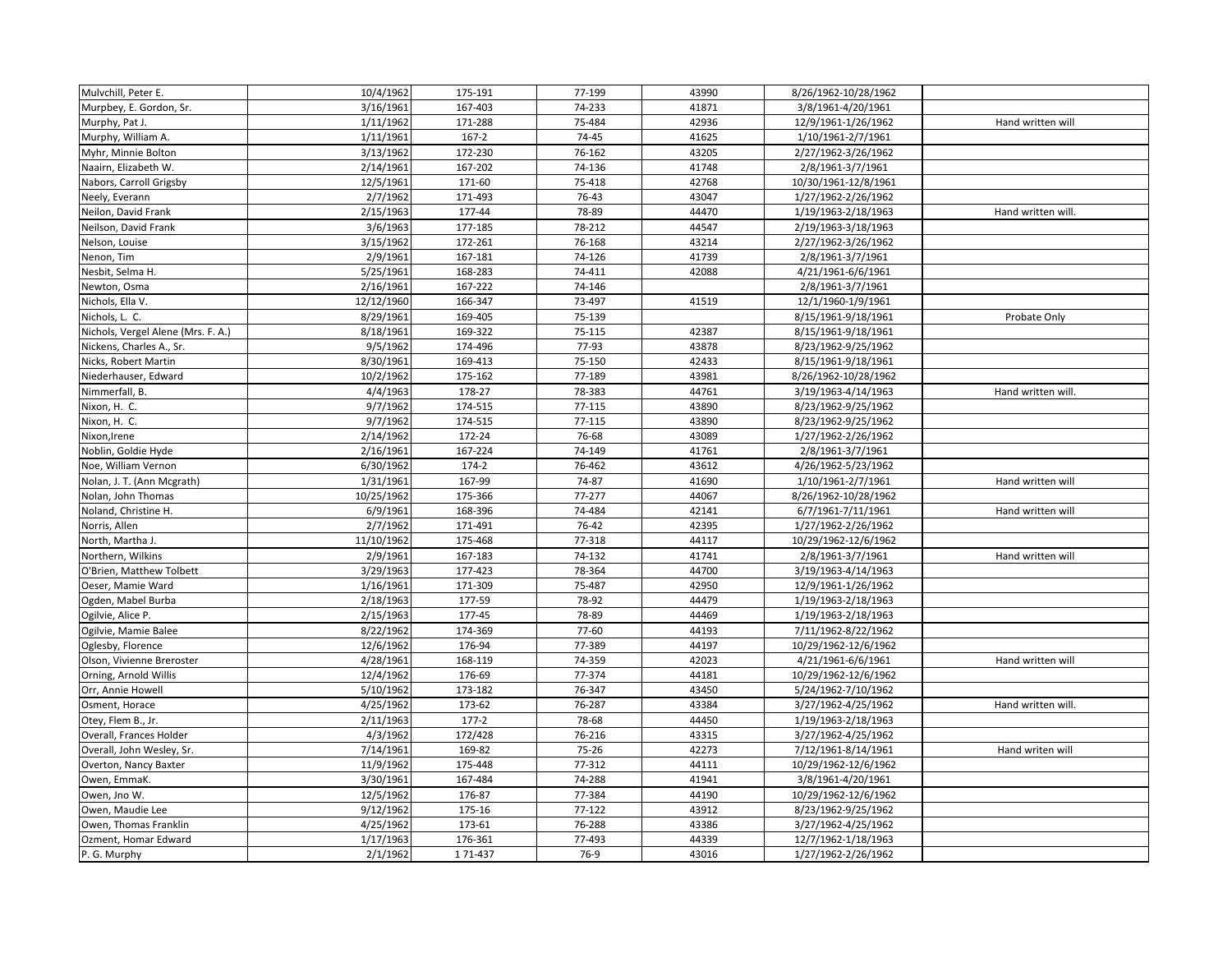| Pace, James O.                  | 6/20/1962  | 173-460 | 76-423 | 43574 | 4/26/1962-5/23/1062  |                    |
|---------------------------------|------------|---------|--------|-------|----------------------|--------------------|
| Page, Thomas H.                 | 5/26/1961  | 168-295 | 74-112 | 41096 | 4/21/1961-6/6/1961   |                    |
| Pancake, Joseph F.              | 9/12/1962  | 175-14  | 77-120 | 43856 | 8/23/1962-9/25/1962  |                    |
| Pappas, Gust                    | 2/8/1963   | 176-540 | 78-45  | 44449 | 1/19/1963-2/18/1963  |                    |
| Parker, Lula Mae                | 1/7/1963   | 176-270 | 77-463 | 44245 | 12/7/1962-1/18/1963  |                    |
| Parks, Nannie Lucille           | 3/9/1961   | 167-364 | 74-215 | 41847 | 3/8/1961-4/20/1961   |                    |
| Parmistead, Robert              | 1/15/1963  | 176-323 | 77/490 |       | 12/7/1962-1/18/1963  | Probate only.      |
| Parrish, Henry Grady, Sr.       | 4/2/1963   | 178-7   | 78-373 | 44704 | 3/19/1963-4/14/1963  |                    |
| Parrotte, Ida Rollins           | 9/6/1962   | 174/504 | 77-110 | 43884 | 8/23/1962-9/25/1962  |                    |
| Pate, Bobella                   | 1/17/1963  | 176-363 | 77-494 | 44340 | 12/7/1962-1/18/1963  |                    |
| Patterson, Amelia H.            | 6/1/1962   | 173-352 | 76-399 | 43756 | 4/26/1962-5/23/1962  | Hand written will. |
| Patterson, Harold               | 10/24/1961 | 170-299 | 75/301 | 42664 | 9/19/1961-10/29/1961 | Hand written will  |
| Patterson, Margaret Lorene Webb | 11/7/1962  | 175-431 | 77-302 | 44106 | 10/29/1962-12/6/1962 |                    |
| Patton, Margaret Frances        | 11/1/1962  | 175-409 | 77-296 | 44094 | 10/29/1962-12/6/1962 | Hand written will. |
| Paty, Harold E.                 | 2/14/1971  | 167-199 | 74-139 | 41750 | 2/8/1961-3/7/1961    |                    |
| Payne, Henry                    | 2/16/1961  | 167-224 | 74-148 | 41769 | 2/8/1961-3/7/1961    |                    |
| Payne, Jennie B.                | 1/12/1961  | 167-6   | 74-50  | 41633 | 1/10/1961-2/7/1961   |                    |
| Payne, Robert Carney            | 6/22/1962  | 173-473 | 76-445 | 43587 | 4/26/1962-5/23/1962  |                    |
| Pearson, Ellen                  | 2/5/1963   | 176-465 | 78-9   | 44365 | 1/19/1963-2/18/1963  |                    |
| Pearson, Gertrude Lee           | 2/16/1962  | 172-39  | 76-77  | 43156 | 1/27/1962-2/26/1962  |                    |
| Pedrettis, Otto Frank           | 2/14/1963  | 177-20  | 78-80  | 44457 | 1/19/1963-2/18/1963  | Hand written will. |
| Peebles, B. Lanier              | 4/10/1963  | 178-67  | 78-406 | 44746 | 3/19/1963-4/14/1963  |                    |
| Peebles, James Marion           | 1/17/1961  | 167-28  | 74-64  | 41645 | 1/10/1961-2/7/1961   |                    |
| Peek, Mary Christine            | 1/5/1961   | 166-475 | 74-27  | 41646 | 12/1/1960-1/9/1961   |                    |
| Peeler, D. C.                   | 4/3/1962   | 172-429 | 76-228 | 43302 | 3/27/1962-4/25/1962  |                    |
| Peerman, Charles Gordon         | 4/13/1961  | 168-24  | 74-323 | 41980 | 3/8/1961-4/20/1961   |                    |
| Pelletiere, Emile Charles       | 12/12/1962 | 176-131 | 77-410 | 44217 | 12/7/1962-1/18/1963  |                    |
| Pendergrass, Nellie (Penny)     | 10/24/1962 | 175-344 | 77-268 | 44071 | 8/26/1962-10/28/1962 | Hand written will. |
| Penn, Pearl Cora                | 4/11/1961  | 168-4   | 74-310 | 41982 | 3/8/1961-4/20/1961   | Hand written will  |
| Pennington, Frances E.          | 2/8/1962   | 171-502 | 76-52  | 43050 | 1/27/1962-2/26/1962  |                    |
| Pennington, Jonnie Alma         | 12/19/1961 | 171-129 | 75-440 | 42855 | 12/9/1961-1/26/1962  |                    |
| Pepper, Annie E.                | 12/13/1960 | 166-353 | 73-505 | 41524 | 12/1/1960-1/9/1961   |                    |
| Perlen, Rose                    | 2/23/1962  | 172-88  | 76-83  | 43117 | 1/27/1962-2/26/1962  |                    |
| Perry, George A.                | 8/1/1961   | 169-217 | 75-85  | 42329 | 7/12/1961-8/14/1961  |                    |
| Perry, Gwendolene M.            | 7/21/1961  | 169-142 | 75-55  |       | 7/12/1961-8/14/1961  | Hand writen will   |
| Perry, Ila L.                   | 9/15/1961  | 170-4   | 75-196 |       | 8/15/1961-9/18/1961  |                    |
| Perry, Jessie Hubbard           | 7/17/1962  | 174-84  | 76-485 | 43668 | 7/11/1962-8/22/1962  |                    |
| Perry, John Edgar               | 1/3/1961   | 166-457 | 74-18  | 41575 | 12/1/1960-1/9/1961   |                    |
| Perry, Myrtle R,                | 11/21/1961 | 170-507 | 75-381 | 42773 | 10/30/1961-12/8/1961 |                    |
| Peters, Nellie Weise            | 3/29/1962  | 172-399 | 76-210 | 43281 | 3/27/1962-4/25/1962  |                    |
| Petrucelli, Domenich            | 10/31/1962 | 175-403 | 77-293 | 44090 | 10/29/1962-12/6/1962 |                    |
| Petty, Myrtle Mallory           | 9/5/1961   | 169-457 | 75-158 | 42455 | 8/15/1961-9/18/1961  | Hand wrtten will   |
| Petty, Robbie C.                | 1/5/1962   | 171-228 | 75-458 | 42904 | 12/9/1961-1/26/1962  |                    |
| Phillips, Hattie E.             | 10/23/1961 | 170-277 | 75-292 | 42650 | 9/19/1961-10/29/1961 |                    |
| Phillips, John E.               | 5/19/1961  | 168-246 | 74-397 | 42075 | 4/21/1961-6/6/1961   |                    |
| Phillips, Maggie L.             | 4/24/1962  | 173-47  | 76-285 | 43380 | 3/27/1962-4/25/1962  |                    |
| Phipps, Lillie O.               | 2/21/1963  | 177-91  | 78-138 | 44504 | 2/19/1963-3/18/1963  |                    |
| Pickett, Laura Lloyd            | 4/3/1962   | 172-431 | 76-221 | 43301 | 3/27/1962-4/25/1962  |                    |
| Pierce, Angie E.                | 11/6/1961  | 170-414 | 75-337 | 42715 | 10/30/1961-12/8/1961 |                    |
| Pierce, Raymond C.              | 7/17/1961  | 169-108 | 75-43  | 42283 | 7/12/1961-8/14/1961  |                    |
| Pinkston, James C.              | 11/20/1962 | 175-515 | 77-332 | 44138 | 10/29/1962-12/6/1962 |                    |
| Pirtle, Thomas Alex, Sr.        | 4/27/1961  | 168-102 | 74-356 | 42014 | 4/21/1961-6/6/1961   |                    |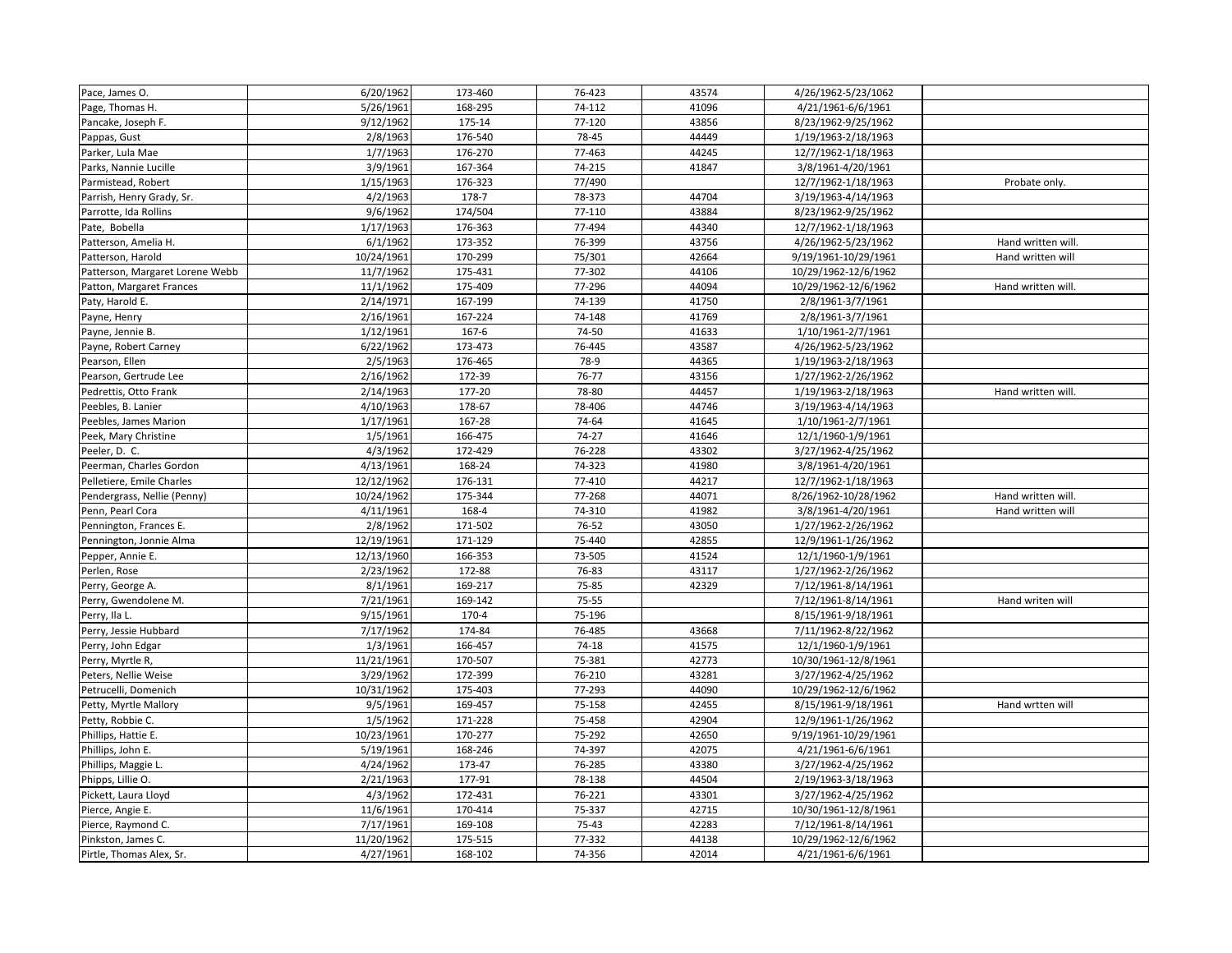| Pistole, James B.               | 2/28/1963  | 177-129 | 78-170 |       | 2/19/1963-3/18/1963  |                   |
|---------------------------------|------------|---------|--------|-------|----------------------|-------------------|
| Plauche, Eugene F.              | 5/4/1961   | 168-161 | 74-367 | 41032 | 4/21/1961-6/6/1961   |                   |
| Polk, Priscilla                 | 4/4/1961   | 167-507 | 74-292 | 41936 | 3/8/1961-4/20/1961   |                   |
| Polk, John Proctor              | 2/13/1962  | 172-12  | 76-63  | 43070 | 1/27/1962-2/26/1962  |                   |
| Pollard, Will C.                | 11/9/1961  | 170-412 | 75-337 | 41727 | 10/30/1961-12/8/1961 |                   |
| Pool, Howelll H. P., Sr.        | 1/26/1962  | 171-400 | $76-1$ | 42992 | 12/9/1961-1/26/1962  |                   |
| Porter, Anthony L.              | 8/4/1961   | 169-234 | 75-89  | 42427 | 7/12/1961-8/14/1961  |                   |
| Porter, Flora                   | 9/13/1961  | 169-522 | 75-181 | 42609 | 8/15/1961-9/18/1961  |                   |
| Porter, Lulu Swiggart           | 1/20/1961  | 167-45  | 74-70  | 41661 | 1/10/1961-2/7/1961   |                   |
| Porter, Mannie Webb             | 5/29/1962  | 173-335 | 76-390 | 43517 | 4/26/1962-5/23/1962  |                   |
| Porter, Matilda A.              | 7/11/1961  | 169-51  | $75-5$ |       | 6/7/1961-7/11/1961   | Hand written will |
| Porter, Nell A.                 | 6/6/1961   | 168-361 | 74-458 | 42122 | 4/21/1961-6/6/1961   |                   |
| Porter, Rebecca Allen           | 5/17/1962  | 173-236 | 76-363 | 43500 | 5/24/1962-7/10/1962  |                   |
| Potter, Forrest Burr            | 3/15/1962  | 172-264 | 76-169 | 43213 | 2/27/1962-3/26/1962  |                   |
| Potter, Justin                  | 12/17/1961 | 171-106 | 75-429 | 42840 | 12/9/1961-1/26/1962  |                   |
| Powell, Margaret B.             | 5/2/1962   | 173-110 | 76-303 | 43421 | 5/24/1962-7/10/1962  |                   |
| Pratt, Lucinda                  | 6/5/1962   | 173-369 | 76-398 | 43529 | 4/26/1962-5/23/1962  |                   |
| Preston, Leroy, Sr.             | 9/11/1961  | 169-497 | 75-173 | 42486 | 8/15/1961-9/18/1961  |                   |
| Price, Lonah W.                 | 3/30/1962  | 172-407 | 76-211 | 43289 | 3/27/1962-4/25/1962  |                   |
| Pride, Eran Dantzler            | 3/7/1961   | 167-341 | 74-201 | 41834 | 2/8/1961-3/7/1961    |                   |
| Primm, J. H.                    | 9/20/1962  | 175-85  | 77-142 |       | 8/23/1962-9/25/1962  | Probate only.     |
| Proctor, Samuel Tilden          | 11/26/1962 | 176-6   | 77-344 | 44154 | 10/29/1962-12/6/1962 |                   |
| Pugh, Lena J.                   | 3/24/1962  | 167-454 | 74-272 | 41902 | 3/8/1961-4/20/1961   |                   |
| Puryear, Anderson               | 10/18/1961 | 170-246 | 75-283 | 42632 | 9/19/1961-10/29/1961 |                   |
| Quallla, William Herbert        | 12/20/1961 | 171-148 | 75-441 | 42858 | 12/9/1961-1/26/1962  |                   |
| Quinn, Margaret L.              | 7/11/1961  | 169-48  | 75-16  |       | 6/7/1961-7/11/1961   |                   |
| R. S. Gass                      | 9/13/1962  | 175-23  | 77-124 | 43917 | 8/23/1962-9/25/1962  |                   |
| Ragsdale, Ada Lee               | 6/8/1961   | 168-382 | 74-484 | 42135 | 6/7/1961-7/11/1961   | Hand written will |
| Ratterman, Walter               | 4/18/1962  | 173-29  | 76-260 | 43366 | 3/27/1962-4/25/1962  |                   |
| Rawl, Ernest E.                 | 1/3/1963   | 176-242 | 77-458 | 44273 | 12/7/1962-1/18/1963  |                   |
| Reaves, Joseph Adams, Sr.       | 1/5/1961   | 171/227 | 75-460 | 42930 | 12/9/1961-1/26/1962  |                   |
| Reavis, Alvin                   | 8/15/1961  | 169-284 | 75-93  | 42352 | 8/15/1961-9/18/1961  |                   |
| Redick, Hrbert                  | 5/31/1962  | 173-339 | 76-393 | 43519 | 4/26/1962-5/23/1962  |                   |
| Reeves, Walter Eades            | 12/28/1961 | 171-189 | 75-454 | 42877 | 12/9/1961-1/26/1962  | Hand written will |
| Reich, Arthur J.                | 9/5/1962   | 174-491 | 77-105 | 43868 | 8/23/1962-9/25/1962  |                   |
| Reynolds, H. Stone              | 7/24/1961  | 169-146 | 75-56  | 42299 | 7/12/1961-8/14/1961  | Hand writen will  |
| Reynolds, Juanita Adams         | 6/8/1961   | 168-383 | 74-471 | 42136 | 6/7/1961-7/11/1961   |                   |
| Reynolds, Major                 | 2/18/1961  | 167-290 | 74-177 | 41808 | 2/8/1961-3/7/1961    |                   |
| Reynolds, Mary Edna             | 4/29/1961  | 168-129 | 74-362 | 42022 | 4/21/1961-6/6/1961   |                   |
| Rich, Carrie R.                 | 1/8/1963   | 176-276 | 77-464 | 44362 | 12/7/1962-1/18/1963  |                   |
| Rich, J. U. G.                  | 3/6/1963   | 177-180 | 78-218 | 44466 | 2/19/1963-3/18/1963  |                   |
| Richards, Nannie Frances        | 3/25/1961  | 167-446 | 74-265 | 41900 | 3/8/1961-4/20/1961   |                   |
| Riddle, Lucy H.                 | 4/23/1962  | 173-42  | 76-275 | 43375 | 3/27/1962-4/25/1962  |                   |
| Riers, Jim                      | 3/22/1963  | 177-347 | 78-303 |       | 3/19/1963-4/14/1963  | Probate Only      |
| Rightor, Delia R.               | 5/2/1961   | 168-143 | 74-363 | 42026 | 4/21/1961-6/6/1961   | Hand written will |
| Riley, Ralph W.                 | 3/7/1961   | 167-345 | 74-193 | 41841 | 2/8/1961-3/7/1961    |                   |
| Risen, Wallace A.               | 2/7/1962   | 171-492 | 76-41  | 43046 | 1/27/1962-2/26/1962  |                   |
| Ritter, C. A. (Charles Anthony) | 12/16/1961 | 171-119 | 75-119 |       | 12/9/1961-1/26/1962  |                   |
| Rives, Dolly                    | 6/13/1961  | 168-410 | 74-472 | 42161 | 6/7/1961-7/11/1961   |                   |
| Rizor, Lester W,                | 12/27/1960 | 166-428 | 74-13  | 41559 | 12/1/1960-1/9/1961   |                   |
| Robb, Charlie                   | 9/12/1961  | 169-511 | 75-180 | 42494 | 8/15/1961-9/18/1961  |                   |
| Robert, Juliete M.              | 3/15/1963  | 177-262 | 78-260 | 44622 | 2/19/1963-3/18/1963  |                   |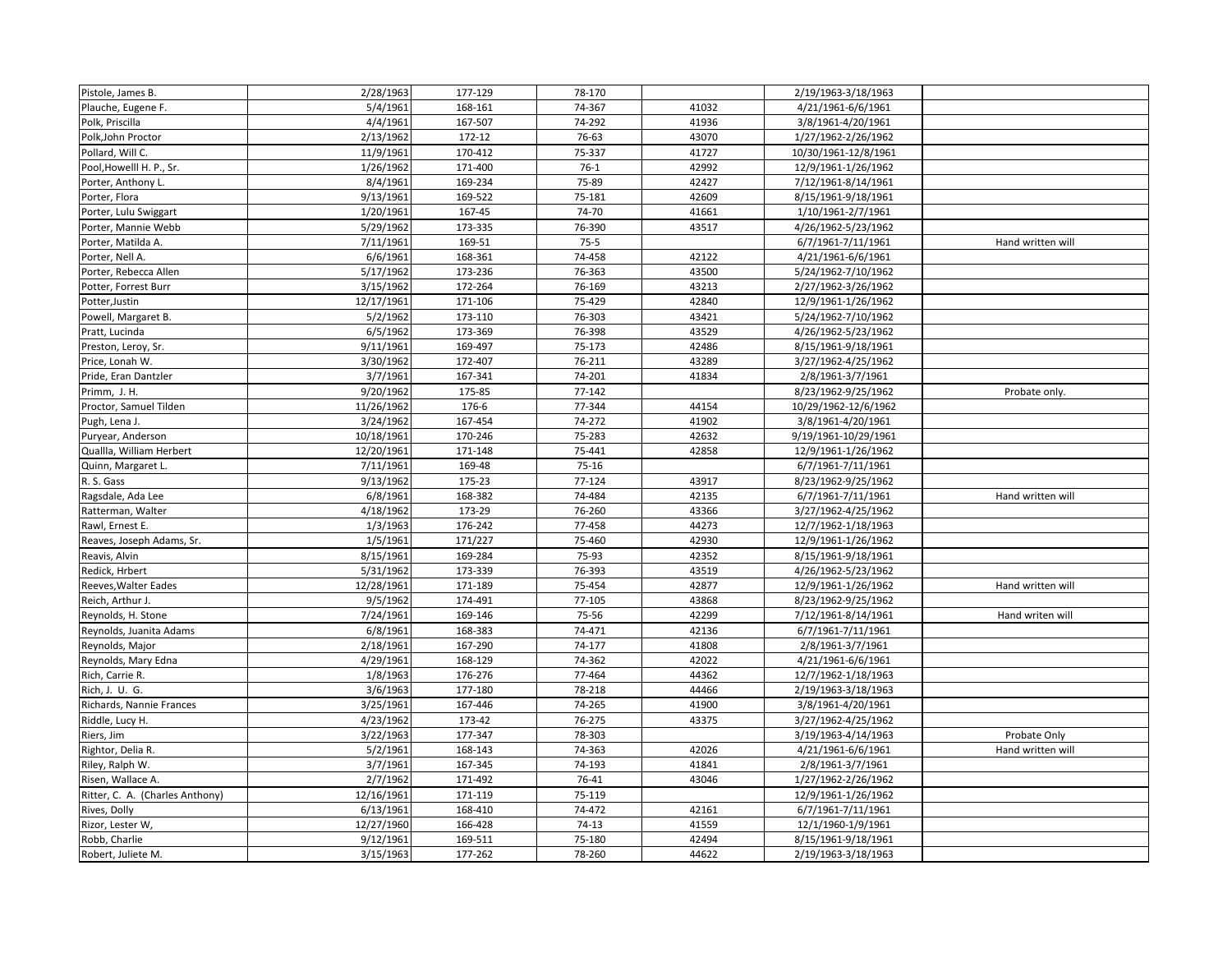| Roberts, Beatrice          | 11/15/1961 | 170-465 | 75-363    |       | 10/30/1961-12/8/1961 | Probate Only      |
|----------------------------|------------|---------|-----------|-------|----------------------|-------------------|
| Roberts, Martin S.         | 9/18/1962  | 175-155 | 77-134    | 43888 | 8/23/1962-9/25/1962  |                   |
| Robertson W.L.             | 3/28/1962  | 172-388 | 76-204    | 43275 | 3/27/1962-4/25/1962  |                   |
| Robertson, Eddie Grank     | 4/18/1962  | 173-20  | 76-261    | 43365 | 3/27/1962-4/25/1962  |                   |
| Robertw, John H.           | 4/23/1962  | 173-41  | 76-279    | 43376 | 3/27/1962-4/25/1962  |                   |
| Robinson, E. Miller        | 1/29/1963  | 176-419 | 77-525    | 44380 | 1/19/1963-2/18/1963  |                   |
| Robinson, Elsie R. B.      | 4/19/1962  | 173-26  | 76-263    | 43370 | 3/27/1962-4/25/1962  |                   |
| Roche, Besss Sayers        | 5/31/1961  | 168-316 | 74-424    | 42107 | 4/21/1961-6/6/1961   |                   |
| Rodelsperger, Mamie        | 2/16/1961  | 167-223 | 74-150    | 41770 | 2/8/1961-3/7/1961    |                   |
| Rodgers, Archibald Herbert | 3/25/1963  | 177-366 | 78-337    | 44669 | 3/19/1963-4/14/1963  |                   |
| Rollins, William J.        | 12/27/1961 | 171-184 | 75-450    | 42872 | 12/9/1961-1/26/1962  |                   |
| Rollow, Vivian             | 5/10/1962  | 173-183 | 76-336    | 43454 | 5/24/1962-7/10/1962  |                   |
| Rose, Nellie Wallace       | 12/19/1960 | 166-389 | $74-5$    | 41541 | 12/1/1960-1/9/1961   |                   |
| Rosenblum, Nettie          | 2/5/1962   | 171-471 | 76-37     | 43036 | 1/27/1062-2/26/1962  |                   |
| Rosenfeld, Pauline         | 12/21/1961 | 171-168 | 75-447    | 42866 | 12/9/1961-1/26/1962  |                   |
| Rothstein, Rosa            | 12/1/1960  | 166-278 | 73-471    | 41488 | 12/1/1960-1/9/1961   |                   |
| Rottero, Ada F.            | 9/28/1961  | 170-110 | 75-229    | 42566 | 9/19/1961-10/29/1961 |                   |
| Rottero, John R.           | 1/31/1961  | 167-100 | 74-96     | 41711 | 1/10/1961-2/7/1961   | Hand written will |
| Rousseau, Annie Rains      | 3/22/1963  | 177-349 | 78-307    | 44665 | 3/19/1963-4/14/1963  |                   |
| Rowen, Felix William       | 8/17/1962  | 174-321 | $77 - 47$ | 43797 | 7/11/1962-8/22/1962  |                   |
| Rucker, Wiley D.           | 1/6/1961   | 166-491 | 74-34     | 41597 | 12/1/1960-1/9/1961   |                   |
| Ruggles, Read Sargent      | 3/28/1963  | 177-402 | 78-356    | 44722 | 3/19/1963-4/14/1963  |                   |
| Russell, Perry Robinson    | 2/23/1962  | 172-89  | 76-97     | 43111 | 1/27/1962-2/26/1962  | Hand written will |
| Rust, Charles Edward       | 11/21/1962 | 175-525 | 77-337    | 44143 | 10/29/1962-12/6/1962 |                   |
| Rutland, James             | 2/23/1963  | 177-99  | 78-139    | 44510 | 2/19/1963-3/18/1963  |                   |
| Rutledge, Rufus T.         | 4/26/1962  | 173/75  | 76-289    | 43401 | 5/24/1962-7/10/1962  | Hand writte will. |
| Ryan, William Dennis       | 4/5/1963   | 178-40  | 78-393    | 44721 | 3/19/1963-4/14/1963  |                   |
| Saffer, W. L.              | 10/3/1961  | 170-138 | 75-237    |       | 9/19/1961-10/29/1961 | Probate Only      |
| Sain, Ervin J.             | 10/29/1962 | 175-391 | 77-287    | 44079 | 10/29/1962-12/6/1962 |                   |
| Sain, Fannie Hill          | 8/15/1961  | 169-283 | 75-98     | 42370 | 8/15/1961-9/18/1961  |                   |
| Sanders, Frances Agnew     | 10/23/1961 | 170-279 | 75-295    | 42648 | 9/19/1961-10/29/1961 |                   |
| Sanders, Kittie May        | 2/6/1962   | 171-477 | 76-38     | 43942 | 1/27/1962-2/26/1962  |                   |
| Sanders, Permelia E.       | 10/24/1961 | 170-283 | 75-302    | 42660 | 9/19/1961-10/29/1961 |                   |
| Sandridge, Wesley          | 11/20/1962 | 175-513 | 77-330    | 44139 | 10/29/1962-12/6/1962 |                   |
| Sanford, Walter            | 4/12/1962  | 172-504 | 76-252    | 43343 | 3/27/1962-4/25/1962  |                   |
| Sargent, Elizabeth S.      | 3/9/1962   | 172-214 | 76-140    | 43192 | 2/27/1962-3/26/1962  | Hand written will |
| Saxon, Emma Medearis       | 4/5/1963   | 178-40  | 78-385    | 44723 | 3/19/1963-4/14/1963  |                   |
| Sbuttoni                   | 1/4/1962   | 171-222 | 75-465    | 42897 | 12/9/1961-1/26/1962  |                   |
| Sbuttoni, Ida M.           | 1/17/1962  | 171-321 | 75-489    | 42956 | 12/9/1961-1/26/1962  |                   |
| Scales, Estella Adrews     | 4/12/1962  | 172-505 | 76-250    | 43344 | 3/27/1962-4/25/1962  |                   |
| Scales, Margaret Vaile     | 11/27/1961 | 170-540 | 75-384    | 42790 | 10/30/1961-12/8/1961 | Hand written will |
| Scarborough, Landon A.     | 11/6/1961  | 170-386 | 75-314    | 42709 | 10/30/1961-12/8/1961 |                   |
| Schatten, Max              | 3/12/1962  | 172-222 | 76-154    | 43196 | 2/27/2962-3/26/1962  |                   |
| Scheffer, Thomas E.        | 3/26/1963  | 177-393 | 78-402    | 44598 | 3/19/1963-4/14/1963  |                   |
| Schent, William Bernhardt  | 12/6/1962  | 176-95  | 77-391    | 44198 | 10/29/1962-12/6/1962 |                   |
| Schindler, Elizabeth L     | 10/11/1962 | 175-246 | 77-231    | 44089 | 8/26/1962-10/28/1962 |                   |
| Schoen, Essie Haas         | 1/31/1961  | 167-102 | 74-94     | 41699 | 1/10/1961-2/7/1961   |                   |
| Schrom, Walter L.          | 9/5/1962   | 174-494 | 77-103    | 43869 | 8/23/1962-9/25/1962  |                   |
| Schulman, Isadore          | 10/25/1962 | 175-367 | 77-274    | 44069 | 8/26/1962-10/28/1962 |                   |
| Schwartz, Herbert          | 10/11/1962 | 175-245 | 77-234    | 44016 | 8/26/1962-10/28/1962 |                   |
| Schwartz, Rose             | 3/26/1963  | 177-373 | 78-323    | 44676 | 3/19/1963-4/14/1963  |                   |
| Scott, J. W.               | 8/30/1962  | 174-446 | 77-74     |       | 8/23/1962-9/25-1962  | Probate only.     |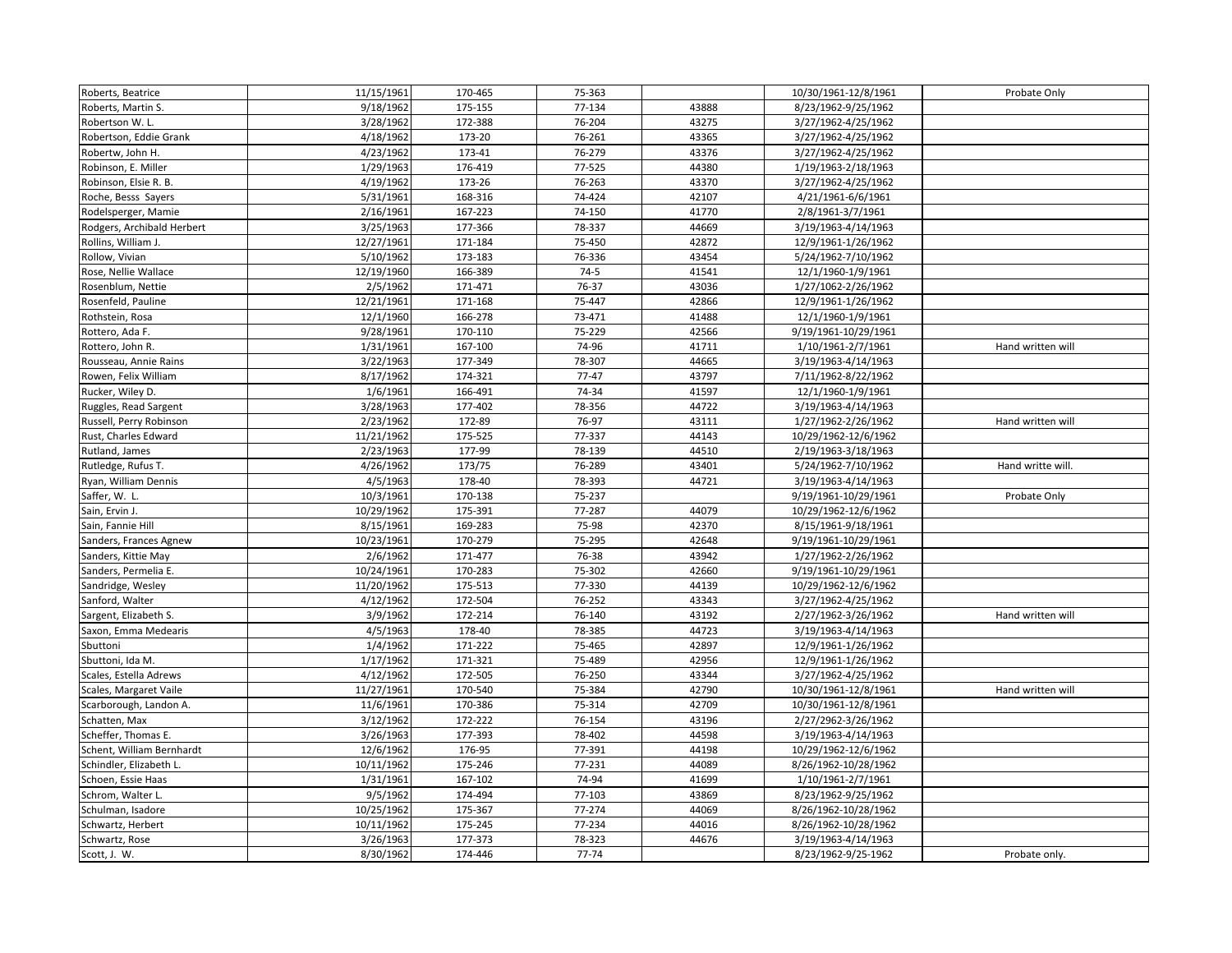| Seaborn, Sarah L.            | 3/21/1961             | 167-431 | 74-240    |       | 3/8/1961-4/20/1961   | Probate Only      |
|------------------------------|-----------------------|---------|-----------|-------|----------------------|-------------------|
| Seabury, Louise Falk         | 10/9/1961             | 170-179 | 75-267    | 42601 | 9/19/1961-10/29/1961 |                   |
| Sellers, Will                | 7/12/1962             | 174-23  | 76-479    | 43655 | 7/11/1962-8/22/1962  |                   |
| Selph, Robert F.             | 5/17/1962             | 173-235 | 76-369    | 43468 | 5/24/1962-7/10/1962  |                   |
| Selsemeyer, J.               | 7/7/1961              | 169-49  | $75-3$    |       | 6/7/1961-7/11/1961   | Hand written will |
| Sender, Arthur               | 5/8/1961              | 168-178 | 74-374    | 42038 | 4/21/1961-6/6/1961   |                   |
| Settle, Beulah               | 1/29/1963             | 176-421 | 77-524    | 44379 | 1/19/1963-2/18/1963  |                   |
| Seward, Douglas C.           | 5/21/1962             | 173-255 | 76-374    | 43489 | 5/24/1962-7/10/1962  |                   |
| Shacklett, Lillian S.        | 6/20/1962             | 173-456 | 76-430    |       | 4/26/1962-5/23/1962  | Probate Only.     |
| Shapiro, Ada Gooch           | 6/2/1961              | 168-344 | 74-433    | 42114 | 4/21/1961-6/6/1961   |                   |
| Sharp, Albert Payne          | 6/27/1961             | 168-524 | 74-505    | 42209 | 6/7/1961-7/11/1961   |                   |
| Shaver, Jesse Milton         | $\frac{1}{7}$ 12/1961 | 169-76  | $75 - 23$ |       | 7/12/1961-8/14/1961  |                   |
| Shaw, Mai L.                 | 3/5/1962              | 172-167 | 76-126    | 42107 | 2/27/1962-3/26-1962  |                   |
| Shaw, W. A.                  | 3/20/1962             | 172-297 | 76-177    | 43230 | 2/27/1962-3/26/1962  |                   |
| Shearon, Lillian N.          | 3/7/1961              | 167-342 | 74-199    | 41832 | 2/8/1961-3/7/1961    |                   |
| Sheffield, Fred              | 2/25/1963             | 177-102 | 78-147    | 44512 | 2/19/1963-3/18/1963  |                   |
| Shelton, Charles Anderson    | 3/28/1963             | 177-403 | 78-351    |       | 3/19/1963-4/14/1963  | Probate Only.     |
| Shinn, Samuel C.             | 9/5/1961              | 169-454 | 75-157    | 42456 | 8/15/1961-9/18/1961  |                   |
| Shireman, James Enos         | 11/14/1961            | 170-456 | 75-358    | 42741 | 10/30/1961-12/8/1961 |                   |
| Shivers, Roger Lee           | 8/23/1962             | 174-375 | $77-63$   | 43813 | 8/23/1962-9/25/1962  |                   |
| Short, Carroll Larkin        | 2/21/1962             | 172-82  | 76-81     | 43109 | 1/27/1962-2/26/1962  |                   |
| Short, Lewis E.              | 2/23/1961             | 167-263 | 74-172    | 41791 | 2/8/1961-3/7/1961    |                   |
| Short, Oscar                 | 3/31/1962             | 172-419 | 76-212    | 43291 | 3/27/1962-4/25/1962  |                   |
| Shryer, G. P.                | 3/21/1961             | 167-433 | 74-241    | 41890 | 3/8/1961-4/20/1961   |                   |
| Shultz, Lillian Lewis Stone  | 3/13/1963             | 177-233 | 78-239    | 44580 | 2/19/1963-3/18/1963  |                   |
| Shumate, Percy Olyn          | 4/27/1962             | 173-79  | 76-294    | 43403 | 5/24/1962-7/10/1962  |                   |
| Silver, David                | 4/3/1963              | 178-18  | 78-381    | 44711 | 3/19/1963-4/14/1963  |                   |
| Silverman, Lena              | 2/28/1962             | 172-143 | 76-120    | 43147 | 2/27/1962-3/26/1962  |                   |
| Silverman, S. M.             | 4/4/1963              | 178-26  | 78-384    | 44714 | 3/19/1963-4/14/1963  |                   |
| Simpson, Anne Jane           | 12/22/1960            | 166-413 | $74-12$   | 41553 | 12/1/1960-1/9/1961   | Hand written will |
| Simpson, Dayton Gray         | 1/26/1962             | 171-401 | 75-504    | 42999 | 12/9/1961-1/26/1962  |                   |
| Simpson, Stella Collins Duke | 8/15/1962             | 174-309 | 77-30     | 43782 | 7/11/1962-8/22/1962  |                   |
| Sims, S. F.                  | 1/31/1961             | 167-103 | 74-96     | 41701 | 1/10/1961-2/7/1961   |                   |
| Sissom, Armexa               | 12/6/1960             | 166-308 | 73-487    | 41505 | 12/1/1960-1/9/1961   | Hand written will |
| Skelly, Patrick F.           | 8/9/1962              | 174-267 | 77/17     | 43762 | 7/11/1962-8/22/1962  |                   |
| Slate, Mary Ella             | 12/8/1960             | 166-329 | 73-497    |       | 12/1/1960-1/9/1961   | Probate Only      |
| Slutsky, Gussie              | 10/24/1961            | 170-284 | 75-300    | 42661 | 9/19/1961-10/29/1961 |                   |
| Slutsky, Joseph Essac        | 12/18/1962            | 176-168 | 77-423    | 44265 | 12/7/1962-1/18/1963  |                   |
| Sm ith, Everett K.           | 2/17/1961             | 167-236 | 74-156    | 41778 | 2/8/1961-3/7/1961    |                   |
| Small, L. H.                 | 8/24/1961             | 174-392 | 77-68     | 4824  | 8/15/1961-9/18/1961  |                   |
| Smith, Clarence Luck         | 5/10/1962             | 173-184 | 76-348    | 43451 | 5/24/1962-7/10/1962  |                   |
| Smith, Claude                | 1/8/1963              | 176-277 | 77-477    | 44293 | 12/7/1962-1/18/1963  |                   |
| Smith, Cleman Seawright      | 10/17/1961            | 170-228 | 75-277    |       | 9/19/1961-10/29/1961 |                   |
| Smith, Felix Roy             | 9/10/1962             | 175-86  | 77-124    | 43842 | 8/23/1962-9/25/1962  |                   |
| Smith, Francis               | 3/23/1963             | 177-358 | 78-315    | 44668 | 3/19/1963-4/14/1963  |                   |
| Smith, Frank K.              | 7/12/1962             | 174-71  | 76-481    | 43670 | 7/11/1962-8/22/1962  |                   |
| Smith, George Babcock        | 12/11/1961            | 171-82  | 75-422    | 42833 | 12/9/1961-1/26/1962  |                   |
| Smith, Helen Armstrong       | 12/19/1962            | 176-183 | 77-428    | 44250 | 12/7/1962-1/18/1963  |                   |
| Smith, Johnnie James         | 9/14/1961             | 169-538 | 75-183    | 42510 | 8/15/1961-9/18/1961  |                   |
| Smith, Matttie               | 3/13/1962             | 172-238 | 76-157    | 43202 | 2/27/1962-3/26/1962  |                   |
| Smith, Rebecca               | 1/16/1961             | 167-22  | 74-62     | 41640 | 1/10/1961-2/7/1961   |                   |
| Smith, Tommie Ann            | 5/18/1962             | 173-249 | 76-370    |       | 5/24/1962-7/10/1962  | Probate Only.     |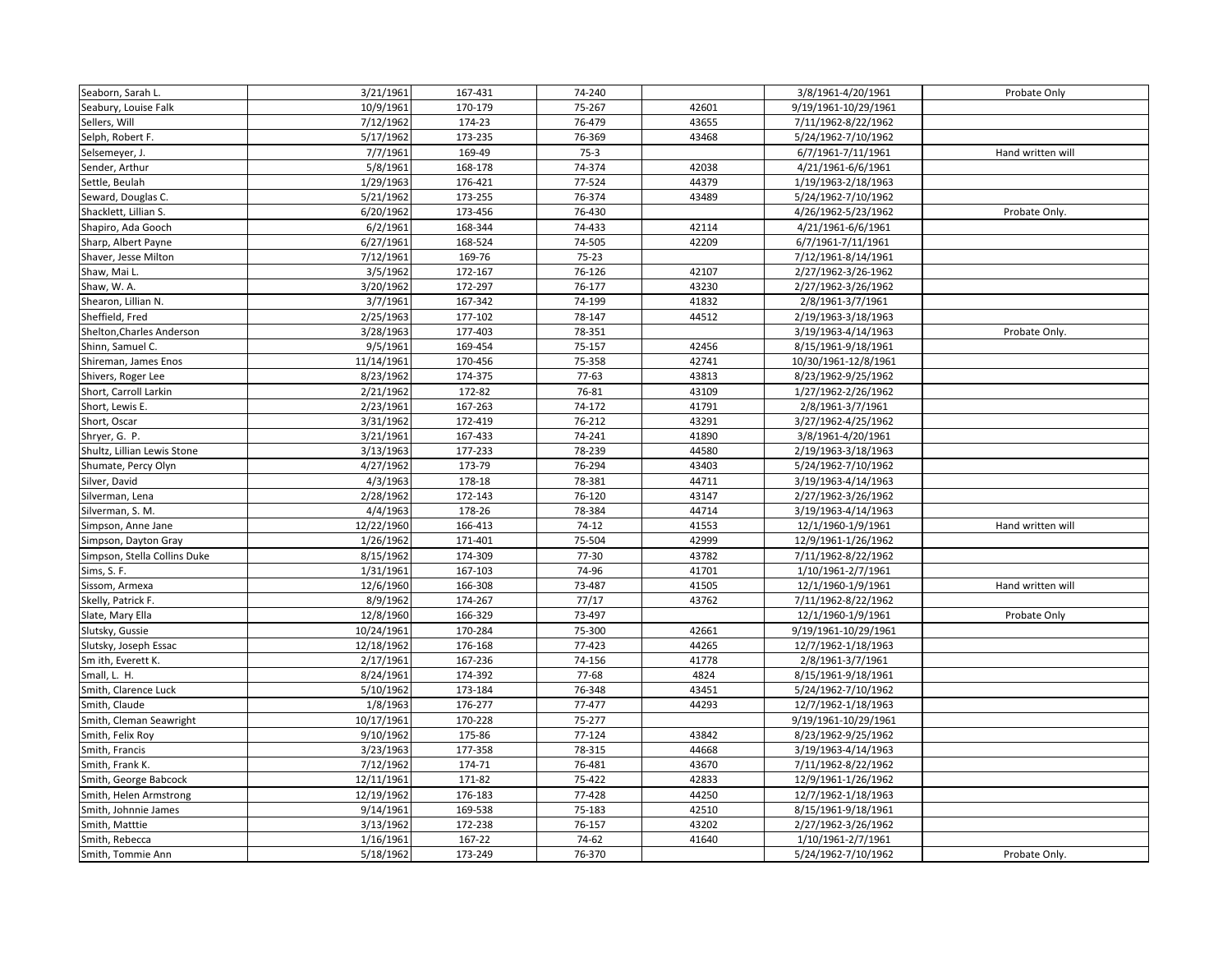| Smotherman, E. T            | 4/23/1962  | 173-39    | 76-273    | 43541 | 3/27/1962-4/25/1962  |                    |
|-----------------------------|------------|-----------|-----------|-------|----------------------|--------------------|
| Snyder, Maymie Owen         | 7/14/1962  | 174-77    | 76-482    | 43772 | 7/11/1962-8/22/1962  |                    |
| Sorrells, Ottie Marion      | 2/17/1961  | 167-237   | 74/158    |       | 2/8/1961-3/7/1961    |                    |
| Sorrow, Oma M.              | 3/20/1962  | 172-299   | 76-171    | 43226 | 2/27/1962-3/26/1962  |                    |
| Southern, Charles E.        | 12/20/1960 | 166-394   | $74-8$    | 41543 | 12/1/1960-1/9/1961   |                    |
| Southgate, Annie N.         | 7/10/1962  | 174-50    | 76-468    | 43637 | 4/26/1962-5/23/1962  |                    |
| Spangler, Fred W.           | 3/27/1962  | 172-360   | 76-193    | 43277 | 3/27/1962-4/25/1962  |                    |
| Spann, Hattie L.            | 2/9/1962   | $172 - 2$ | 76-55     | 43059 | 1/27/1962-2/26/1962  |                    |
| Spanos, Estelle Mae         | 7/7/1961   | 169-29    | 74-525    |       | 6/7/1961-7/11/1961   |                    |
| Sparkman, David M.          | 2/20/1962  | 172-75    | 76-80     | 43149 | 1/27/1962-2/26/1962  |                    |
| Spaulding, Richard St. John | 4/28/1961  | 168-120   | 74-360    | 41971 | 4/21/1961-6/6/1961   |                    |
| Spellings, Norma Anna       | 10/24/1962 | 175-341   | 77-265    | 44062 | 8/26/1962-10/28/1962 |                    |
| Sperry, Amelia Sawrie       | 2/21/1962  | 172-81    | 76-82     | 43113 | 1/27/1962-2/26/1962  |                    |
| Springer, William Franklin  | 2/2/1962   | 171-449   | 76-28     | 43022 | 1/27/1962-2/26/1962  |                    |
| Springer, Williem F.        | 10/25/1962 | 175-370   | 77-269    | 44108 | 8/26/1962-10/28/1962 |                    |
| Stallcup, Lawrence Dillon   | 1/18/1961  | 167-38    | 74-67     | 41651 | 1/10/1961-2/7/1961   |                    |
| Stanley, Mary Louise        | 2/23/1961  | 167-264   | 74-161    | 41790 | 2/8/1961-3/7/1961    |                    |
| Stark, John (Carrie D.)     | 2/20/1963  | 177-76    | 78-129    | 44494 | 2/19/1963-3/18/1963  |                    |
| Stary, James H.             | 4/11/1963  | 15-387    | 38-152    |       | 3/19/1963-4/14/1963  | Hand written will. |
| Steed, Rose P.              | 6/14/1962  | 173-415   | 76-416    | 43557 | 4/26/1962-5/23/1962  |                    |
| Steel, Lake L.              | 5/9/1961   | 168-192   | 74-378    | 41050 | 4/21/1961-6/6/1961   |                    |
| Steele, Marianne Trabue     | 9/11/1961  | 169-499   | 75-166    | 42488 | 8/15/1961-9/18/1961  | Hand wrtten will   |
| Steele, Walter Holme        | 1/3/1963   | 176-244   | 77-454    | 44275 | 12/7/1962-1/18/1963  |                    |
| Stein (Steine), Fannie      | 2/7/1961   | 167-158   | 74-112    | 41726 | 1/10/1961-2/7/1961   |                    |
| Steinmiller, B.             | 12/15/1961 | 171-114   | 75-433    | 42844 | 12/9/1961-1/26/1962  |                    |
| Stempfeel, Bernice W.       | 4/12/1962  | 172-498   | 76-248    | 43264 | 3/27/1962-4/25/1962  |                    |
| Stephens, A. J.             | 2/7/1961   | 167-156   | 74-114    | 91727 | 1/10/1961-2/7/1961   |                    |
| Sterling, Minnie Hester     | 3/28/1962  | 172-387   | 76-203    | 43276 | 3/27/1962-4/25/1962  |                    |
| Sternstein, Max             | 2/15/1962  | 172-32    | 76-69     | 43118 | 1/27/1962-2/26/1962  |                    |
| Stevens, Robert G., Jr.     | 1/20/1963  | 176-443   | 77-531    | 44480 | 1/19/1963-2/18/1963  | Hand written will. |
| Stewart, Ferdinand A., Jr.  | 3/26/1963  | 177-377   | 78-329    | 44672 | 3/19/1963-4/14/1963  |                    |
| Stewart, Roy Benton         | 11/17/1961 | 170-496   | 75-373    | 42763 | 10/30/1961-12/8/1961 |                    |
| Stone, Eleanor              | 1/31/1961  | 167-101   | 74-90     | 41698 | 1/10/1961-2/7/1961   |                    |
| Stone, Howard Williams      | 8/24/1961  | 169-369   | 75-131    | 42415 | 8/15/1961-9/18/1961  |                    |
| Stone, Sallie Yoree Stone   | 1/8/1962   | 171-259   | 75-456    | 42926 | 12/9/1961-1/26/1962  |                    |
| Stratton, Thomas M.         | 4/10/1962  | 172-480   | 76-239    | 43327 | 3/27/1962-4/25/1962  | Hand written will. |
| Strayhorn, Willie C.        | 6/5/1962   | 173-366   | 76-402    | 43406 | 4/26/1962-5/23/1962  |                    |
| Strube, Ira Erskine         | 6/5/1961   | 168-347   | 74-347    | 42119 | 4/21/1961-6/6/1961   |                    |
| Stumb, Paul A.              | 2/21/1963  | 177-92    | 78-134    | 44503 | 2/19/1963-3/18/1963  |                    |
| Sudekim, Nettie E.          | 2/1/1963   | 176-458   | $78-1$    | 44402 | 1/19/1963-2/18/1963  |                    |
| Sullivan, James Edward      | 9/28/1961  | 170-93    | 75-223    | 42558 | 9/19/1961-10/29/1961 |                    |
| Sulzbacher, Edward B.       | 6/8/1961   | 168-385   | 74-463    | 42139 | 6/7/1961-7/11/1961   |                    |
| Summerville, Norine O.      | 11/21/1962 | 175-526   | 77-335    | 44149 | 10/29/1962-12/6/1962 |                    |
| Sutherland, John Asa        | 2/19/1963  | 177-67    | 78-122    | 44493 | 2/19/1963-3/18/1963  |                    |
| Sutton, Harvey David        | 12/1/1960  | 166-276   | 73-484    |       | 12/1/1960-1/9/1961   | Probate Only       |
| Swafford, William Glenn     | 2/28/1963  | 177-130   | 78-167    | 44527 | 2/19/1963-3/18/1963  |                    |
| Swan, Ada                   | 11/5/1962  | 175-422   | 77-299    | 44099 | 10/29/1962-12/6/1962 |                    |
| Sweeney, Earnest M.         | 10/24/1961 | 170-287   | 75-298    | 42655 | 9/19/1961-10/29/1961 |                    |
| Sweeney, Mildred E.         | 7/14/1961  | 169-85    | $75 - 27$ | 42271 | 7/12/1961-8/14/1961  |                    |
| Swensson, Viola S.          | 1/3/1963   | 176-243   | 77-449    | 44274 | 12/7/1962-1/18/1963  |                    |
| Swift, Jimmy H.             | 2/7/1963   | 176-513   | 78-38     | 44422 | 1/19/1963-2/18/1963  |                    |
| Swiggart, Marl Fields       | 11/21/1962 | 175-527   | 77-338    | 44141 | 10/29/1962-12/6/1962 |                    |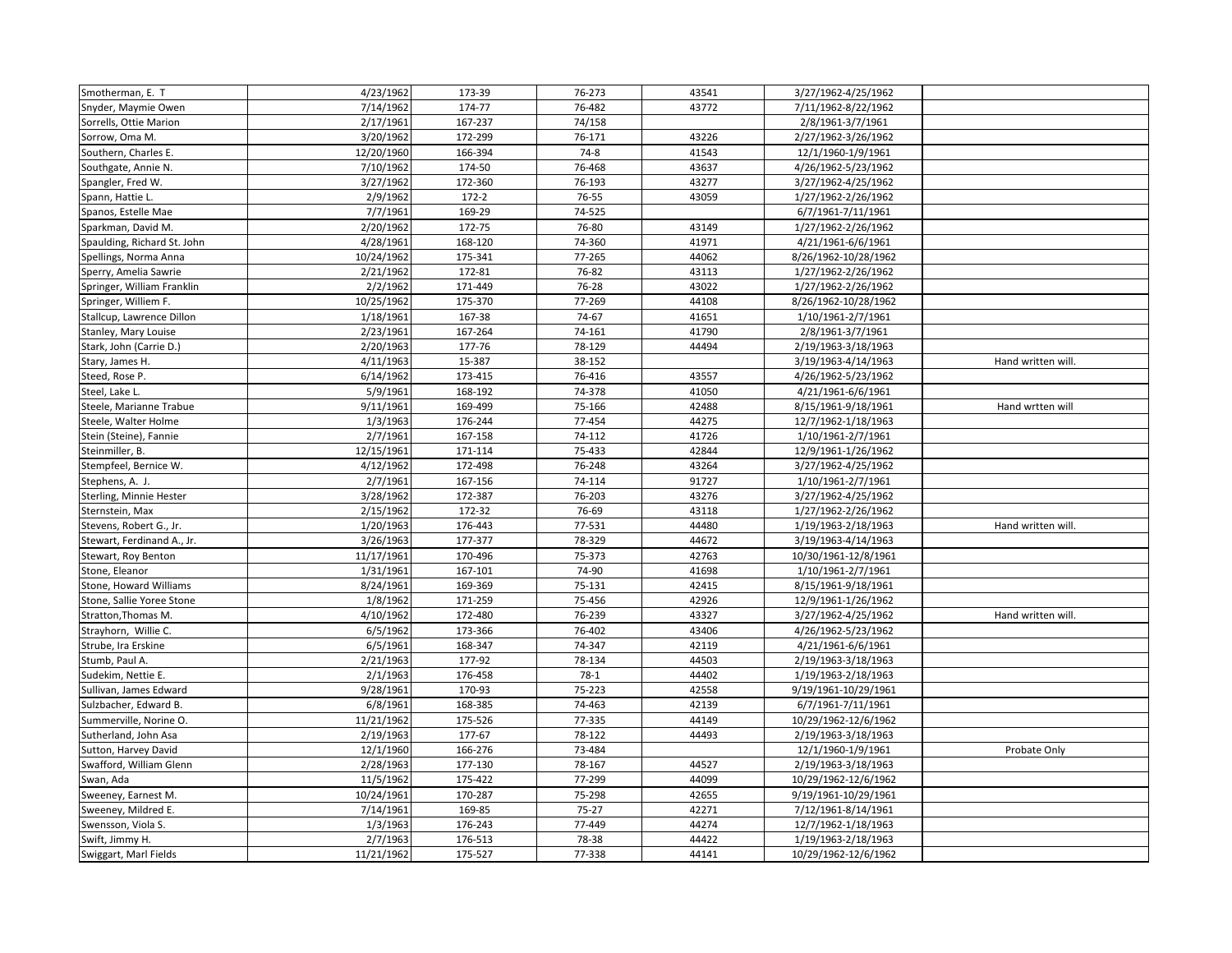| Swin t, Marion W.                 | 8/8/1962   | 174-253 | $77 - 16$ | 43861 | 7/11/1962-8/22/1962  |                    |
|-----------------------------------|------------|---------|-----------|-------|----------------------|--------------------|
| Swint, Mary Jane                  | 5/15/1961  | 168-224 | 74-394    | 42066 | 4/21/1961-6/6/2961   |                    |
| Swint, Owen Wilson                | 5/15/1961  | 168-223 | 74-392    | 42065 | 4/21/1961-6/6/1961   |                    |
| Tally, Hattie May                 | 4/24/1962  | 173-48  | 76-283    | 43379 | 3/27/1962-4/25/1962  |                    |
| Tant, Eric A.                     | 1/5/1961   | 166-476 | 74-30     | 41596 | /1960-1/9/1961       |                    |
| Tarpy, J. M.                      | 1/22/1962  | 171-353 | 75-494    | 42966 | 12/9/1961-1/26/1962  | Hand written will  |
| Tate, William Wharton             | 4/5/1963   | 178-41  | 78-395    | 44724 | 3/19/1963-4/14/1963  | Hand written will. |
| Tatum, Nuburn Carroll             | 3/21/1962  | 172-317 | 76-179    | 43249 | 2/27/1962-3/26/1962  |                    |
| Tavel, David Franklin             | 10/9/1961  | 170-176 | 75-262    | 42597 | 9/19/1961-10/29/1961 |                    |
| Tavel, Lizzie H.                  | 2/14/1961  | 167-200 | 74-138    | 41749 | 2/8/1961-3/7/1961    |                    |
| Taylor, Charles K.                | 10/26/1962 | 175-379 | 77-284    | 44027 | 8/26/1962-10/28/1962 |                    |
| Teasley, John R.                  | 1/24/1961  | 167-55  | 74-74     | 41666 | 1/10/1961-2/7/1961   |                    |
| Teasley, John R.                  | 1/24/1961  | 167-55  | 74-74     | 63304 | 1/10/1961-2/7/1961   |                    |
| Teasley, Kate Clarke              | 4/6/1961   | 168-4   | 74-306    | 41969 | 3/8/1961-4/20/1961   |                    |
| Teitlebaum, Helen L.              | 9/17/1962  | 175-57  | 77-127    | 43929 | 8/23/1962-9/25/1962  |                    |
| Terry, George William             | 1/4/1963   | 176-251 | 77-462    | 44279 | 12/7/1962-1/18/1963  | Hand written wil.  |
| Thacker, Clarence C.              | 10/25/1961 | 170-303 | 75-304    | 42666 | 9/19/1961-10/29/1961 |                    |
| Tharp, Robert M.                  | 3/8/1962   | 172-201 | 76-148    | 43186 | 2/27/1962-3/26/1962  |                    |
| Thomas, Anna Martha               | 3/21/1963  | 177-319 | 78-301    | 44647 | 3/19/1963-4/14/1963  |                    |
| Thompkins, Sidney, Jr.            | 5/4/1961   | 168-162 | 74-369    | 42033 | 4/21/1961-6/6/1961   |                    |
| Thompson, Cecil N.                | 2/9/1961   | 167-184 | 74-124    | 41735 | 2/8/1961-3/7/1961    |                    |
| Thompson, DeWitt C., Jr.          | 1/24/1963  | 176-405 | 77-507    | 44363 | 1/19/1963-2/18/1963  |                    |
| Thompson, Edwin C.                | 6/21/1962  | 173-467 | 76-433    | 43577 | 4/26/1962-5/23/1962  | Hand written will. |
| Thompson, Eula V.                 | 9/19/1961  | 170-24  | 75-213    | 42524 | 9/19/1961-10/29/1961 |                    |
| Thompson, Fannie B.               | 1/18/1963  | 176-369 | 77-496    | 44295 | 12/7/1962-1/18/1963  |                    |
| Thompson, Hezekiah A.             | 2/26/1961  | 167-225 | 74-151    | 41771 | 2/8/1961-3/7/1961    |                    |
| Thompson, Hollis Wright           | 2/7/1963   | 176-516 | 78-33     | 44424 | 1/19/1963-2/18/1963  |                    |
| Thompson, James Bolie             | 1/5/1961   | 166-479 | 74-26     | 41590 | 12/1/1960-1/9/1961   |                    |
| Thompson, Leroy                   | 1/5/1961   | 166-477 | 74-32     | 41594 | 12/1/1960-1/9/1961   |                    |
| Thompson, W. D.                   | 6/22/1961  | 168-481 | 74-497    | 42189 | 6/7/1961-7/11/1961   |                    |
| Thornton (Howard), Irene Gertrude | 1/11/1962  | 171-286 | 75-481    | 42929 | 12/9/1961-1/26/1962  |                    |
| Threeet, John D.                  | 11/14/1961 | 170-457 | 75-362    | 42743 | 10/20/1961-12/8/1961 | Hand written will  |
| Throne, Amelie                    | 3/5/1963   | 177-168 | 78-203    | 44556 | 2/19/1963-3/18/1963  |                    |
| Tipps, Mai Jordan                 | 4/8/1963   | 178-51  | 78-399    | 44732 | 3/19/1963-4/14/1963  |                    |
| Tolliver, Carrie                  | 10/26/1962 | 175-375 | 77-283    |       | 8/26/1962-10/28/1962 | Probate Only       |
| Tolman, Mary Wells                | 1/12/1961  | 167/9   | 74-50     | 41634 | 1/10/1961-2/7/1961   |                    |
| Toomey, George W.                 | 3/22/1963  | 177-351 | 78-312    | 44659 | 3/19/1963-4/14/1963  |                    |
| Townes, Wayman G.                 | 12/20/1962 | 176-199 | 77-432    | 44261 | 12/7/1962-1/18/1963  |                    |
| Trabue, Anthony E. D.             | 2/14/1963  | 177-150 | $78 = 76$ | 44461 | 1/19/1963-2/18/1963  | Hand written will. |
| Traernicht, Ollie H.              | 10/1/1962  | 175-153 | 77-177    | 43974 | 8/26/1962-10/28/1962 |                    |
| Trathen, J. Ries                  | 3/13/1962  | 172-239 | 76-156    | 43203 | 2/27/1962-3/26/1962  |                    |
| Traughber, Embra                  | 2/11/1963  | 177/1   | 78/49     | 44442 | 1/19/1963-2/18/1963  |                    |
| Travis, Ira E.                    | 11/1/1961  | 170-362 | 75-318    | 42693 | 10/30/1961-12/8/1961 |                    |
| Travis, J. E.                     | 4/8/1963   | 178-51  | 78-396    | 44733 | 3/19/1963-4/14/1963  | Hand written will. |
| Travis, Mack O.                   | 2/2/1961   | 167-124 | 74-100    | 41708 | 1/10/1961-2/7/1961   |                    |
| Trotter, Ella Burns               | 12/4/1962  | 176-72  | 77-379    | 44189 | 10/29/1962-12/6/1962 | Hand written will. |
| Troutman, Frances Whitehouse      | 2/27/1962  | 172-130 | 76-106    | 43144 | 2/27/1962-3/26/1962  | Hand written will  |
| Trulock, Winston Grady            | 5/7/1962   | 173-150 | 76-341    | 43440 | 5/24/1962-7/10/1962  |                    |
| Tucker, Laura Belle               | 12/21/1961 | 171-170 | 75-449    | 42867 | 12/9/1961-1/26/1962  |                    |
| Tucker, Sally Elizabeth           | 2/24/1961  | 167-276 | 74-173    | 41797 | 2/8/1961-3/7/1961    |                    |
| Tyler, F. J.                      | 10/5/1961  | 170-152 | 75-245    | 42586 | 9/19/1961-10/29/1961 |                    |
| Tyne, Clara B.                    | 9/28/1962  | 175-145 | 77-172    | 43964 | 8/26/1962-10/28/1962 | Hand written will. |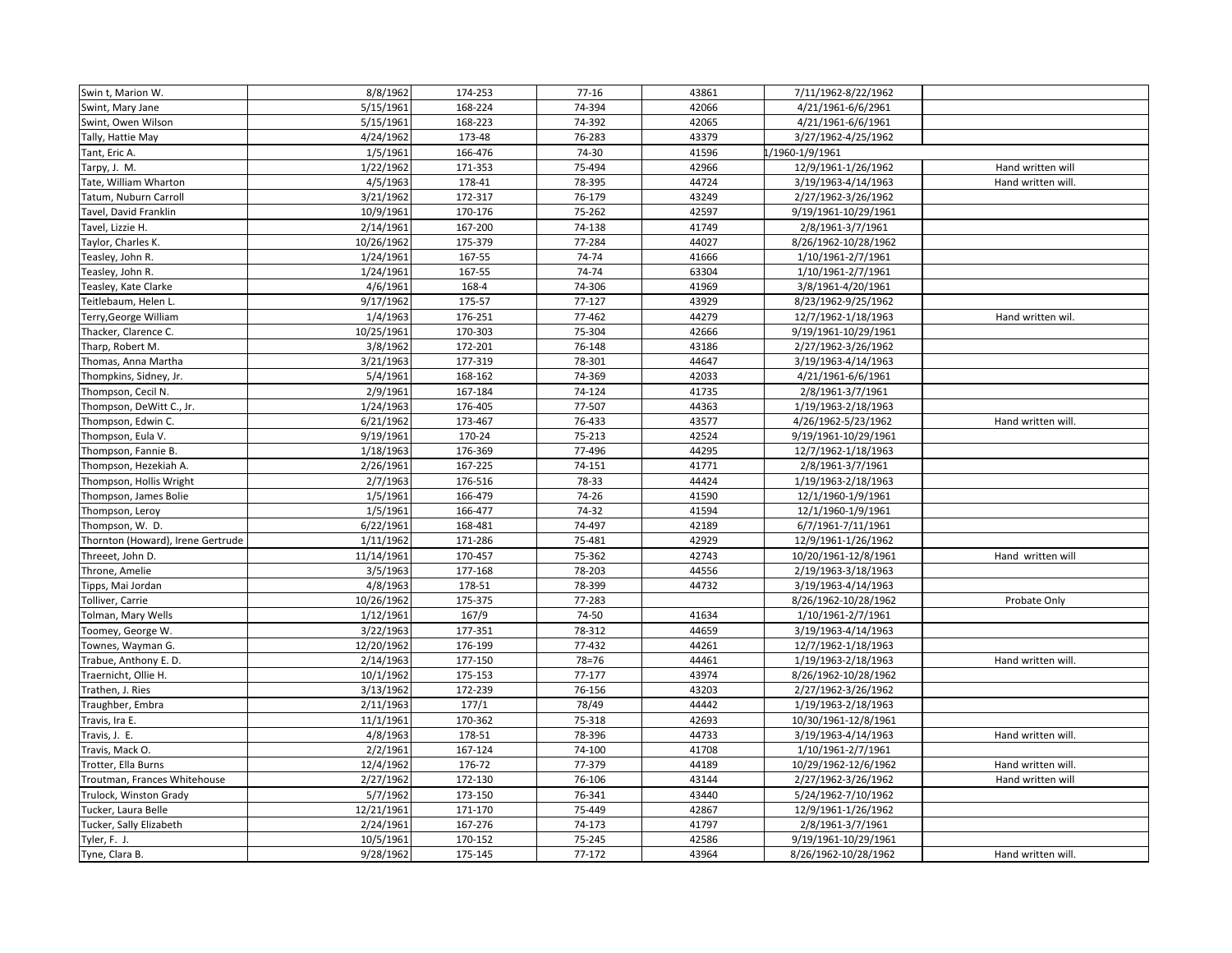| Tyree, J. R.                 | 5/31/1962            | 173-341 | 76-392 | 43518 | 4/26/1962-5/23/1962  | Hand written will. |
|------------------------------|----------------------|---------|--------|-------|----------------------|--------------------|
| Underwood, Amelia Tanksley   | 10/10/1962           | 175-239 | 77-228 | 44011 | 8/26/1962-10/28/1962 |                    |
| Valentine, Elmore            | 2/7/1963             | 176-512 | 78-29  | 44425 | 1/19/1963-2/18/1963  |                    |
| Van Sickle, Kramer George    | 5/5/1961             | 168-174 | 74-372 | 41693 | 4/21/1961-6/6/1961   |                    |
| Vanderver, John K.           | 1/9/1961             | 166-504 | 74-37  | 41606 | 12/1/1960-1/9/1961   |                    |
| Vann, O. J.                  | 4/2/1963             | 178-3   | 78-368 | 44710 | 3/19/1963-4/14/1963  |                    |
| Vaugh, Mary Mooney           | 5/22/1962            | 173-270 | 76-383 | 43494 | 5/24/1962-7/10/1962  | Hand writte will.  |
| Vaughan, St. Elmo (S. E.)    | 8/10/1961            | 169-261 | 75-91  | 42358 | 7/12/1961-8/14/1961  | Hand writen will   |
| Vaughn, Shirley L.           | 2/7/1963             | 176-515 | 78-31  | 44421 | 1/19/1963-2/18/1963  |                    |
| Vaughn, Jessie               | 2/19/1963            | 177-66  | 78-121 | 44483 | 2/19/1963-3/18/1963  |                    |
| Vester, Lucy Etta            | 7/19/1961            | 169-125 | 75-49  | 42293 | 7/12/1961-8/14/1961  |                    |
| Vick, John A.                | 5/23/1962            | 173-286 | 76-385 | 43497 | 5/24/1962-7/10/1962  |                    |
| Vincent, Wallace W.          | 2/28/1961            | 167-292 | 74-144 |       | 2/8/1961-3/7/1961    |                    |
| Vinson, Eloise Frances       | 3/5/1963             | 177-171 | 78-208 | 44542 | 2/19/1963-3/18/1963  |                    |
| Vodapya, Louis               | 1/24/1961            | 167-54  | 74-73  | 41665 | 1/10/1961-2/7/1961   |                    |
| Wagner, Martha E.            | 12/17/1962           | 176-159 | 77-416 | 44167 | 12/7/1962-1/18/1963  |                    |
| Wakeford, Margaret Bashette  | 8/24/1961            | 169-367 | 75-132 | 42414 | 8/15/1961-9/18/1961  |                    |
| Walker, Ava Godwin           | 10/19/1962           | 175-325 | 77-260 | 44047 | 8/26/1962-10/28/1962 |                    |
| Walker, Isham                | 4/25/1961            | 168-92  | 74-349 |       | 4/21/1961-6/6/1961   | Probate Only       |
| Walker, Mary                 | 10/3/1962            | 175-187 | 77-197 | 43986 | 8/26/1962-10/28/1962 | Hand written will. |
| Walker, Tabitha              | 4/18/1961            | 168-57  | 74-330 | 41995 | 3/8/1961-4/20/1961   |                    |
| Walker, Willard W.           | 6/23/1961            | 168-494 | 74-499 | 42188 | 6/7/1961-7/11/1961   |                    |
| Wallace, Docia B.            | 9/25/1961            | 170-61  | 75-217 | 42547 | 9/19/1961-10/29/1961 |                    |
| Wallace, Herbert             | 9/4/1962             | 174-467 | 77-87  | 43858 | 8/23/1962-9/25/1962  |                    |
| Wallace, Samuel Edward, Sr.  | 5/18/1962            | 173-250 | 76-374 | 43501 | 5/24/1962-7/10/1962  | Hand writte will.  |
| Wallace, W. J.               | 6/1/1961             | 168-329 | 74-329 |       | 4/21/1961-6/6/1961   |                    |
| Waller, J. S.                | 3/30/1961            | 167-481 | 74-286 | 41933 | 3/8/1961-4/20/1961   |                    |
| Walling, H. G.               | 4/25/1961            | 168-93  | 74-350 | 42011 | 4/21/1961-6/6/1961   |                    |
| Wallis, Lula Belle           | 1/23/1962            | 171-366 | 75-499 | 42975 | 12/9/1961-1/26/1962  |                    |
| Walsh, Charles A.            | 2/7/1963             | 176-511 | 78-40  | 44509 | 1/19/1963-2/18/1963  |                    |
| Walsh, Jesse A.              | 7/14/1961            | 169-86  | 75-28  | 42268 | 7/12/1961-8/14/1961  | Hand writen will   |
| Walsh, Nelly Helene          | 8/25/1961            | 169-386 | 75-138 | 42424 | 8/15/1961-9/18/1961  | Hand wrtten will   |
| Walters, Jeanette May        | 10/12/1962           | 175-252 | 77-236 | 44021 | 8/26/1962-10/28/1962 |                    |
| Walters, Morris Laborn       | 5/4/1962             | 173-146 | 76-340 | 43433 | 5/24/1962-7/10/1962  |                    |
| Ward, Anne B.                | 1/16/1963            | 176-330 | 77-491 | 44328 | 12/7/1962-1/18/1963  |                    |
| Ward, Carroll T.             | 1/11/1962            | 171-287 | 75-483 | 42931 | 12/9/1961-1/26/1962  |                    |
| Warder, Will H.              | 1/31/1961            | 167-97  | 74-88  | 41691 | 1/10/1961-2/7/1961   | Hand written will  |
| Warren, Myrtle               | 6/15/1962            | 173-419 | 76-420 | 43560 | 4/26/1962-5/23/1962  |                    |
| Warrick, S. Clarence         | 8/29/1962            | 174-429 | 77-78  | 43843 | 8/23/1962-9/25/1962  | Hand written will. |
| Washiington, Rovena Thompson | 5/2/1962             | 173-116 | 76-320 | 43428 | 5/24/1962-7/10/1962  |                    |
| Waterston, Anna B            | 2/19/1962            | 172-73  | 76-79  |       | 1/27/1962-2/26/1962  | Probate Only       |
| Waterston, Charles L.        | $\frac{1}{4}/8/1963$ | 178-50  | 78-398 | 44731 | 3/19/1963-4/14/1963  |                    |
| Watrous, Frank Dorrance      | 8/1/1962             | 174-220 | 77-81  | 43734 | 7/11/1962-8/22/1962  |                    |
| Watson, Evelyn M.            | 4/10/1962            | 172-482 | 76-239 | 43326 | 3/27/1962-4/25/1962  | Hand written will. |
| Watts, Exum B.               | 5/15/1962            | 173-211 | 76-357 | 43464 | 5/24/1962-7/10/1962  | Hand writte will.  |
| Wauford, Ona                 | 5/29/1961            | 168-301 | 74-420 | 42100 | 4/21/1961-6/6/1961   |                    |
| Weatherly, Jesse D.          | 12/1/1960            | 166-274 | 73-474 | 41491 | 12/1/1960-1/9/1961   |                    |
| Weaver, Simon                | 3/26/1963            | 177-372 | 78-321 | 44682 | 3/19/1963-4/14/1963  |                    |
| Webb, Joh Andrew             | 9/6/1962             | 174-505 | 77-110 | 43879 | 8/23/1962-9/25/1962  |                    |
| Webb, Lula                   | 9/5/1962             | 174-490 | 77-101 | 43870 | 8/23/1962-9/25/1962  |                    |
| Webb, W. Fances              | 2/16/1961            | 167-20  | 74-150 | 41371 | 2/8/1961-3/7/1961    | Hand written will  |
| Webb, Walter Edward          | 8/14/1962            | 174-302 | 77-29  | 43777 | 7/11/1962-8/22/1962  |                    |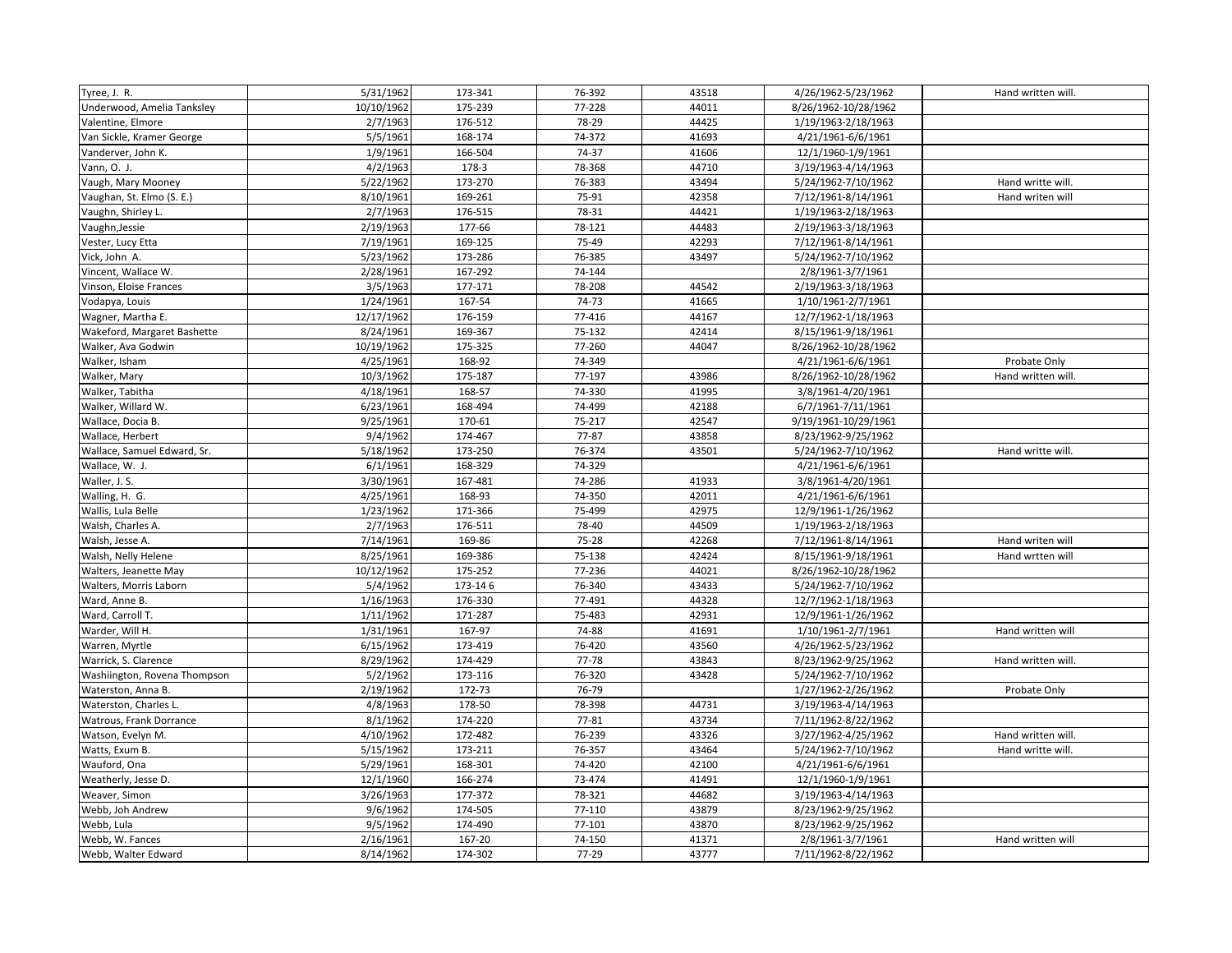| Wechsel, Bessie Thaxton           | 3/26/1963  | 177-375 | 78-325    | 44673 | 3/19/1963-4/14/1963  |                    |
|-----------------------------------|------------|---------|-----------|-------|----------------------|--------------------|
| Wechsel, Charles Henry            | 6/21/1961  | 168-465 | 74-490    | 42172 | 6/7/1961-7/11/1961   |                    |
| Weise, Helen F.                   | 2/20/1961  | 167-244 | 74-159    | 41782 | 2/8/1961-3/7/1961    |                    |
| Weitzel, Maurice L                | 4/27/1962  | 173-81  | 76-295    | 43402 | 5/24/1962-7/10/1962  |                    |
| Welch, Thomas David               | 1/5/1961   | 166-480 | 74-28     | 41589 | 12/1/1960-1/9/1961   |                    |
| Welck, James F.                   | 7/3/1962   | 174-9   | 76-464    | 43621 | 4/26/1962-5/23/1962  |                    |
| Wells, Alvin H.                   | 7/25/1961  | 169-168 | 75-58     | 42305 | 7/12/1961-8/14/1961  |                    |
| Wells, John Madison               | 11/15/1962 | 175-490 | 77-321    | 44128 | 10/29/1962-12/6/1962 |                    |
| Wells, Maude L.                   | 2/7/1963   | 176-518 | 78-35     | 44423 | 1/19/1963-2/18/1963  |                    |
| Wells, Mildred Taylor             | 5/21/1962  | 173-256 | 76-375    | 43488 | 5/24/1962-7/10/1962  |                    |
| Wells, Pearl F.                   | 10/18/1961 | 170-247 | 75-282    | 42633 | 9/19/1961-10/29/1961 |                    |
| Wenthan, May M.                   | 9/15/1961  | $170-2$ | 75-201    | 42507 | 8/15/1961-9/18/1961  |                    |
| West, Gertrude E. Lollar          | 10/11/1961 | 170-194 | 75-271    |       | 9/19/1961-10/29/1961 | Probate Only       |
| Whaley, John H.                   | 11/29/1962 | 176-28  | 77-354    | 44163 | 10/29/1962-12/6/1962 |                    |
| Wheeler, Nina Lovell              | 4/4/1962   | 172-441 | 76-229    | 43305 | 3/27/1962-4/25/1962  |                    |
| Wherry, Georgie E.                | 2/14/1963  | 177-21  | 78-77     | 44455 | 1/19/1963-2/18/1963  | Hand written will. |
| Whipple, Nancy                    | 2/28/1961  | 167-290 | 74-175    | 41807 | 2/8/1961-3/7/1961    |                    |
| White, Frank H.                   | 2/7/1963   | 176-521 | 78-44     | 44434 | 1/19/1963-2/18/1963  |                    |
| White, Livy                       | 10/2/1962  | 175-161 | 77-188    | 43983 | 8/26/1962-10/28/1962 |                    |
| White, Lucy Douglass (Mrs. J. B,) | 3/8/1962   | 172-199 | 76-150    | 43184 | 2/27/1962-3/26/1962  |                    |
| White, Mary                       | 6/1/1961   | 168-330 | 74-427    | 42115 | 4/21/1961-6/6/1961   | Hand written will  |
| White, Mary D.                    | 2/7/1961   | 167-159 | 74-115    | 41729 | 1/10/1961-2/7/1961   |                    |
| White, Opal                       | 3/7/1961   | 167-340 | 74-211    | 41845 | 2/8/1961-3/7/1961    |                    |
| White, Tom G.                     | 3/18/1963  | 177-274 | 78-259    | 44604 | 2/19/1963-3/18/1963  | Hand written will. |
| White, William R.                 | 3/23/1961  | 167-442 | 74-267    | 41897 | 3/8/1961-4/20/1961   |                    |
| Whiteman, Emma Anderson           | 12/3/1962  | 176-65  | 77-368    | 44260 | 10/29/1962-12/6/1962 |                    |
| Whitmore, Florence S.             | 3/13/1962  | 172-31  | 76-158    | 43201 | 2/27/1962-3/26/1962  |                    |
| Whitmore, Ruby M.                 | 1/3/1961   | 166-460 | 74-22     | 41578 | 12/1/1960-1/9/1961   |                    |
| Whitworth, Gertrude B.            | 9/11/1962  | 175-7   | 77-117    | 43906 | 8/23/1962-9/25/1962  |                    |
| Wiggers, Alvin S.                 | 7/11/1961  | 169-54  | $75 - 15$ | 42257 | 6/7/1961-7/11/1961   | Hand written will  |
| Wiggers, Katherine H.             | 12/4/1962  | 176-147 | 77-381    | 44816 | 10/29/1962-12/6/1962 |                    |
| Wiles, Marie Jenkins              | 9/20/1962  | 175-83  | 77-144    | 43939 | 8/23/1962-5/25/1962  |                    |
| Wiles, R. L.                      | 4/11/1963  | 178-78  | 78-425    | 44755 | 3/19/1963-4/14/1963  |                    |
| Wilkerson, W. W., Jr.             | 3/22/1961  | 167-438 | 74-253    | 41892 | 3/8/1961-4/20/1961   |                    |
| Wilkinson, John William           | 10/31/1961 | 170/350 | 75-314    | 42686 | 10/30/1961-12/8/1961 |                    |
| Williames, Anna R. Lena           | 6/30/1961  | 168-542 | 74-512    |       | 6/7/1961-7/11/1961   |                    |
| Williams, Charles Buford          | 2/20/1963  | 177-78  | 78-132    | 44502 | 2/19/1963-3/18/1963  |                    |
| Williams, Emma Pitman             | 10/5/1961  | 170/151 | 75-246    | 42585 | 9/19/1961-10/29/1961 |                    |
| Williams, Eula Grave              | 11/17/1961 | 170-547 | 75-384    | 42760 | 10/30/1961-12/8/1961 |                    |
| Williams, Jessie M.               | 10/25/1961 | 170-304 | 75-304    | 42663 | 9/19/1961-10/29/1961 |                    |
| Williams, Lois Ashford            | 9/14/1961  | 169-533 | 75-185    |       | 8/15/1961-9/18/1961  |                    |
| Williams, Mattie Lou B.           | 3/6/1962   | 172-180 | 76-128    | 43171 | 2/27/1962-3/26/1962  |                    |
| Williams, Versa Hix               | 1/17/1962  | 171-322 | 75-488    | 42957 | 12/9/1961-1/26/1962  |                    |
| Williams, W.D.                    | 12/5/1960  | 166-298 | 73-486    | 41501 | 12/1/1960-1/9/1961   |                    |
| Williamson, Betty                 | 3/15/1963  | 177-258 | 78-261    |       | 2/19/1963-3/18/1963  |                    |
| Williamson, William H.            | 10/26/1962 | 175-376 | 77-285    | 44076 | 8/26/1962-10/28/1962 |                    |
| Willie, O. E.                     | 4/2/1963   | 178-5   | 78-374    | 44705 | 3/19/1963-4/14/1963  |                    |
| Willis, William Allen             | 10/5/1961  | 170-148 | 75-247    | 42584 | 9/19/1961-10/29/1961 |                    |
| Willliams, Jennie L. B.           | 11/16/1961 | 170-470 | 75-370    | 42761 | 10/30/1961-12/8/1961 | Hand written will  |
| Wills, Mary (Estridge)            | 4/10/1962  | 172-481 | 76-242    | 43324 | 3/27/1962-4/25/1962  |                    |
| Wilson, Eetta M.                  | 4/16/1962  | $173-1$ | 76-253    | 43350 | 3/27/1962-4/25/1962  | Hand written will. |
| Wilson, Annie Lou                 | 10/24/1962 | 180-439 | 79-417    | 45483 | 8/26/1962-10/28/1962 |                    |
|                                   |            |         |           |       |                      |                    |